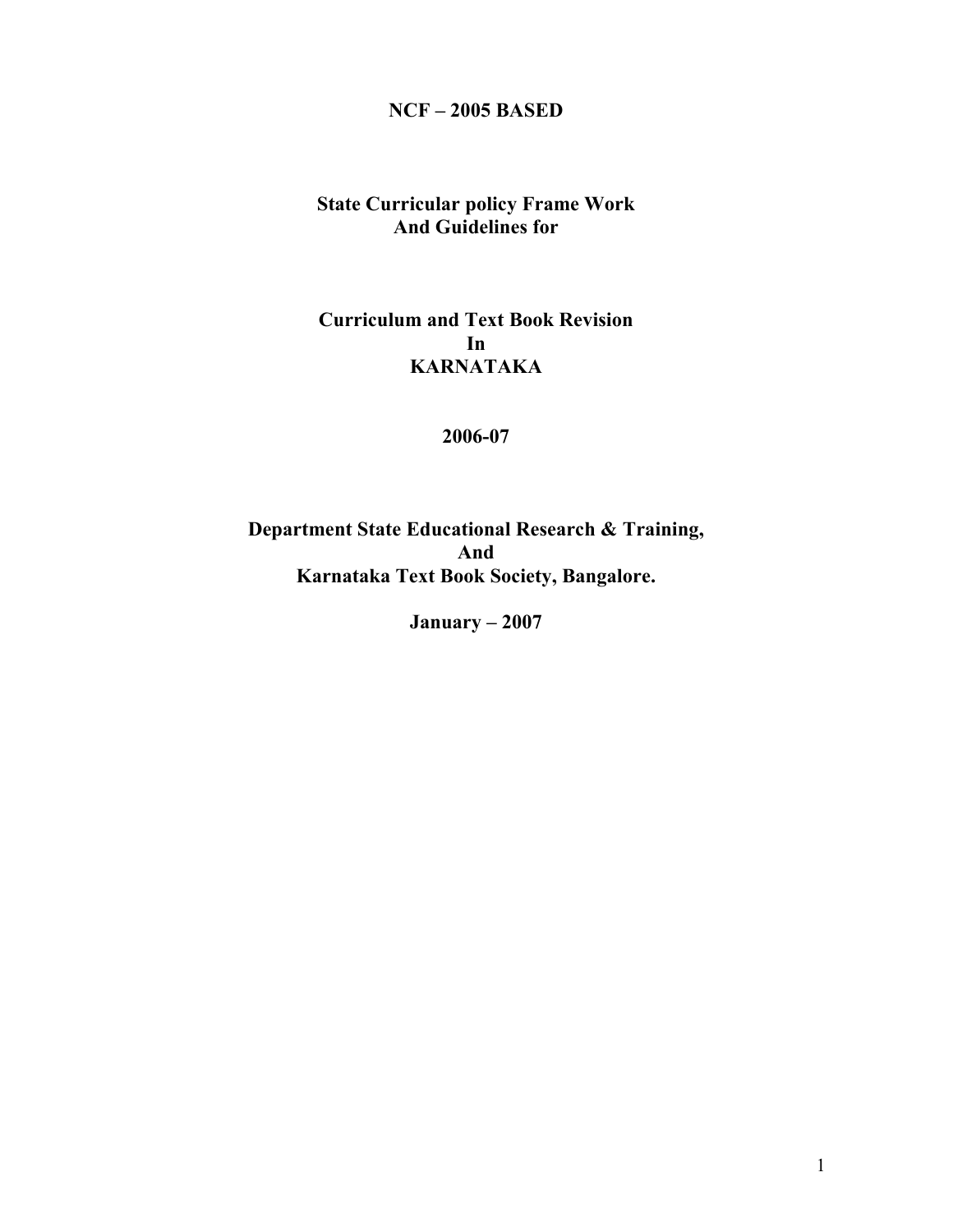#### **Foreword**

The Department of State Educational Research and training constituted a committee under the chairmanship of Sri. D. Jagannatha Rao, Retired Director of the department, to review the NCF2005 and prepare a State Curricular Frame Work (taking in to consideration the needs of the state).

This committee held extensive discussions for the past six months with academicians, teachers and experts from various disciplines and has prepared this Curricular Framework.

The next step is to review the state syllabus in the light of these two documents – NCF and the State Curricular Frame Work and suggest changes in the syllabus. The reviewed syllabus will again be placed before the academicians and classroom teachers for feedback.

The final step in the process is to entrust the work to textbook preparation committees to write the individual textbooks as per the guidelines evolved and the revised syllabus. The recently formed Karnataka Text Book Society will be entrusted with the actual task of preparing the individual textbooks.

I sincerely thank all those who have contributed to the preparation of this curricular framework.

Bangalore Chidre Shankarayya Swamy Dt:  $16<sup>th</sup>$  January 2007 Director, DSERT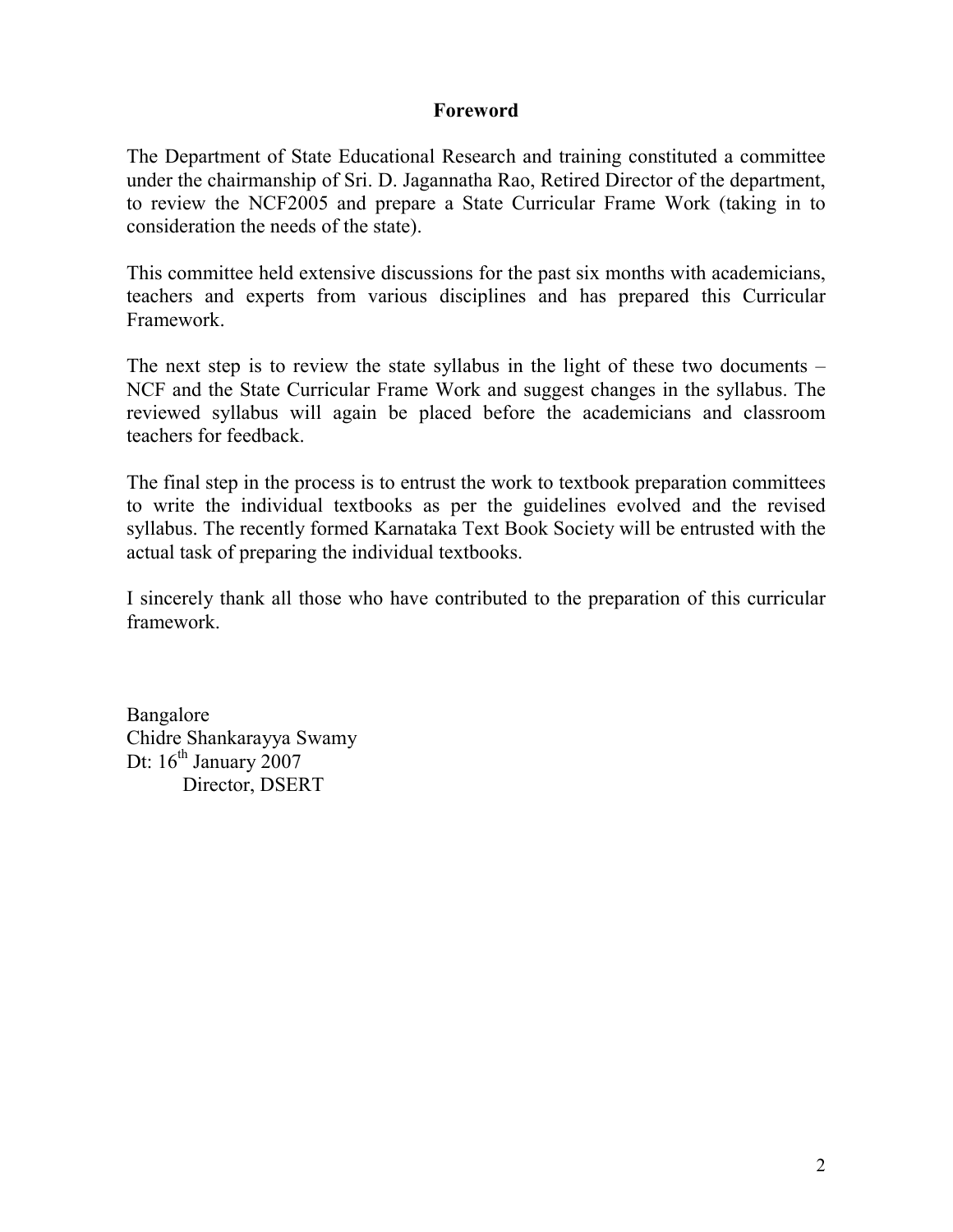## **CONTENTS**

- **1. Preamble**
- **2. Salient Features of N C F 2005**
- **3. State Curricular Policy frame Work**
- **4. Curricular Areas**
- **5. Curricular Areas**
- **6. Text Book Revision**
- **7. Teacher Training**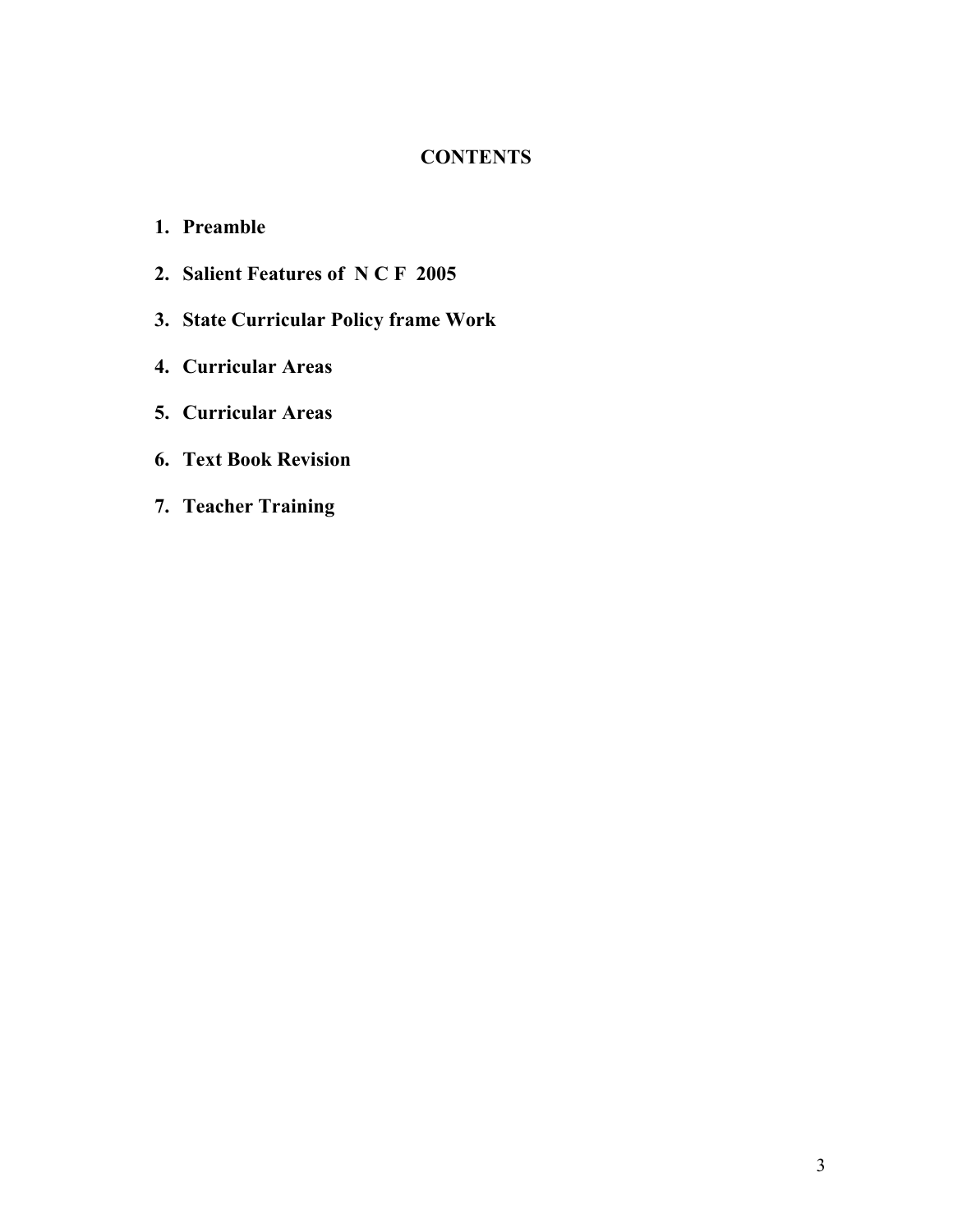#### **CHAPTER 1**

#### **PREAMBLE**

 Karnataka conducted as many as 30 workshops on the draft of the National Curriculum Framework 2005, at district and state levels and communicated its views to NCERT. Karnataka welcomes majority of the recommendations of the NCF 2005. But these recommendations have to be reviewed in the Karnataka context before implementation and revision of curricula and text books.

 The National Policy of Education 1986 and the subsequent National Curricular Frame Works have all been taken in to consideration while periodically revising the state curricula and text books. The 10 common core elements and 84 core values stressed in NPE 1986. have been kept in view while revising the curricula and text books.

 The 10 common core elements are: The history of India's freedom movement; the constitutional obligations; the content essential to nurture national identity; India's common cultural heritage; egalitarianism, democracy and secularism; equality of sexes; protection of environment; removal of social barriers; small family norms and inculcation of scientific temper.

 After 1986, the state has revised the school curriculum twice once in 1989 – 90 and again in 1999 – 2000. The revised text books were introduced subsequently in phases. The text book revision in the second phase was done between 2000-01 and 2004-05. These text books were revised based on the philosophy of making learning joyful for the child.

 The revision had also taken in to consideration the states' pre eminent position in the fields of information technology, bio technology and other allied fields. Care was also taken to keep the curriculum and text books child centered. A number of successful practices in the field of education have also been incorporated in the revised text books Nali – Kali practices, activity based methodology, child centered learning. DPEP experiments, continuous and comprehensive evaluation techniques, etc.

 The curriculum revision was also discussed with subject experts and class room teachers in workshops conducted by DIETs/CTEs through out the state before finalization. The text books were also field tested by introducing them for a year in selected blocks fo the state ad feed bock obtained, before introduction in the entire state.

 Every year, the state brings out 308 titles of text books for standards from 1 to X in ten languages – Kannada, English, Marathi, Telugu, Tamil, Hindi, Urdu, Sanskrit, Persian and Arabic. The state also brings out textbooks in seven media. Every year these textbooks are reviewed, updated, edited and reprinted. Nearly 10.2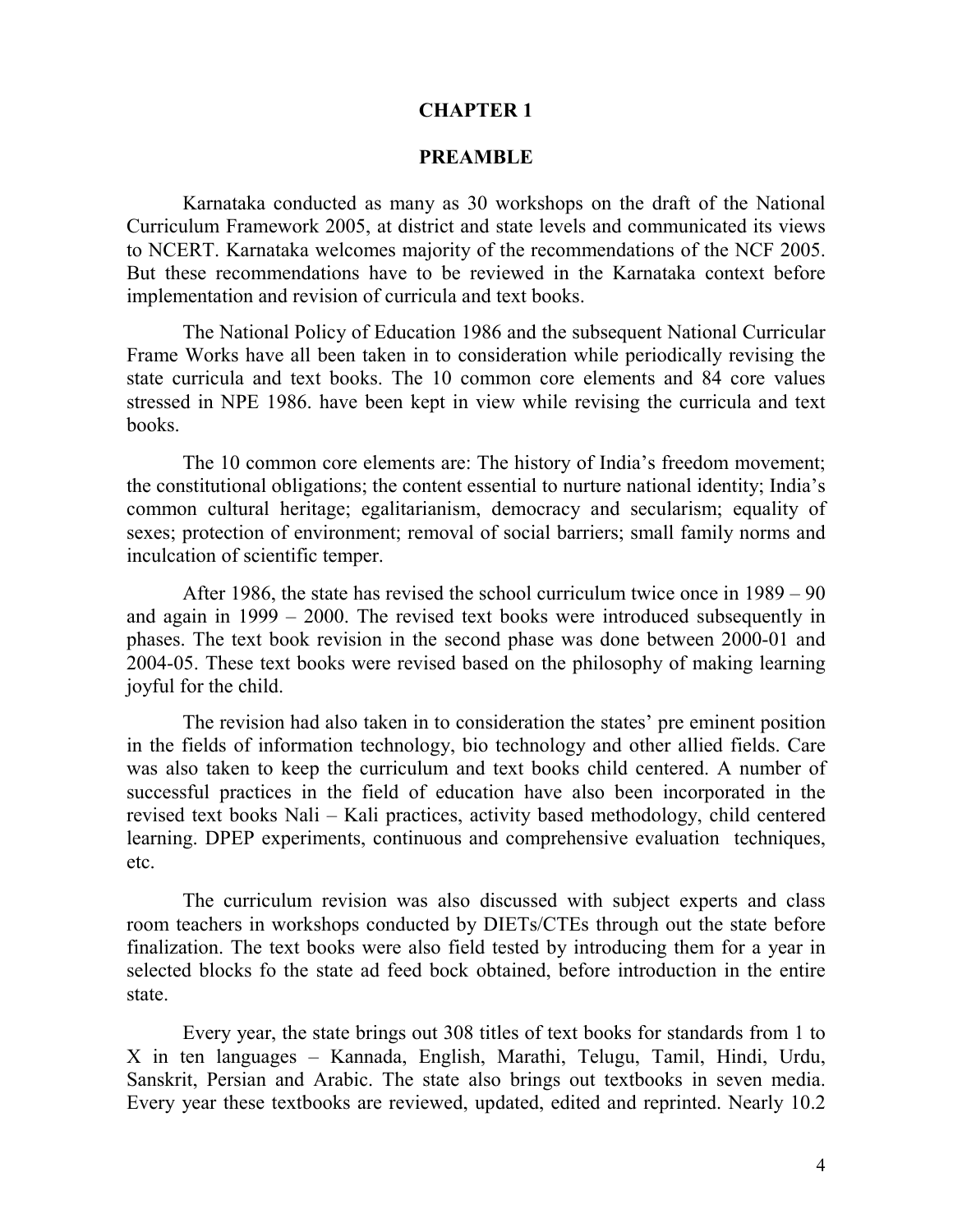million children are supplied text books every year and the print order is nearly 55 million copies.

 On receiving he National Curriculum Frame Work 2005, a committee of academicians, subject experts and class room teachers was set up to review the NCF 2005 and draft a state policy frame work which will form the basis for curriculum and text book revision. This committee also considered the NCF 2005 in the state specific context and has come out with a Curricular policy Frame Work and guide lines which will help the various subject expect groups to take up curriculum and text book revision.

On of the serious problems facing the state is the issue of drop outs at the upper primary and secondary levels. The following is the estimate of children attaining different classes (Eduvision 2002):-

| Enter Class I           | 100 |
|-------------------------|-----|
| <b>Reach Class IV</b>   | 89  |
| Reach Class V           | 85  |
| <b>Reach Class VII</b>  | 65  |
| <b>Reach Class VIII</b> | 43  |
| Reach Class X           | 33  |
| Pass Class X            | 25  |
| Enter Class XI          | 16  |
| Pass Class XII          | 12  |
| Enter higher education  | 10  |

 The second issue is the pass percentage in the X and XII classes public Examinations which indicates a large amount of wastage and stagnation in the secondary education system. Even among students who pass and go to higher education, a majority of students go to arts and commerce streams. The performance of students is especially poor in English, Maths and Science. In view of this fact we have to consider redesigning the curriculum in the various subjects.

 Similarly contextualizing the school education in changing multi cultural facet of the Indian Society in general and the state scenario in particular, curriculum will have to be made more relevant to the younger population who has stepped in to the  $21<sup>st</sup>$  century.

 The committee also considered the following questions; should the curriculum and text books reflect the aspirations of 10% of children who enter higher education stream or should we also keep in mind and give adequate weight age to the requirements of more than 84% of children who drop out of the system?

 Hence new employable avenues have to be explored from class VIII level itself, for the remaining children who fail to go beyond class X. We should also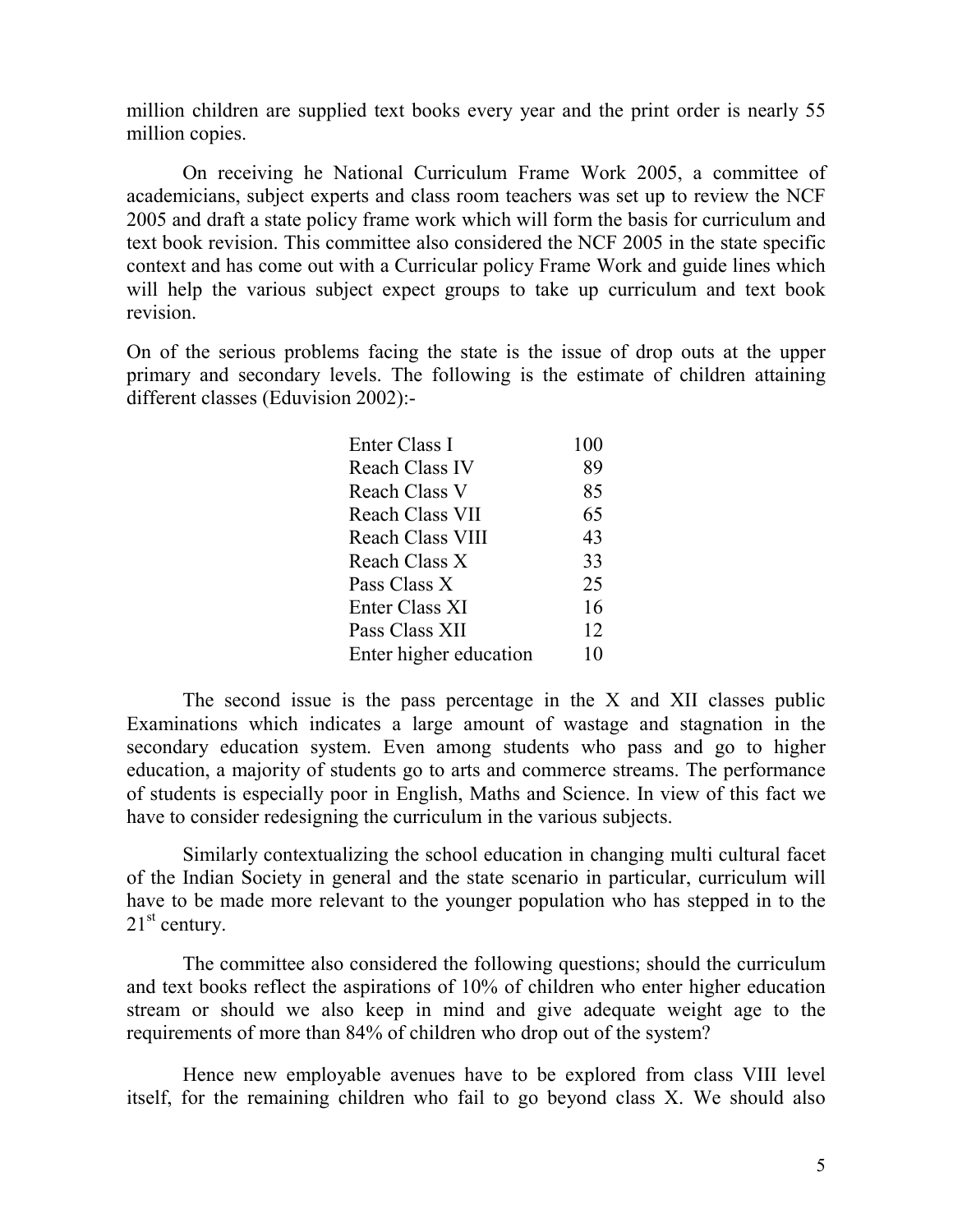address concerns of first generation learners, children of weaker sections, dropouts, ect.

 The fact that learning has become a source of burden and stress on children adn parents is an evidence of the deep distortion in education aims and quality. Every year we hear of student suicides before the public examinations and after announcement of results.

#### **Hence the committee felt that there is urgent need for the state to have separate curricular policy frame work which will address some of the issues raised in this chapter.**

 The committee also felt that the state should develop a policy document which will guide syllabus and text book revision. The committee felt that the syllabus and text book revision should not be done in a hurry as it will jeopardize the academic work in schools.

 The revised draft syllabus will have to be disseminated right up to the school level. The opinion of all the stake holders have to obtain and the finalized syllabus given to the text book preparation committees for writing text books.

 Similarly the text books written have to field tested by introducing them in all schools blocks for one year before finalization and introduction in the entire state.

 The Committee considered all these aspects and suggested the following tentative time lines for curriculum and text book revision:

| a) Preparation of State Curricular Policy Frame Work | $2006-07 - April 2010$ |
|------------------------------------------------------|------------------------|
| b) Revision of Syllabus for I to X standards         | $2007 - 08$ –          |
| c) Text Book Revision I,III, V& VII standards        | $2008-09 - 2010$ Des   |
| d) Text Book Revision II, IV, VI & VIII standards    | $2009 - 10 - 2011$ Dec |
| e) Text Book Revision IX and X standards             | $2010 - 11 - 2012$ Dec |
|                                                      |                        |

The Committee through this policy document, has tried to address some of these issues in the following manner:

- **a)** Review of the NCF 2005 in the Karnataka context.
- **b)** Preparation of a Policy document to suit the requirements of the state
- **c)** Guidelines for Curriculum Revision.
- **d)** Guidelines for Text Book writers
- **e)** Changes needed in the teacher education sector to support curriculum revision
- **f)** Salient Features of the Trimester Scheme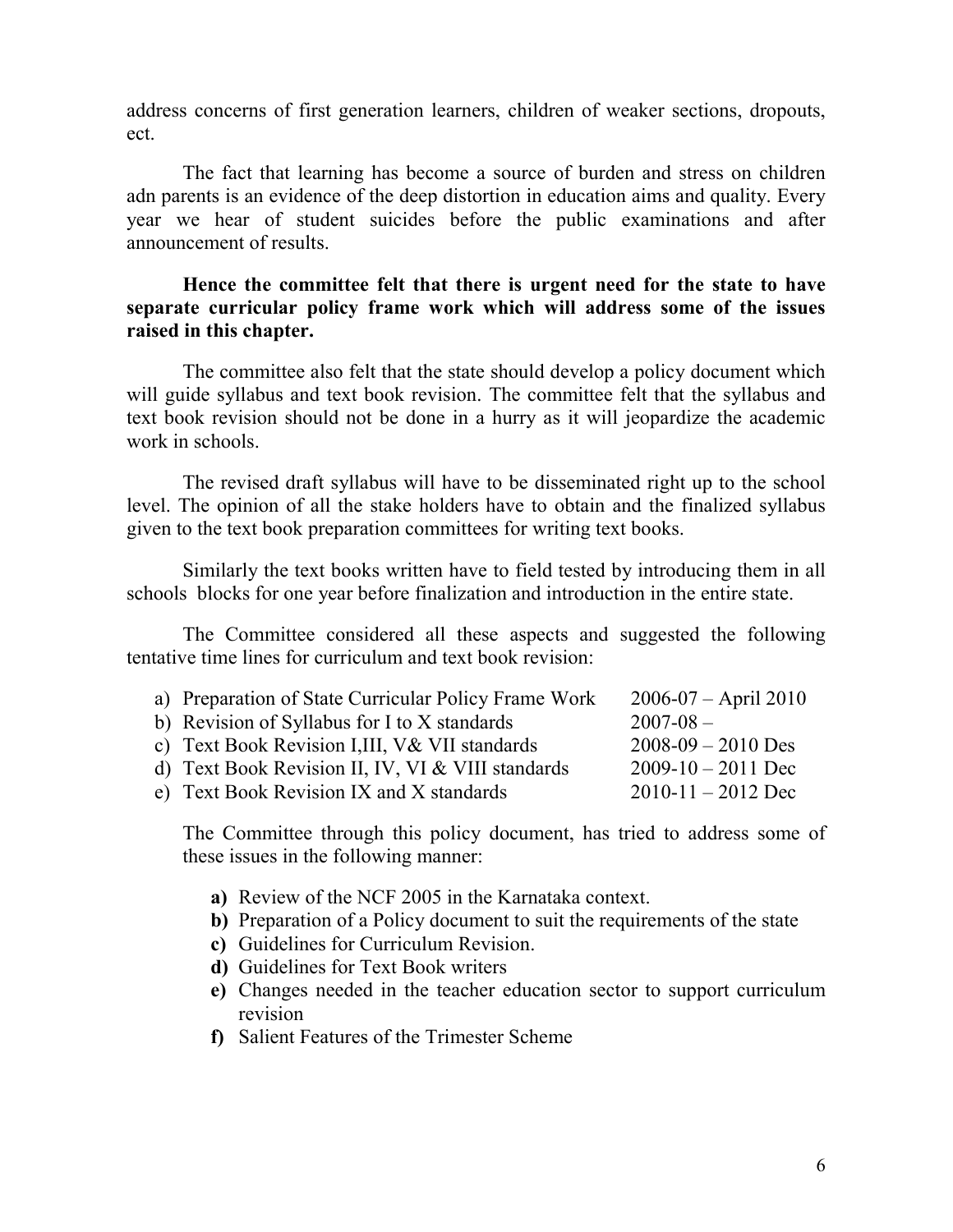#### **CHAPTER II Salient Features of National Curriculum Framework 2005**

#### **2.1 Salient Features:**

 The main features of the NCF 2005 are strengthening a National System of Education with special focus on-

- $\triangleright$  Values enshrined in the Constitution of India,
- $\triangleright$  Reduction of curriculum load,
- $\triangleright$  Ensuring quality of education for all (EFA)
- $\triangleright$  Systemic changes,
- $\triangleright$  Common school system,

The NCF 2005 has recommended five guiding principles for curricular development-

- a) Connecting knowledge to life outside school,
- b) Ensuring that learning shifts from rote methods,
- c) Enriching curriculum so that it goes beyond text books,
- d) Making examinations more flexible and integrating them with class room life.
- e) Nurturing an overriding identity informed by caring concerns with in the democratic polity of the country.

Apart from these five guiding principles, NCF also emphasises learning without burden.

NCF 2005 also emphasises on learning and construction of knowledge:

- $\triangleright$  Correspondence between learner development and learning is intrinsic to curricular practices,
- $\triangleright$  Knowledge is different from information,
- $\triangleright$  Organising learning experiences for construction of knowledge and creativity,
- Connecting knowledge across disciplinary boundaries for insightful construction of knowledge,
- $\triangleright$  Learning experiences for developing critical perspectives on social issues,
- $\triangleright$  Plurality of text books and other material incorporating local knowledge mediated through constitutional values and principles.

It has also recommended significant changes in all five areas of language, mathematics, science, social science and Health Physical Education with a view to making education more relevant to the present and future needs. It has also recommended for softening of subject boundaries to enable children get a taste of integrated knowledge and the joy of understanding.

The fact that knowledge is constructed by the child implies that curricula, syllabi and text books should enable the teacher in organizing class room experiences relating to the child's nature and environment.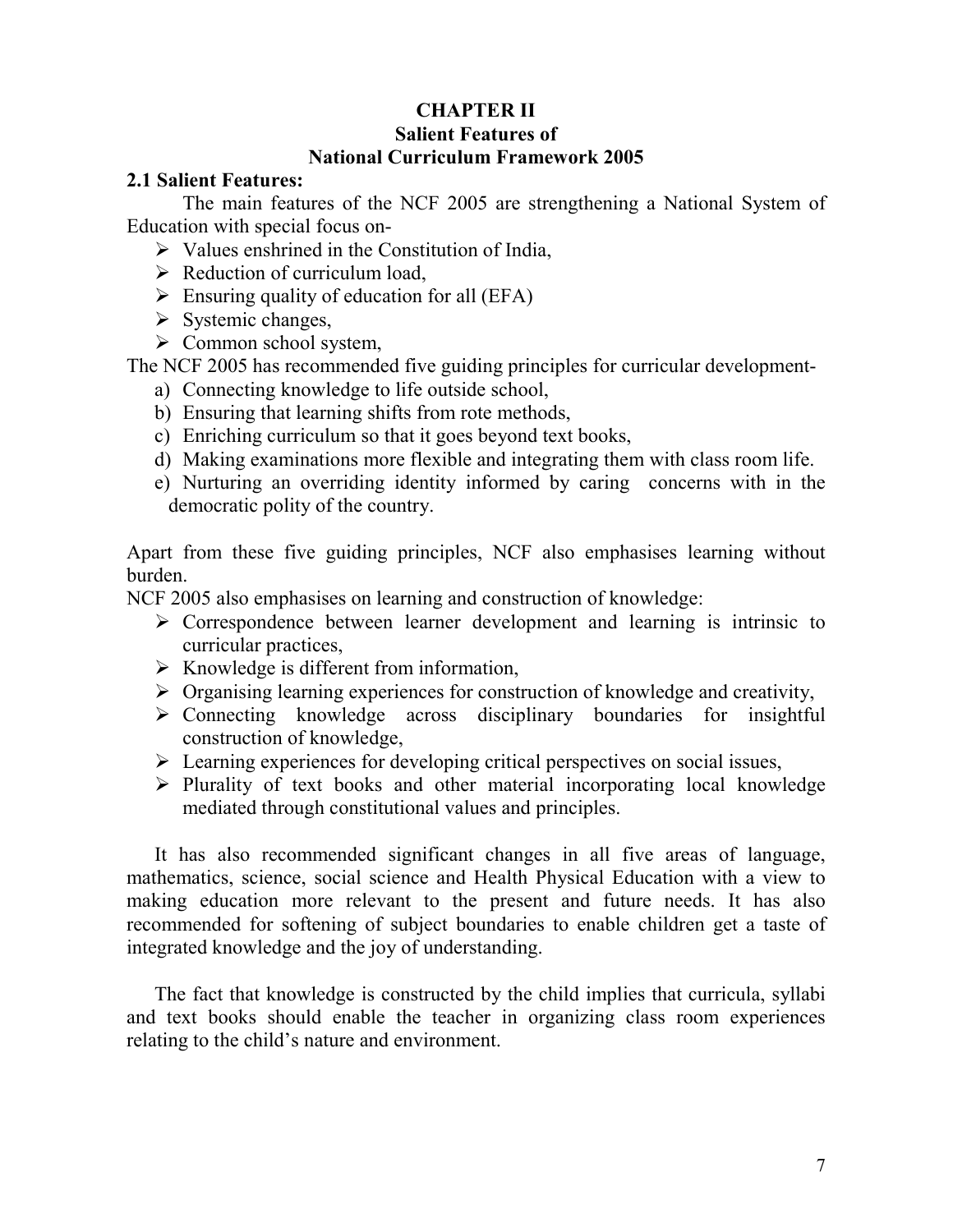Karnataka is one of the states which is already religiously implementing the three language formula as recommended by NCF. The NCF also suggests promoting proficiency in English.

The National Curriculum Framework 2005 also speaks of Curriculum Review and Text Book Revision in the context of "Learning without Burden". The department had already issued a comprehensive in 2003 a circular incorporating same of the points to reduce the burden on children. The Concept has to be further given due importance in curriculum revision.

Some of these points have been incorporated when the Semester Scheme was introduced in the state during 2007-08. Under the Semester scheme, the state has already adapted the grading system in place of marks for assessing both scholastic and co scholastic abilities of students.

Apart from these guidelines it is necessary that the state reviews the current educational scenario in the state. Hence the State Curriculum has to be reviewed under the frame work NCF 2005 and in the light of the state specific issues. Mere curriculum revision will not usher in quality as is our past experience. We also have to move towards competency based assessment from the present content based testing.

It is suggested that the State Curricular Frame Work address these issues and prepare a suitable syllabus keeping in view the concerns of students who drop out after X or go to arts and commerce streams. The curricular Review can also address the issue of introducing vocational education at the secondary level. We also have to think of bringing local specific text books at least in language and environmental sciences.

The Revision of curriculum also to take in to consideration, various issues like suitable guidelines for student projects in various subjects, prescribing the number of science experiments for each class, etc,

It is recommended that the state formulate a state curricular frame work or policy of its own, which will take in to consideration the local specific issues and formulate a curriculum suitable to the state.

NCF also recommends computer connectivity to every school which again depends on the availability of resources at the state level.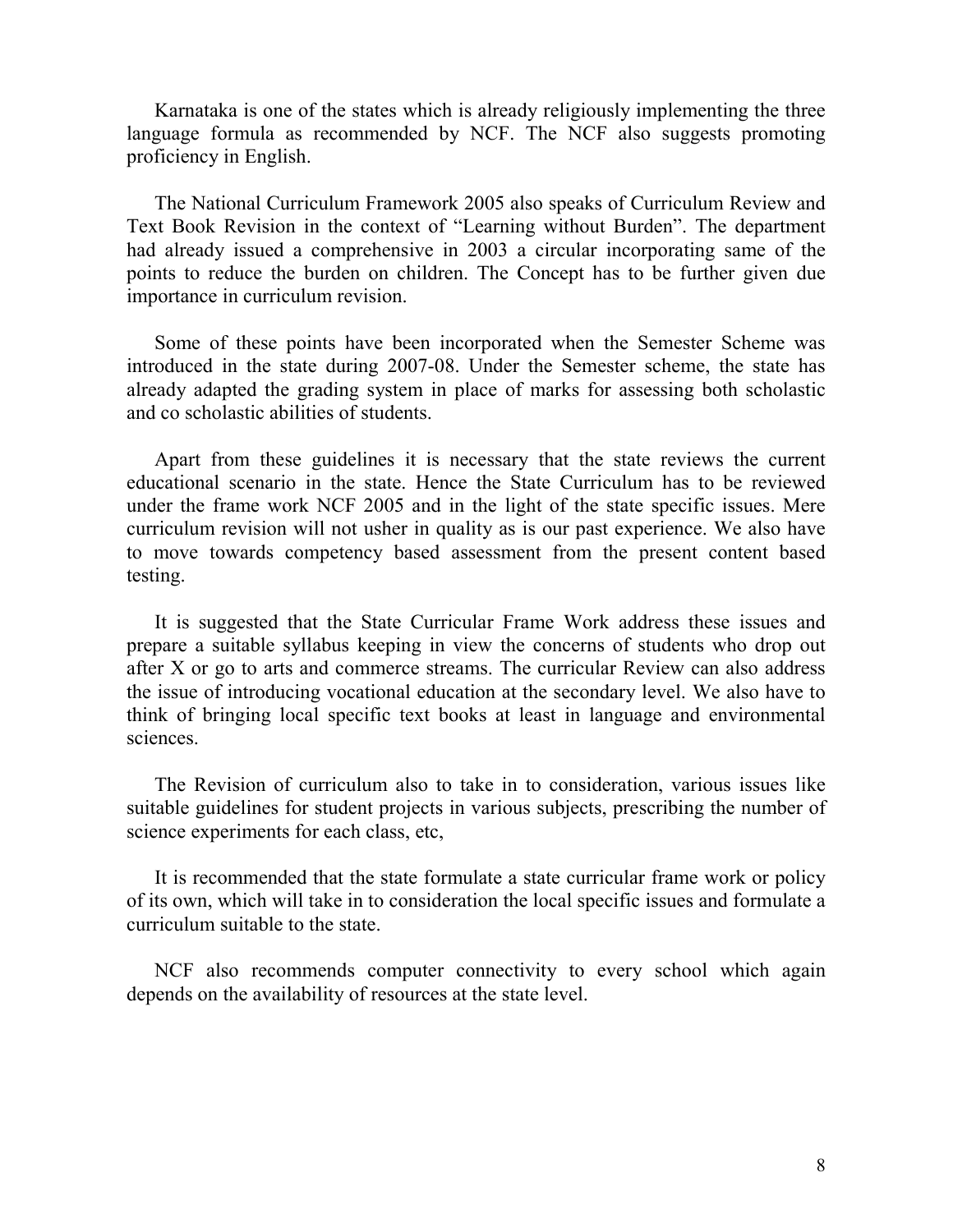## **CHAPTER III The State Curricular Policy Frame Work**

#### **3.1 Salient Features of State Policy:**

 The State accepts most of the major recommendations of the NCF 2005. At the same time the state's policy takes in to consideration some of the state specific issues and suitably modifies the recommendations of the NCF 2005 to suit the states needs:

#### **3.11 Learner and his needs:**

- 1. The curriculum will have to focus on learners' needs, capacities and limitations in the process of learning.
- 2. The Revised Curriculum has to take in to consideration the requirements of not only the children who peruse higher education, but also the requirements of a vast majority of children who drop out at lower levels or who fail to pass out of X standard.
- 3. The Curriculum Revision also has to aim at providing new employable avenues for such children from class 8 level itself,
- 4. Even is that class 8 is considered part of the elementary cycle, the reality in the state is that class 8 continues to be a part of a vast majority of secondary schools in Karnataka. Hence the revised curriculum acknowledges this aspect and the syllabus for class 8 is prepared accordingly.
- 5. The curriculum will have to provide space for the non formal school system and open school system also for those children who cannot continue formal education beyond a particular level due to wide variety of reasons.
- 6. Curriculum, syllabi and text books have to be framed as per the state's language policy and the three language formula.

#### **3.12 Assessment of children:**

- 1. School level assessment of children is through competency based continuous and comprehensive evaluation in classes from 1 to 4. No detention policy is followed only in classes 1 to 4.
- 2. School level assessment and promo on of children in classes 5 to 9 is through the two semester evaluation tests and grading as per the semester scheme Informal assessment of non scholastic subjects as per the semester scheme.
- 3. Apart from the above school level assessment procedures, KSQAO will conduct annual assessment of children and schools to assess the learning levels of children in various classes.
- 4. The Public Examination at the end of X standard is retained as it suits the states' needs better.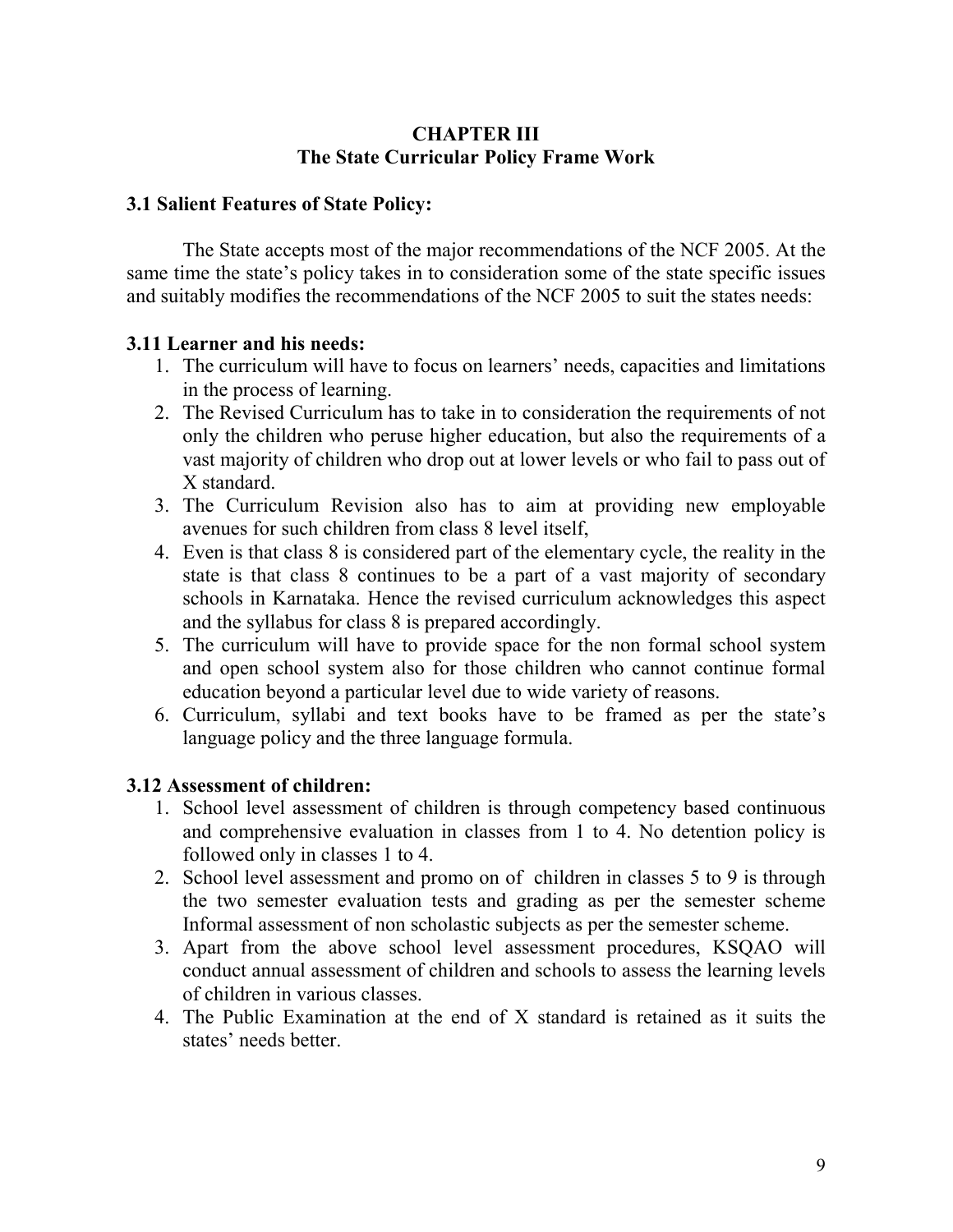- 5. As a part of education reform process in the state, semester Scheme was introduced in all the schools in the state from 2007-08 scheme has been welcomed by a majority of the stake holders as it –
	- a) makes learning more meaningful as learning takes place continuously and through out the academic year,
	- b) Removes the fear psychosis about the existing system of examinations,
	- c) Removes the habit of testing only the memory pf the learner,
	- d) The child is evaluated only about the lessons he has learnt in a particular semester so that the child does not carry the burden of memorizing what he/she has learnt through out the year.
- 6. Several innovative features such as evaluation of co-curricular areas. project work, grading, oral testing of the child have been introduced as a part of the semester scheme which are all learner friendly.
- 7. The assessment system has to be fine tuned still to test the competencies of children. Equal emphases has to be given to both process evaluation & product evaluation. Similarly there should be emphasis on oral and written tests as well as observation (To be marked on an observation schedule)
- 8. A system has to be developed to assess the school as a whole on a **school quality index.** This will help to grade the schools and motivate the schools to aim for higher grades in subsequent years.
- 9. A format for self assessment of teachers will help a majority of teachers to aim for self improvement.

# **3.13 Courses of study:**

- 1. The aim of school education is to provide general education basically five curricular areas the languages, social science, science, mathematics and Health and Physical education.
- 2. The syllabus committees will have to redefine the objectives of teaching each of the subjects as per the guidelines contained in the NCF 2005.
- 3. As attempt has been made in the next chapter to provide guidelines for selection of content by the respective syllabus committees covering general education up to secondary level.
- 4. The co scholastic activities have to be provided more space to help the learners acquire the necessary life skills and creative abilities.

# **3.14 Curriculum Transaction:**

- 1. The curricular policy has to ensure that the nature of curriculum transaction in the class room shifts from rote methods to experiential learning and connecting knowledge to life outside school.
- 2. The focus will ensure on helping the students to know how to learn than what to learn.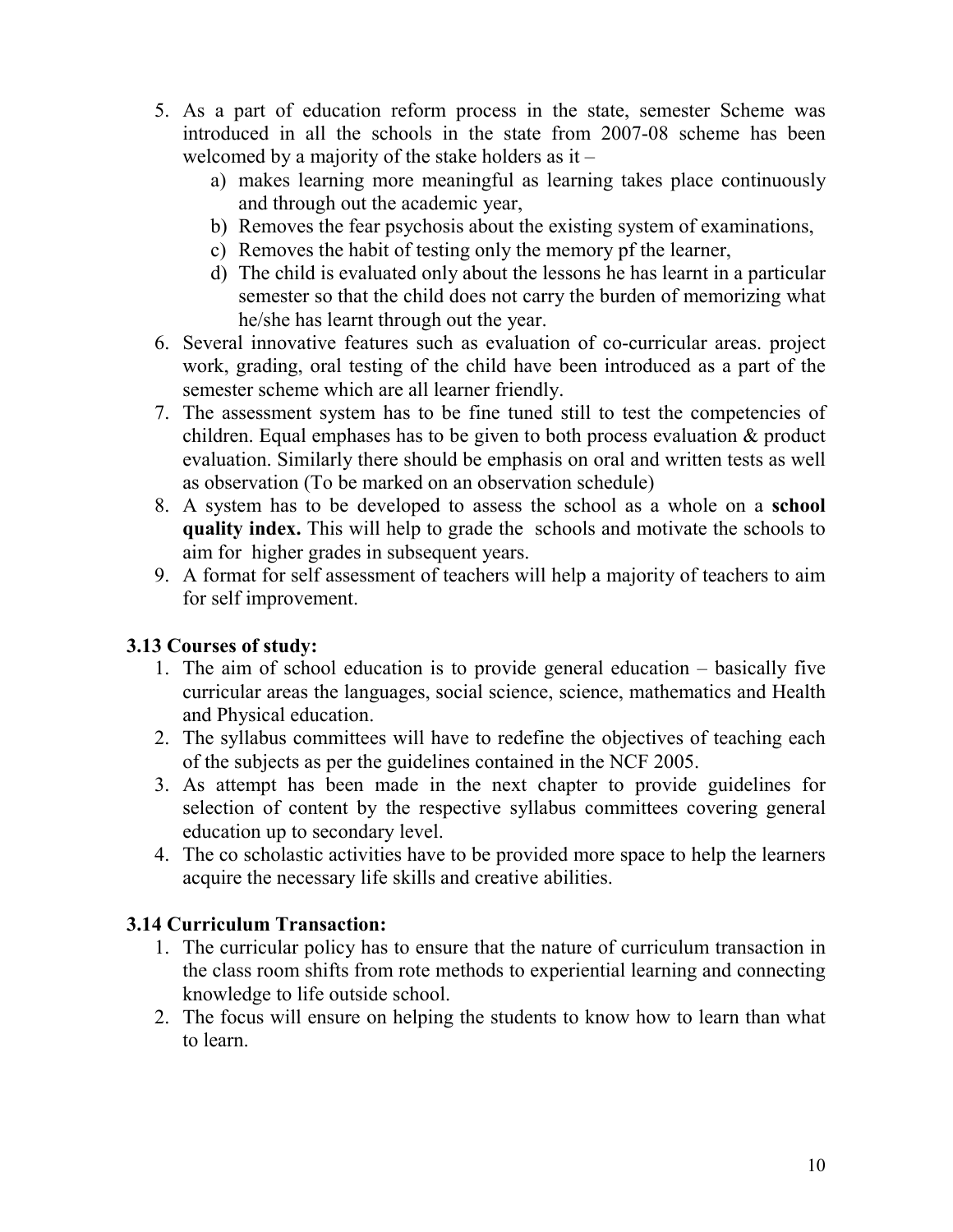- 3. The will have strong bearing on teacher preparation, teaching learning material, resource support, class room supervision, and assessment mechanisms.
- 4. The teacher will have to transform himself from a supplier of knowledge to a facilitator and guide.
- 5. Teaching should not be restricted to presentation of information. Instead teachers should assume active role in relation to process of knowledge construction in which children are engaged.
- 6. Teachers should follow the methods that help in the process of critical thinking. Because, critical pedagogy provides an opportunity to reflect critically on issues, in terms of their political, Social, economic and moral aspects
- 7. It facilitates collective decision making through open discussion and by encouraging and recognizing multiple views. Students should be encouraged to recreate the knowledge and also toe relate the local knowledge with the school knowledge.
- 8. **The syllabus to be framed should address multigrade teaching/learning in elementary schools** the syllabus framers shall focus on areas like clustering of competencies, organization of teaching, time division cycle, sitting arrangement, monitoring system and evaluation process.
- 9. Health and Physical education should be treated as core part of the curricular area.

# **3.15 Vocational Education**

- 1. The vocational needs of a vast number of children who drop out of the school system before they complete X standard is a matter of serious concern and avenues have to provided for vocational education of such children.
- 2. Vocational subjects as per the local needs have to be introduced from class 8.
- 3. The schools should be provided resources needed. The schools may also use local talent and local resources.
- 4. Each school may be given financial aid (a certain percentage in proportion to the number of children) for providing infrastructure and teaching of vocational subjects
- 5. The teaching of these subjects may also be outsourced. For example there are any number of computer training institutions who train, conduct examinations and issue their own certificates.
- 6. The schools may have to tie up with local field departments like agriculture, horticulture, employment and training, industries, etc,

# **3.16 Quality in Education**

1. There are many factors contributing for the quality education such as curriculum, infrastructural facilities, quality of teachers and quality of teaching.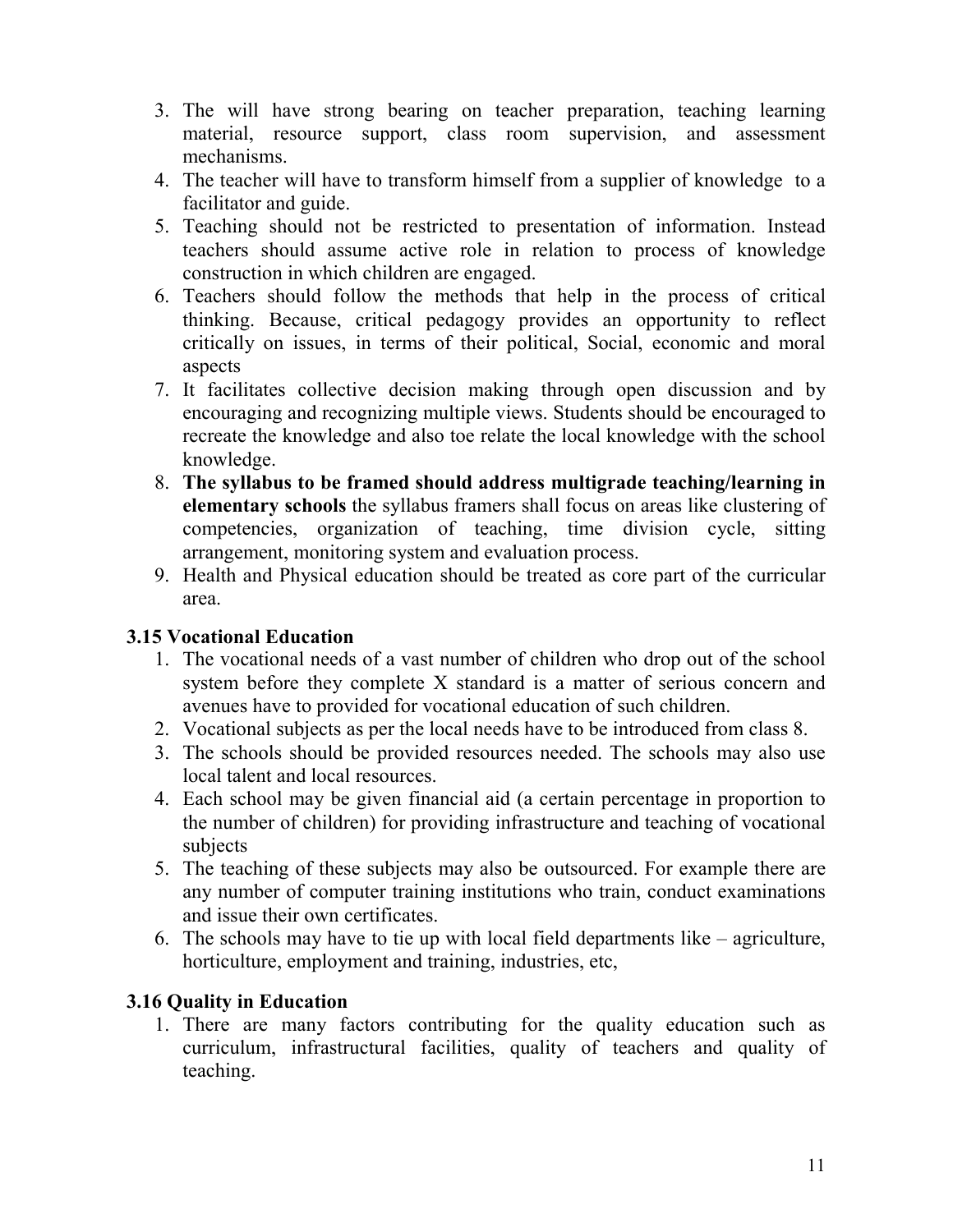- 2. The quality dimension also needs to be examined from the point of view of the experiences designed for the child in terms of knowledge and skills.
- 3. Quality in education includes a concern for quality of life in all its dimensions including concern for peace, protection of the environment and a predisposition towards social change.

### **3.17 Teacher Education**

 The policy has to examine the relevance of present teacher preparation programs at both elementary and secondary level in the light of curriculum revision. There is urgent and felt need to revamp the teacher education program both at primary and secondary level (including pre service and in service programs) to help teachers to understand the philosophy behind curriculum revision and train these teachers to acquire additional skills to improve class room curricular transaction. A separate chapter is being devoted for the purpose.

# **3.2 General Guidelines for curriculum revision:**

 Apart from the five guiding principles enunciated by the NCF 2005, some of the important issues to be considered during curriculum revision are listed below:

- 4. The three important school stages have to be kept in view while revising the curriculum – Lower primary stage. Upper primary stage and the Secondary stage.
- 5. Appropriate linkages and continuity have to be provided between these stages so that the child will transit smoothly from one stage to the next stage.
- 6. The syllabus frames should make sure of appropriateness of topics and themes for the relevant stages of children's development from a psychological point of view.
- 7. Providing information for information sake should be avoided as far as possible.
- 8. Link school knowledge in different subjects and children's every day experiences and build on it.
- 9. Integrated approach and inter disciplinary and thematic linkages between topics should be maintained in the core subjects.
- 10.Reflect sensitivity to gender, cast and class parity, peace, health and needs of different categories of children.
- 11.The needs of different types of children the gifted, average, slow learners, the physically challenged and children with learning disabilities have to be taken care of while revising curriculum and text books.
- 12.Environment related knowledge, proper integration of work related attitudes and values have to be included at appropriate places.
- 13.Nurture aesthetic sensibility and values by integrating the arts, India's heritage of crafts at appropriate places in the curriculum.
- 14.The curriculum and text books should provide sufficient flexibility and allow space for creativity to different types of teachers to handle class room transactions more efficiently.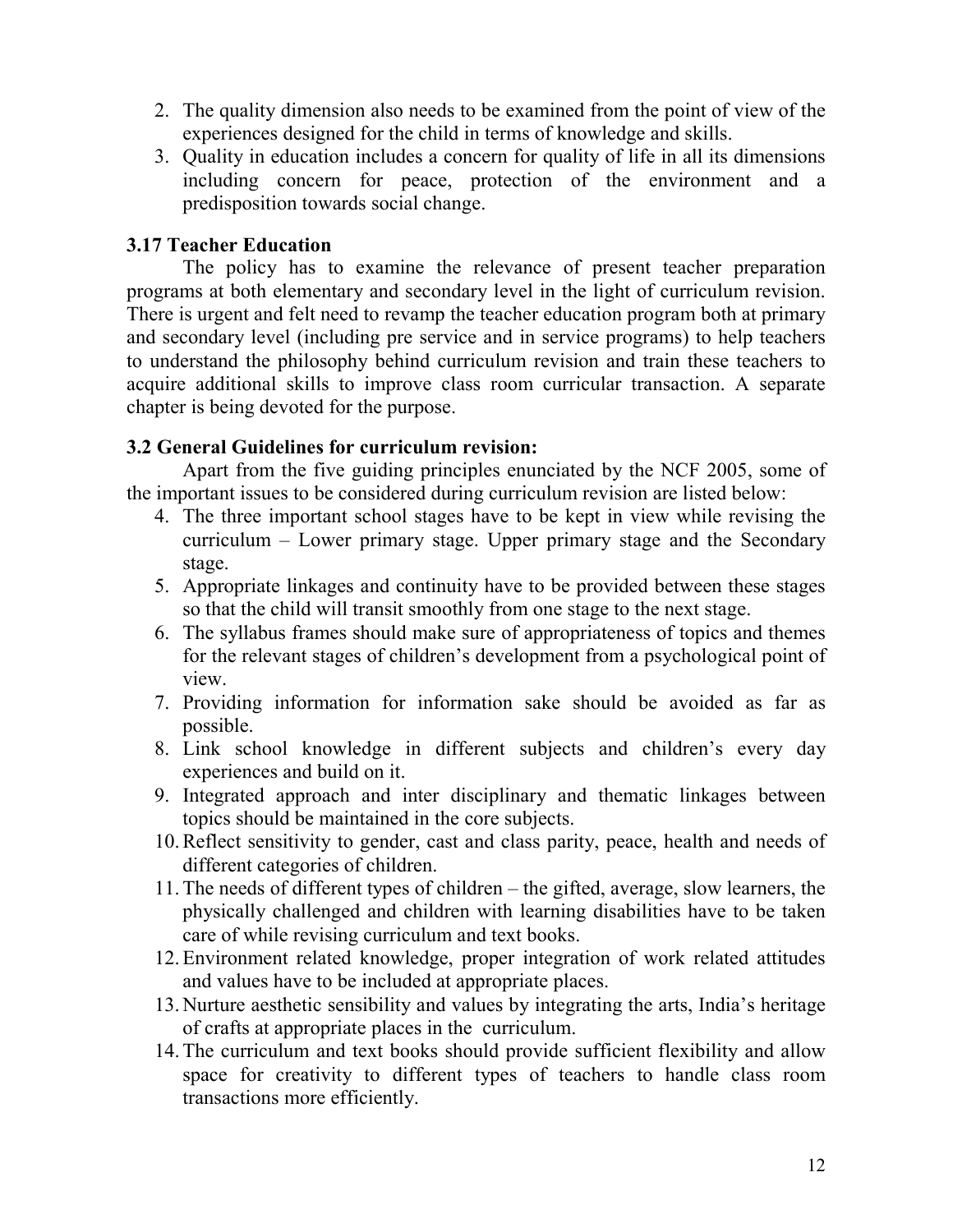## **3.21 Guidelines for framing syllabus**

 Syllabus gives guide lines for the text book writers in terms of the objectives, content scope and also outlines variety of learning experiences to be provided to the children. Hence guidelines for framing the subject wise syllabus are given below:

- 1. Aims & objectives of teaching a particular subject should be highlighted specifically under the concerned syllabus.
- 2. The scope of the content to be determined according to the level of the class. The content of the syllabus should be provided specifically under units  $\&$ subunits.
- 3. The number of hours required for completing the units / Sub units should be specifically mentioned.
- 4. This will enable the text book writers and class room teachers to understand the scope and depth of the content to be taught.
- 5. While framing the syllabus, care should be taken to see that too much overlapping with respect to theme or core elements, Ideas, is not there.
- 6. In Languages selection of eminent personalities. like national leaders, scientists Poe & Literary Scholars, to be done for all the classes in a holistic manner so that the children do not get bored by reading about the same personalities again and again.
- 7. While framing the syllabus specially at the lower level, there should be provision to cover framing about the local culture, local environment, local leaders and gradually information about the National & global perspectives should be given at the higher level.
- 8. The syllabus writers should stress on integrated and concentric approaches so that the text book writers can keep these points while developing the text books.
- 9. The syllabus should be provided under the following format. An example is provided below.

| <b>Questions</b>         | Key concepts<br>and/Issues | <b>Suggested</b><br>resources | <b>Suggested</b><br>activities |
|--------------------------|----------------------------|-------------------------------|--------------------------------|
| <b>Broader Areas</b>     |                            |                               |                                |
| 1. Family and friends    |                            |                               |                                |
| 1.1 Relationship         |                            |                               |                                |
| 1.2 work and play        |                            |                               |                                |
| 1.3 animals              |                            |                               |                                |
| 1.4 plants               |                            |                               |                                |
| 2. Food                  |                            |                               |                                |
| 3. Shelter               |                            |                               |                                |
| 4. Water                 |                            |                               |                                |
| 5. Travel                |                            |                               |                                |
| 6. Things we make and do |                            |                               |                                |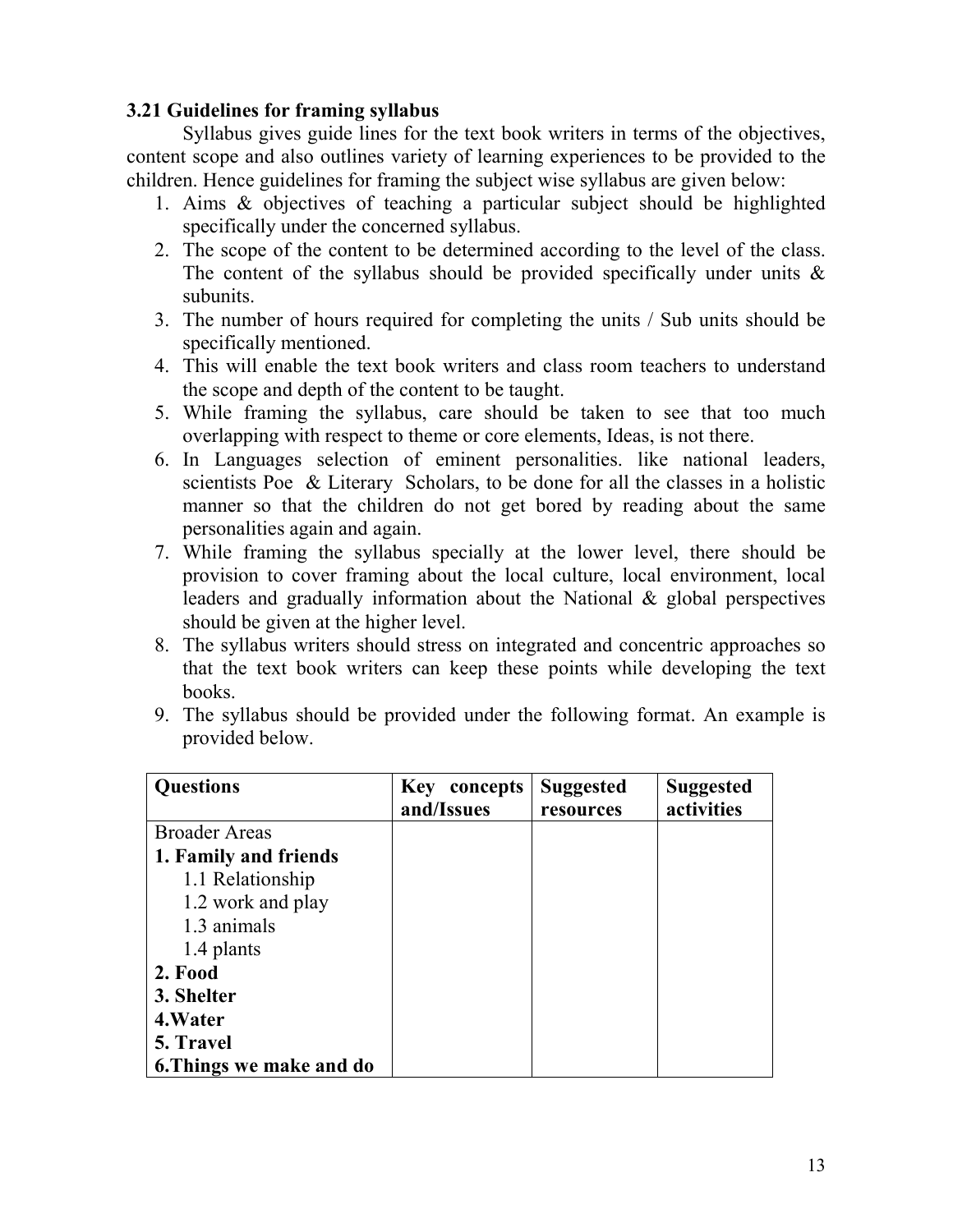- 10.The syllabus written should give indication regarding the presentation of activities, experiments. do you know this, Illustrations, scope for Integrating values....ect.
- 11.The syllabus writers should undergo training to know more about the technicalities framing the syllabus.

# **3.3 Karnataka Language Policy:**

- 1. The state is following the three language formula. Kannada has been given primacy under the formula. Learning of Kannada is compulsory under the three language formula. Children will have to learn Kannada compulsorily either as a first or as a second or as a third language under the formula.
- 2. The children learn in the mother tongue (Kannada, Urdu, Marathi, Telugu, Hindi and English) from classes 1 to 4.
- 3. Those children whose mother tongue is not Kannada have to lean Kannada as an optional non examination subject in classes 3 and 4. But these children have to compulsorily learn Kannada as a second language from class .
- 4. Teaching of English as a second language begins from class 1.
- 5. Teaching of the third language begins from class 6. Hindi/Kannada / Sanskrit/English can be learnt as a third language.
- 6. All languages taught as a first language have been given equal status.
- 7. The standard of second language and third languages are prescribed as follows. For example in class 10, the standard of second language is that of standard of the first language in class 8. The standard of the third language in class 10 is that of the standard of the first language in class 6.
- 8. The following table shown the various language combinations that a student can take in upper primary and secondary classes.

|   | <b>First Language</b>  | <b>Second</b>  | Third Language*            |
|---|------------------------|----------------|----------------------------|
|   |                        | Language#      |                            |
|   | Kannada                | English        | Hindi/Sanskrit             |
| B | Urdu/Marathi/Telugu/Ta | Kannada/Englis | English/Kannada            |
|   | mil/Hindi/Sanskrit**   | h              |                            |
|   | English                | Kannada        | Hindi/Sanskrit/Kannada/Urd |
|   |                        |                | u/Tamil                    |

- # Second language is introduced from class 5, But from 2007-08, English is introduced from class 1.
- \* Third language is introduced from class 6,
- \*\* Sanskrit can be taken as a I language from class 8.
- \*\*\* Arabic/Persian can be taken as third languages
- 9. Students can choose to learn in any one of the following media up to X standard; Kannada, English, Hindi, Marathi, Tamil, Telugu or Urdu.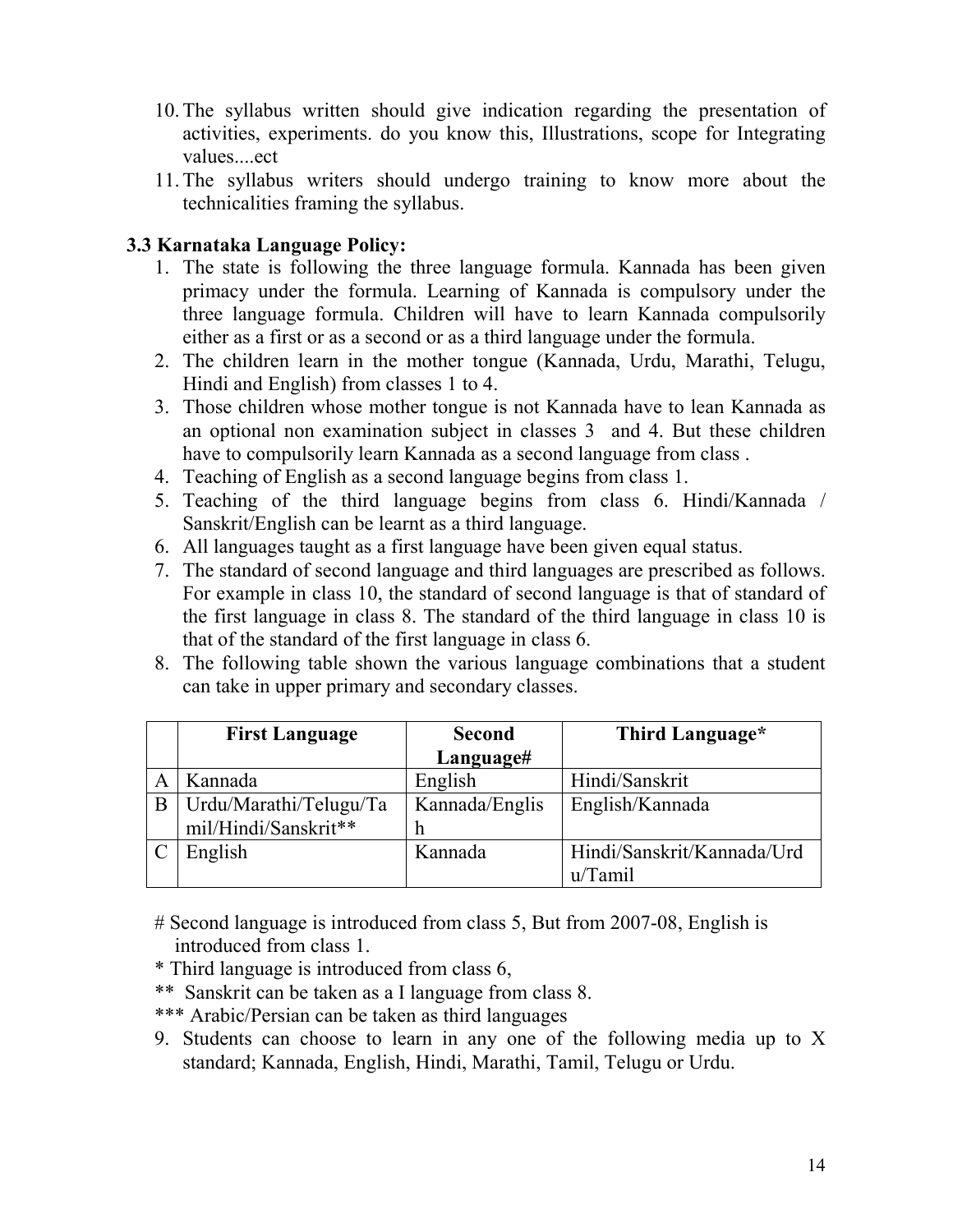- 10.But from plus 2 stages onwards the students have to choose only Kannada or English as medium of Instruction. Hence the students have to master these two language by the time they reach the secondary level.
- 11.Hence clear guidelines are given to text book committees in preparing language text books.
- 12.Kannada has been introduced as Introductory language from class I students in English medium schools where Kannada language is not taught.
- 13.English has been introduced as Introductory language from class I to all medium schools apart from English medium.

#### **3.4 Integration of culture education in school curriculum**

The Central Advisory Board of Education (CABE) has recommended integration of culture education in school curriculum. The main issues are-

- a) Enhancing the quality of cultural awareness among children
- b) Introducing the learning of out traditional, folk, classical and contemporary art forms and
- c) Helping students to appreciate the world of arts, music and literature.

The school curriculum should be flexible enough to allow learning to be made culture sensitive. The entire schooling should be based on the culture of the local community. Local resources, local folk art forms, practices, places, institutions, festivals, rituals, artifacts, literature and local artists, musicians, painters, writers, story tellers could be guests who could impart culture education in schools.

Teachers should be trained to use these local resources. The text books should use illustrations reflecting local culture. The children should participate in group activities in singing, dancing , role play, amateur dramatics, story telling description of pictures etc, to understand the local culture.

In Kannada some initiatives have already been taken in this regard. Several thousand teachers have been trained in using dramatics as a teaching technique "Shikshanadalli Rangakale" All teachers should be trained phases to help teachers effectively teach culture to students.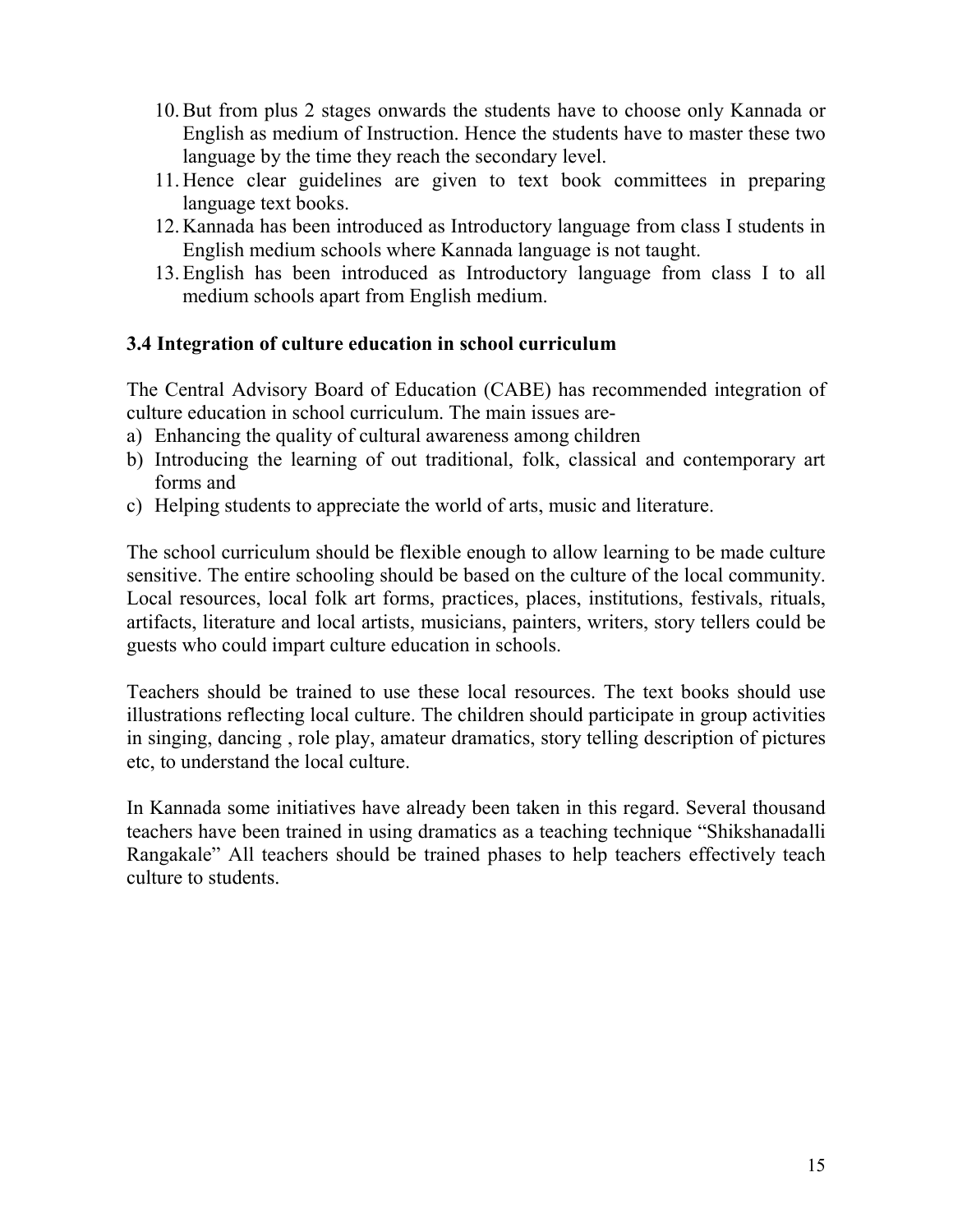### **CHAPTER IV**

#### **Curricular Areas**

NCF lays emphases on the following points which have to be taken note of while revising curriculum, syllabi and text books.

#### **4.1 Learning of Languages**

NCF 2005 has recommended recognition of child's mother tongue and also encouraging proficiency in English. This is possible only when learning builds on a sound language pedagogy. Reading, writing, listening and speech contribute to the child's progress in all curricular areas. NCF lays emphasis on reading through out the primary classes so as to give every child a solid foundation fro learning of other subjects also.

Any child with average intelligence can master any language, provided. it is taught effectively. Experiments across the globe have proved that children can master a minimum of six languages between the age of give and fifteen when their language acquisition ability (I.A.D) is most active.

In language the basic learning competencies have been defined as listening, speaking, reading, writing and comprehension of ideas. Several studies and experience shows that a majority of children do not acquire the expected proficiency (basic learning competencies to be mastered by every child) of their respective classes in languages. The text book writers have to take note of this point while writing text books as per the revised curriculum.

English in India occupies the position of the second language and is an all important language of communication. Strangely there is no mention of a second language in NCF 2005. Hence it may be generally presumed that English is taught as a second language. The state has taken a welcome decision of introducing English as a second language from class I from  $2007 - 08$ .

Unfortunately the standard of competence of the teachers of English at all levels is far from satisfactory. We need competent teachers, good teaching materials and effective methods and techniques of teaching using the mass media.

Since the state is following the three language formula with primacy for the child's mother tongue (First language), separate guide lines to be evolved for curriculum revision and text book preparation for the first, second and third languages as these are introduced in different classes.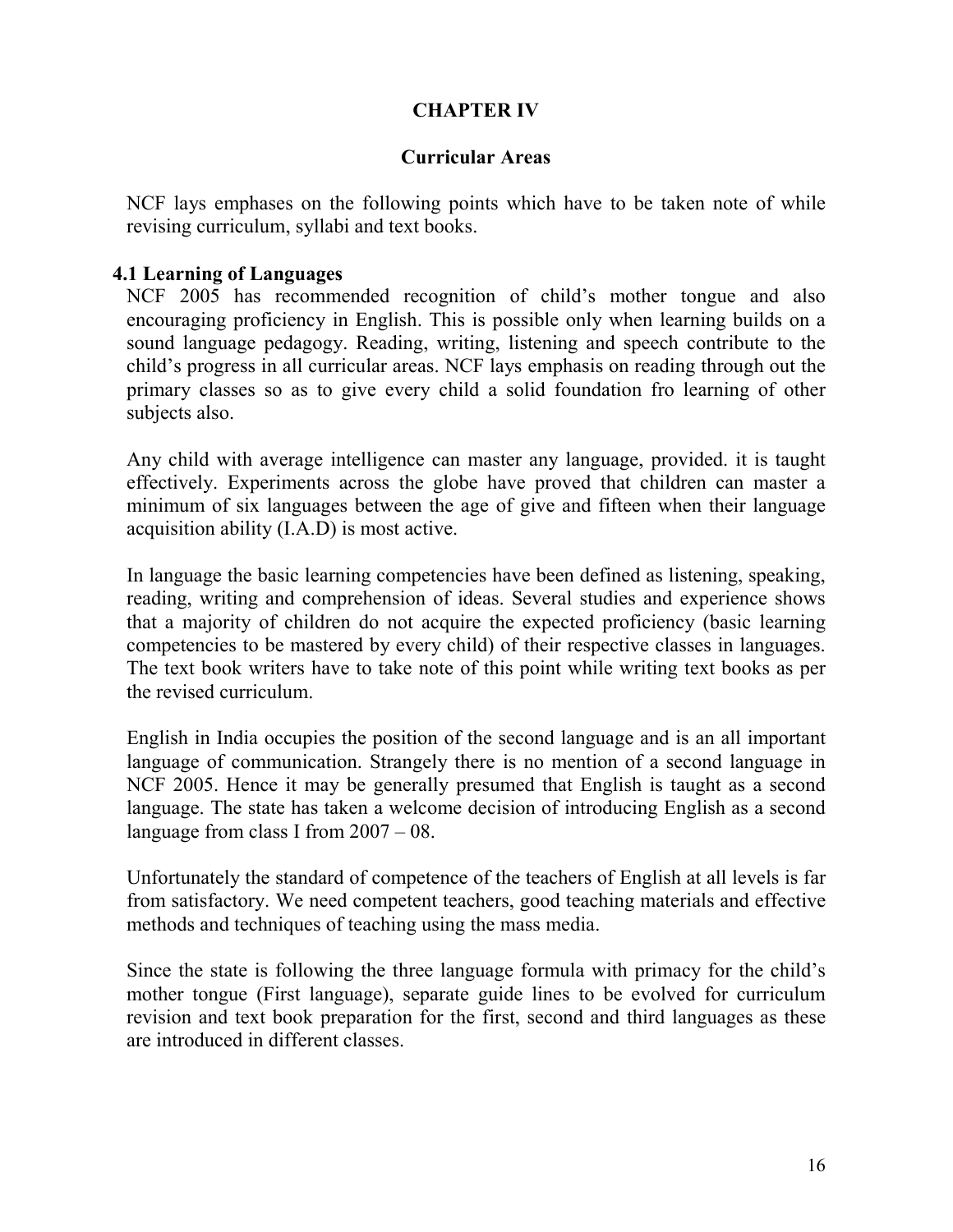# **4.2 Leaning of Mathematics**

Relevance of mathematics education in the present day society characterized by extraordinary and accelerating change can hardly be overemphasized. Individuals who can understand and apply mathematics are likely to have significantly better career opportunities and choices in the upcoming knowledge society.

The learning of Mathematics should enhance the child's resources to think and reason, to visualize and handle abstractions, to formulate and solve problems. These aims can be covered by teaching relevant content in Mathematics through child's experience. Relating mathematical concepts to other subject areas should be explored by the teachers.

The twin concerns of the Mathematics curriculum are: what can mathematics education do to engage the mind of every student, and how can it strengthen the student's resources? The curriculum revision and the text books on mathematics should aim to address these two issues.

There is also a need to make connections between Mathematics and other subjects of study. When children learn to draw graphs, they should also be encouraged to think of functional relationships in the sciences, including geology. Our children need to appreciate the fact that Mathematics is an effective instrument in the study of science, also, strong interlinks that exist between mathematics and art must be made to be understood and appreciated by students..

#### **4.3 Learning of Science**

There are many responses to the question why science education is so valuable in school curriculum Science education empowers children by developing in them capabilities to understand and question and think critically. Science makes use of observation, intuition, hypothesizing, experimentation and verification.

It helps children observe the world around them, link their cognitive structures with the events and phenomena in their environment, understand the interactions and act as change agents in brining about behavioral changes in him/her and the society. It enables children to reflect (think) and interact and develop a rational and objective outlook. Science education helps students understand the need for change and progress of the society and manage the same effectively.

NCF 2005 looks at science curriculum as an instrument for achieving social change. In order to bring about any qualitative change, science education should undergo a paradigm shift.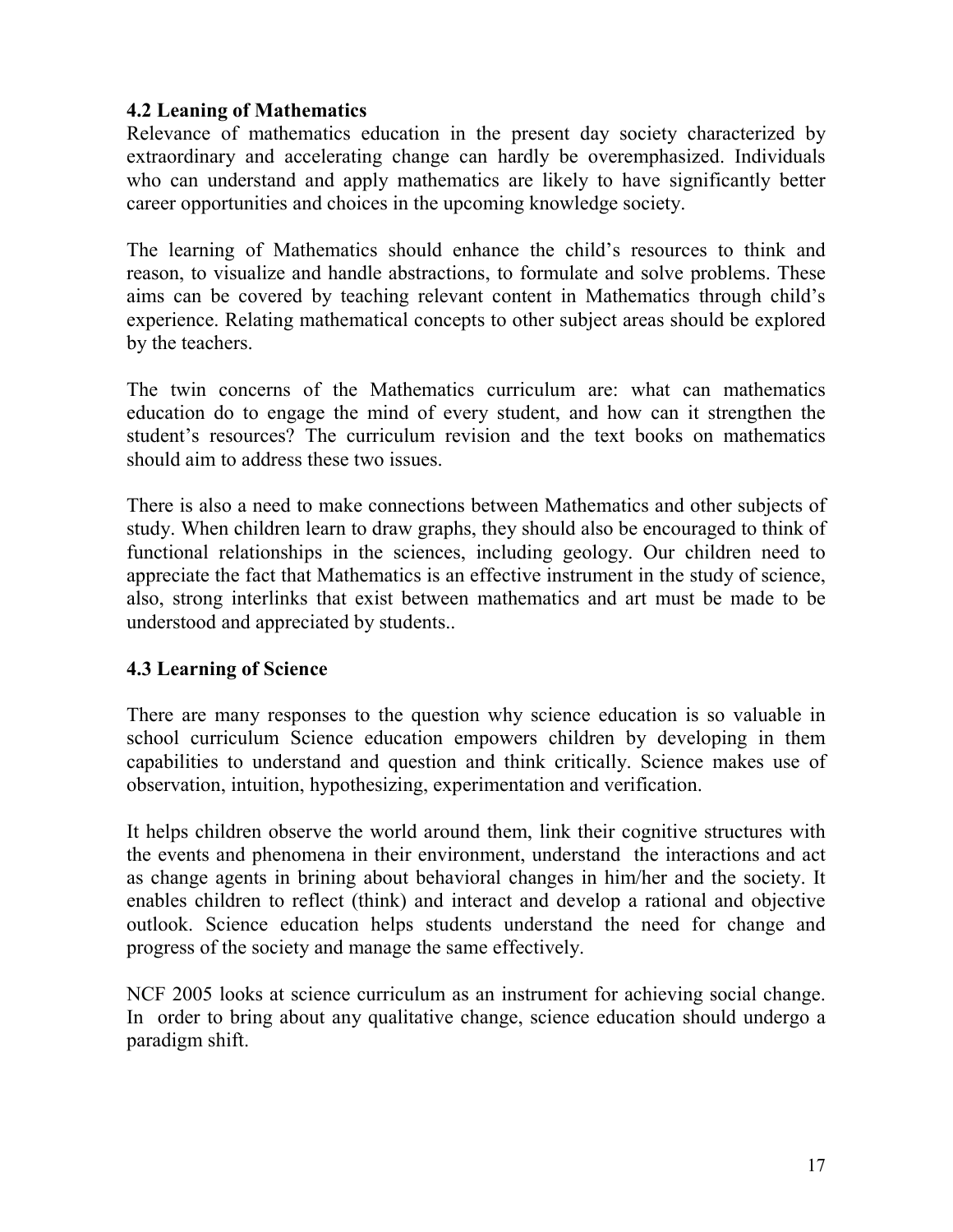In this context, NCF 2005 is progressive in its outlook and incorporates linkage of science curriculum with the immediate surroundings of the child and the society at large. It aims at making of learning of science meaningful and relevant for the social needs.

NCF recommends that teaching of science has to be recast so that it enables children to examine and analyse every day experiences, acquire methods and processes that will nurture thinking process, curiosity and creativity.

Concerns and issues pertaining to environment to be emphasized in every subject and through a wide range of activities involving project work.

# **4.4 Learning of Social Sciences**

NCF emphasis's teaching of social sciences from disciplinary perspective while emphasizing integrated approach in the treatment of significant themes. The social sciences curriculum should also enable pedagogic practices which are critical for developing thinking process. decision making and critical reflections on social issues.

The NCF has recommended a paradigm shift proposing the study of social sciences from the perspective of marginalized groups. Civics should be recast as political science and sociology and the significance of history as a shaping influence on the child's conception of the past and civic identity should be recognized.

Most of the children from rural and socially and economically weaker sections in the urban areas face/suffer not only social disabilities but also some form of violence against the body and mind.

A study was conducted in Bangalore rural district in 2001-2004 by the Department of Economics, University of Manitoba, Canada. It came to light that 98% of school drop outs who worked as child laborers were victims of alcoholic fathers and brothers. Many of the children were working to pay off the debt incurred by the parents to pay dowry of their older siblings. So drinking-child labour-dowry has deeper linkages than apparent to the public eye. The inroads made by dowry into the heart of all sections of the rural and urban society have resulted in the spread of female foeticide as represented in falling sex ratio. The adverse sex ratio in the certain northern districts of north Karnataka is already a cause for concern.

So it is vital to inculcate ethically correct behaviour and emphasise state interventions in the form of laws, police protection and legal action towards creating a generation of responsible and proactive citizens.

The importance of social science curriculum in school education is to be emphasized in the context of a plural society like ours and the impact of globalization. The social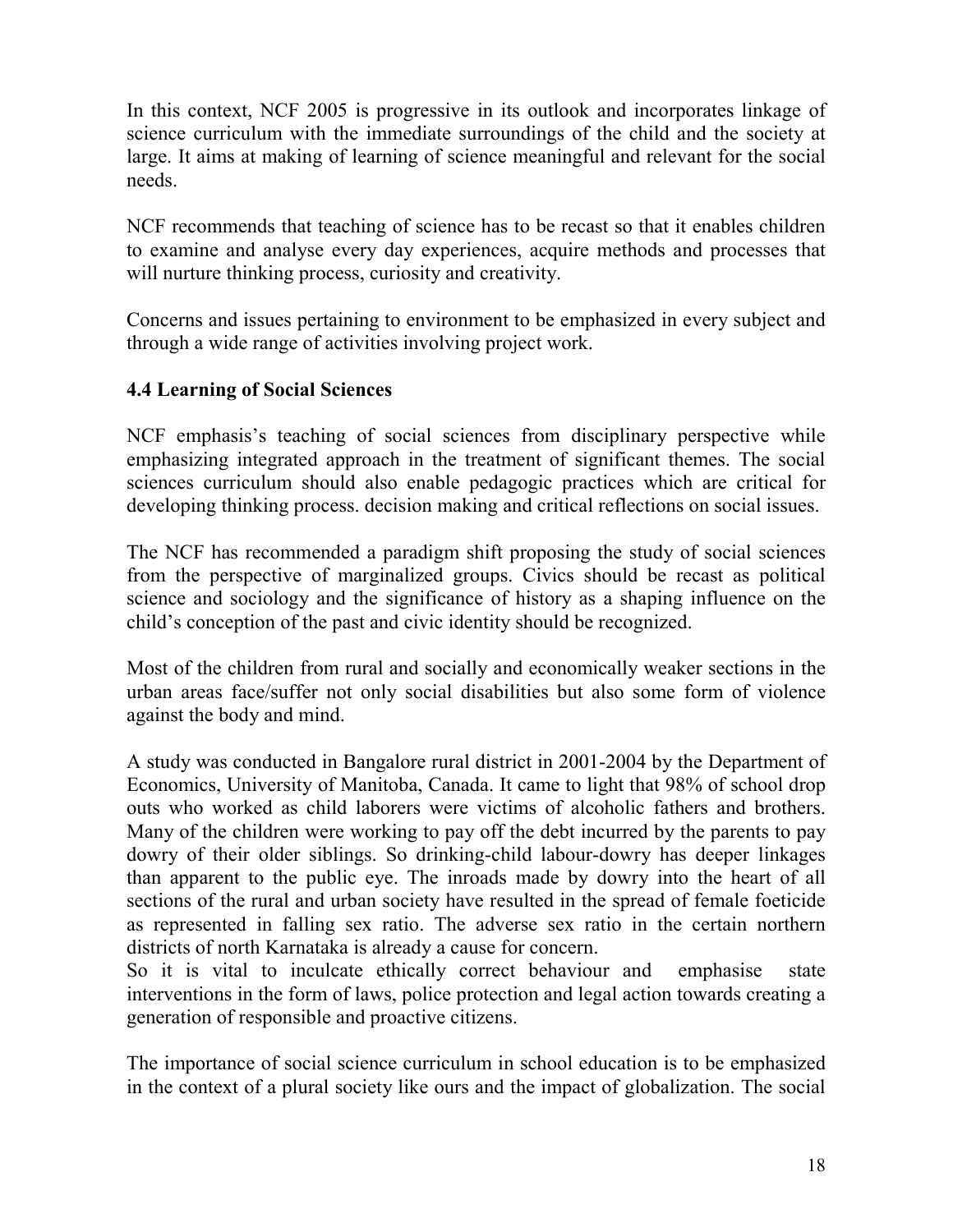science curriculum which comprises components of History, Geography, and Political science, Sociology, Economics and Commerce will help the learners to understand the society in which they live to address themselves to the social economic and environmental problems and to face challenges. The study of social science and commerce will help in producing responsible citizens who can help in building a healthy society. This will also improve employability of students who pass out of class X

|                   | Hence it is recommended that the social science curriculum of classes VIII to X may    |
|-------------------|----------------------------------------------------------------------------------------|
|                   | be framed with the following proportion of weight age given to the different studies:- |
| <b>History</b>    | $30\%$                                                                                 |
| Geography         | 15%                                                                                    |
| Political science | 15%                                                                                    |
| Sociology         | 15%                                                                                    |
| Economics         | 15%                                                                                    |
| Commerce          | $10\%$                                                                                 |
|                   |                                                                                        |
|                   | 100%                                                                                   |

Drastic education in the portions related to Geography is not unwarranted as several chapters in the existing syllabus related to agriculture, industry and trade has been maps are the basic tools of geography. They create us to depict spatial phenomenon on paper. There are conventions used in cartography which allow a map to be read effectively and quickly. Various aspects like orientation, scale projection colour schemes, elevation are to be emphasized.

# **4.5 Health and Physical Education**

This subject area should adopt the holistic definition of health with in which Physical education and yoga constitutes to the physical, social, emotional and mental aspects of child development. As early as 1940, a comprehensive school health programmes were conceived covering medical care, hygienic school environment, school lunch, health and physical education.

Given the interdisciplinary nature of this are cross cutting themes across subjects leading to cross curricular planning integrating it with general sciences, social sciences, work experiences, and Bharath Sevadal.

It is suggested that health and physical education is treated as a core subject and must deal introduced from primary level onwards The subject must be compulsory units from  $10<sup>th</sup>$  class, after which it is an elective subject.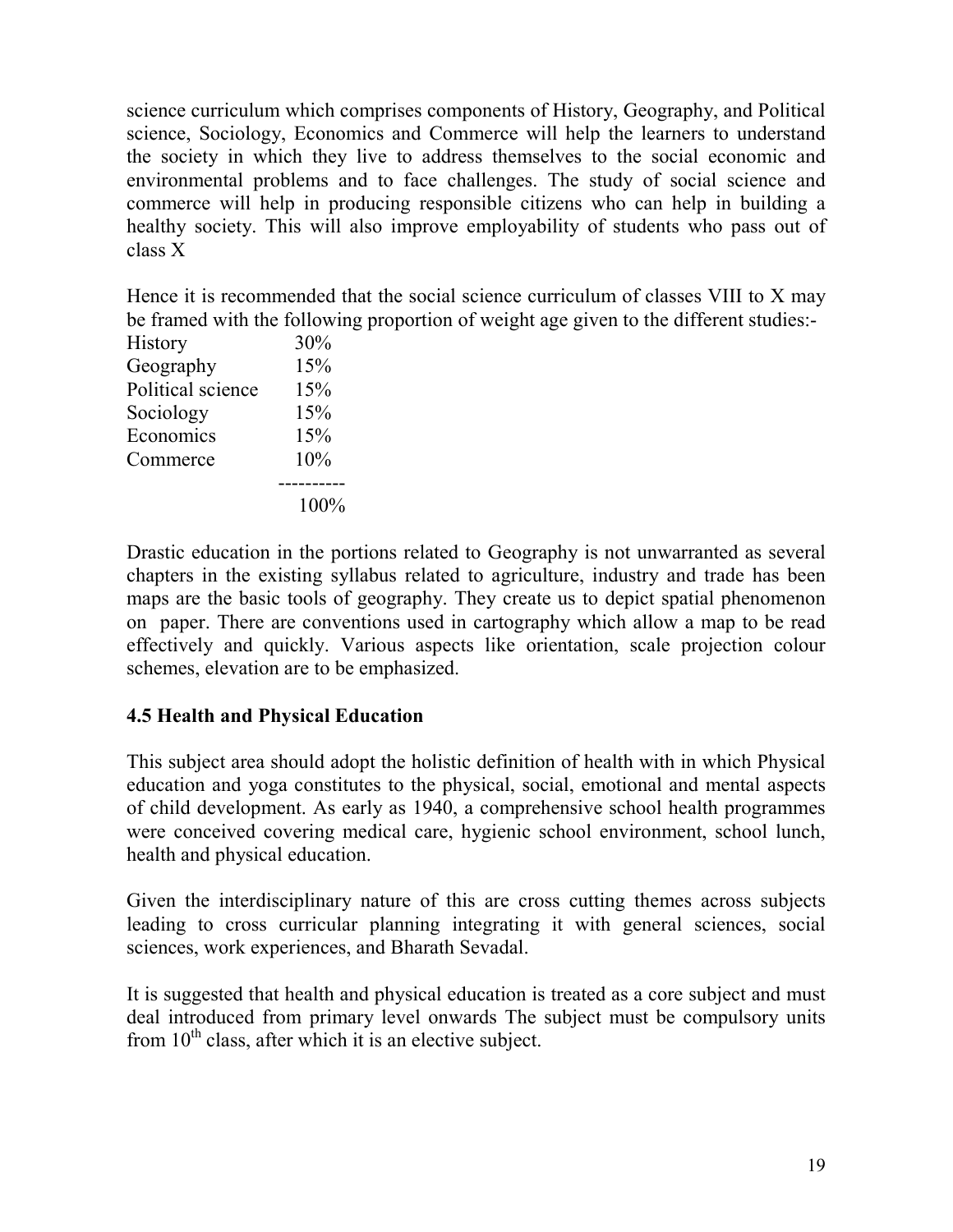# **4.6 Other Curricular Areas**

NCF draws attention to four other curricular areas: work, the arts and heritage crafts, and peace. The revision should take steps to make these critical components of the school curriculum. NCF expresses concerns pertaining to environment, peace oriented issues, sensitivity towards gender parity, SC/ST and minorities. These concerns and issues should be included in appropriate places and subjects.

A separate committee needs to look in to the present content regarding arts, heritage crafts and suggest changes to be made in the light of the recommendations made in NCF-2005.

#### **4.7 Learning without Burden**

The NCF and Semester Scheme lay special emphases on learning with out burden. Hence the syllabus framers have to give special attention to weed out unnecessary and irrelevant information from the syllabus and content.

For example in history, the children are made to memorize a large number of dates un necessarily which can be avoided. Similarly in science books the dates of births of scientists/or dates of discoveries are given which again can be avoided. The syllabus framers and text book writers are required to take special care to weed out un necessary information from text books.

#### **4.8 Systemic Reforms**

Apart from provision of providing minimum infrastructure and material facilities to schools. NCF lays emphasis on improved teacher performances, locally planned and flexible school calendars and time tables. It also places greater emphasis on perspectives and access to interactive technologies.

Recasting of teacher education programs, vocational education and training are some of the areas which are to be implemented in a mission mode.

NCF also recommends examination reforms with due stress on shifting from content based testing to problem solving an competency based assessment, examinations of shorter durations and flexible time limits. Some of these reforms have already been made under the semester scheme in the state.

NCF also recommends for partnership between the school system and other civil society groups NGOs and teacher associations.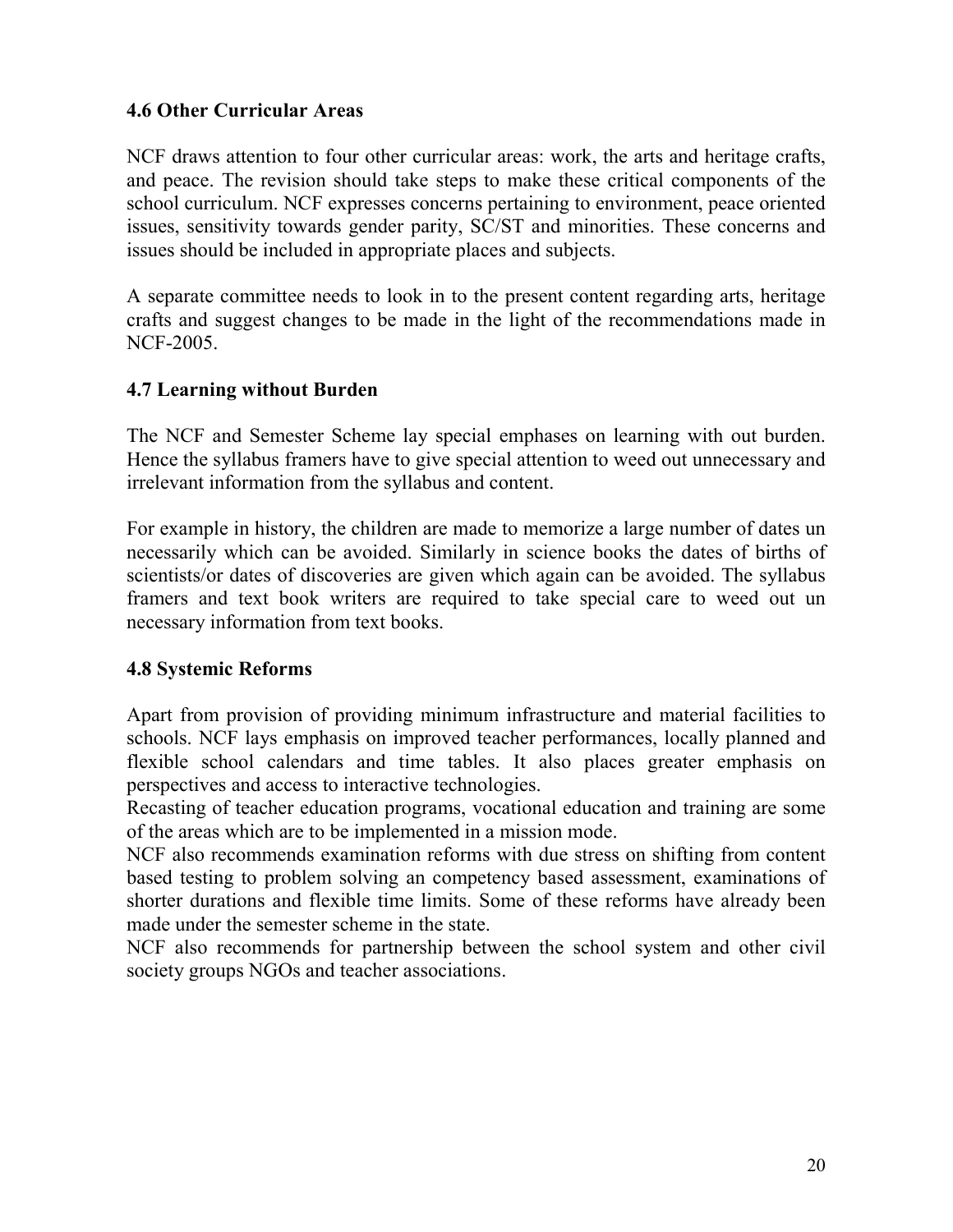#### **CHAPTER V Curriculum Revision**

# **5.1 Languages**

The curriculum revision and text books writing have to be in accordance with the states language policy. As stated earlier, there should be a clear difference in levels of text books for first, second and third languages for any particular class.

The state has introduced English as a second language from class I and Kannada as introductory language for I to IV English medium schools, At this stage, rather than preparing text books for students, importance has to be given for preparation of a comprehensive hand book for teachers and work books for students.

More importance needs to be given to spoken English in classes I and II. Extensive training has to be designed for the lower primary teachers who are going to handle English at these levels.

As for as English, Kannada and Hindi are concerned the comparison with NCF and suggested modifications are given separately as annexure.

## **5.2 Science Education**

NCF 2005 lists six criteria of validity of science curriculum which in essence characterized a framework for developing a good science curriculum.

- a) Cognitive Validity
- b) Content Validity
- c) Process Validity
- d) Historical Validity
- e) Environmental Validity
- f) Ethical Validity.

NCF 2005 keeps the following as the basic aims of science education:

- $\triangleright$  Knowledge about the facts and principles of science and its applications, consistent with the stage of cognitive development,
- $\triangleright$  Acquire the skills and understand the methods and processes that lead to generation and validation of scientific knowledge.
- $\triangleright$  Develop a historical and developmental perspective of science and to enable one to view science as a social enterprise.
- $\triangleright$  Relate to the environment (natural/artifacts and people), local as well as global, and appreciate the issues at the interface of science, technology and society.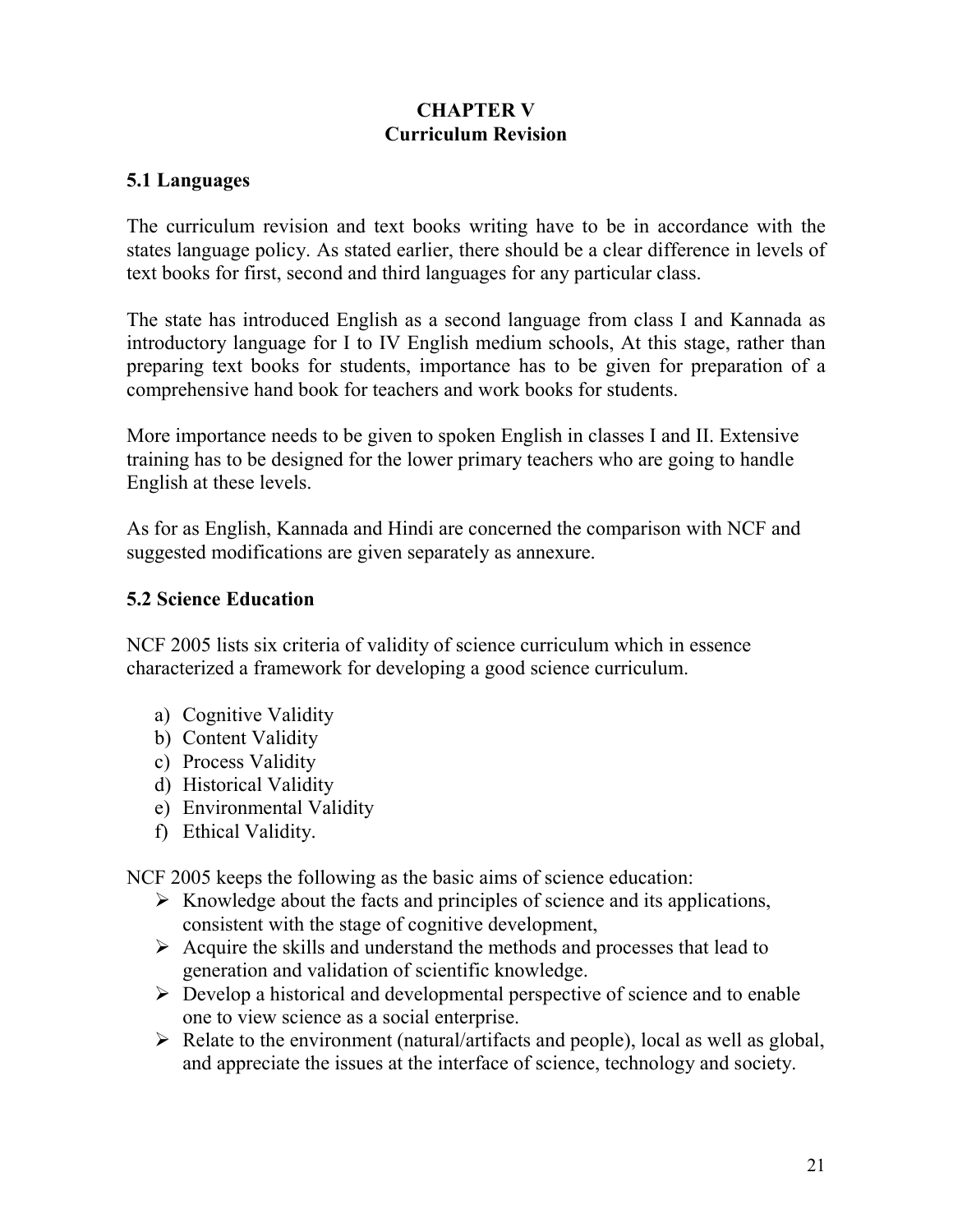- $\triangleright$  Acquire the requisite theoretical knowledge and practical technological skills to enter the world of work.
- $\triangleright$  Nature of natural curiosity, aesthetic senses and creativity in science and technology,
- $\triangleright$  Imbibe the values of honesty, integrity, cooperation, concern for life and conservation of environment,
- $\triangleright$  Cultivate Scientific Temper Objectivity, critical thinking and freedom from fear and prejudice.

The present Karnataka Science Curriculum when viewed from the above perspective reflects many positive features an some of the focuses mentioned in the NCF are already incorporated. But there is enough scope for a paradigm shift to make it more child centered, experimental, relevant, meaningful and making it less of a mental burden on the child.

Keeping the NCF 2005 guidelines in view, the syllabus committee will have to review the proportion and relevancy of the science content in environmental studies taught at the lower primary stage.

- Emphases has to be given on first hand experiences through practical activities.
- Provision for development of process skills observation, classification, recording, etc,
- Create opportunities to link content with the immediate environment of the child
- Stress to be given through health and physical education.
- Instructional methodology should be according to the age group, nature of content and available local resources.
- Flexibility in teaching for the teachers to be incorporated in the curriculum as per the nature of target groups under the trimester scheme.
- Avoid unnecessary content over loading.

At the Upper Primary stage the syllabus committee will have to review as to how far the integrated approach in teaching of the various branches of science has been incorporated.

- Develop right perspective about learning principles of science by doing science.
- To take the children through a gradual transition from environmental studies to the elements of science and technology,
- Laying emphasis on knowledge construction through doing simple experiments, surveys, etc,
- Design and construct simple models to provide practical knowledge about common mechanical and electrical devises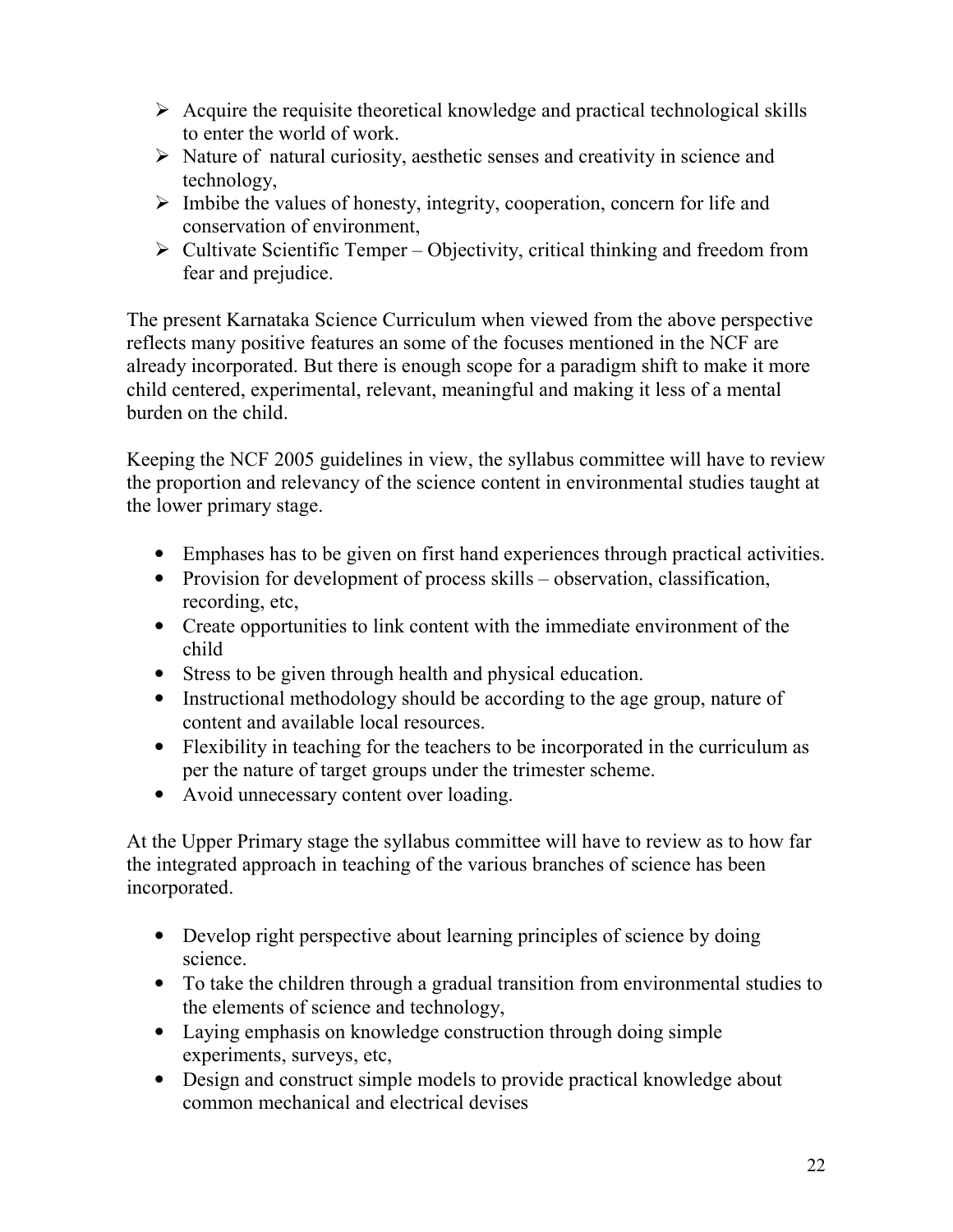- Encourage students to take up contextualized projects.
- Adapt teaching styles to the nature of target groups by providing locally relevant examples and projects.

At the secondary stage encourage learning science a s a discipline and bring an integrated approach among various branches of science.

- Enable children to understand environmental and health issues,
- Draw inferences and make interpretations through conducting systematic experiments.
- Develop skills in discovering/verifying theoretical principles
- Encourage children to work in locally relevant projects.

## **Standards I to V**

| As in NCF                    | As is State Curriculum                     | <b>Suggested modification</b>                  |
|------------------------------|--------------------------------------------|------------------------------------------------|
| Arouse curiosity<br>1.       | 1. Spirit of Inquiry                       | 1. Emphases to be given to                     |
| Explanatory and<br>2.        | 2. Creativity                              | first-hand experiences                         |
| hand-on activity             | 3. Objectivity                             | through practical activities                   |
| Basic cognitive and<br>3.    | 4. Couage to question                      | provision for development<br>2.                |
| psychomotor skills           | 5. Aesthetic sensitivity                   | of process skills -                            |
| through language and         | 6. Search for truth                        | observation, classification,                   |
| process skills.              | 7. Acquire observation and                 | recording etc                                  |
| Internalize values:<br>4.    | 8. analytical skills                       | 3. Create opportunities to link                |
| cleanliness, honesty,        | 9. Ability to use tools and                | content with the                               |
| cooperation, concern for     | apparatus according to the                 | environment.                                   |
| life and environment.        | needs                                      | 4. Stress to be given to health                |
| Instructional<br>$5^{\circ}$ | <b>Understand basic</b><br>10 <sub>l</sub> | education.                                     |
| Methodology should be        | science concepts, laws and                 |                                                |
| activity based & provide     | principles and apply them to               | Methodology should be                          |
| interactive experience       | solve problems. (Science is                | according to age group, nature                 |
| No formal testing,<br>6.     | part of E.V.S) Concrete,                   | of content & available                         |
| no grading, no detention     | situations relating to the                 | resources.                                     |
|                              | immediate environment.                     | To adopt flexible teaching                     |
|                              | Semester chances have no                   | styles according to the nature                 |
|                              | testing but grades without                 | of the target group as per<br>semester scheme. |
|                              | detention.                                 |                                                |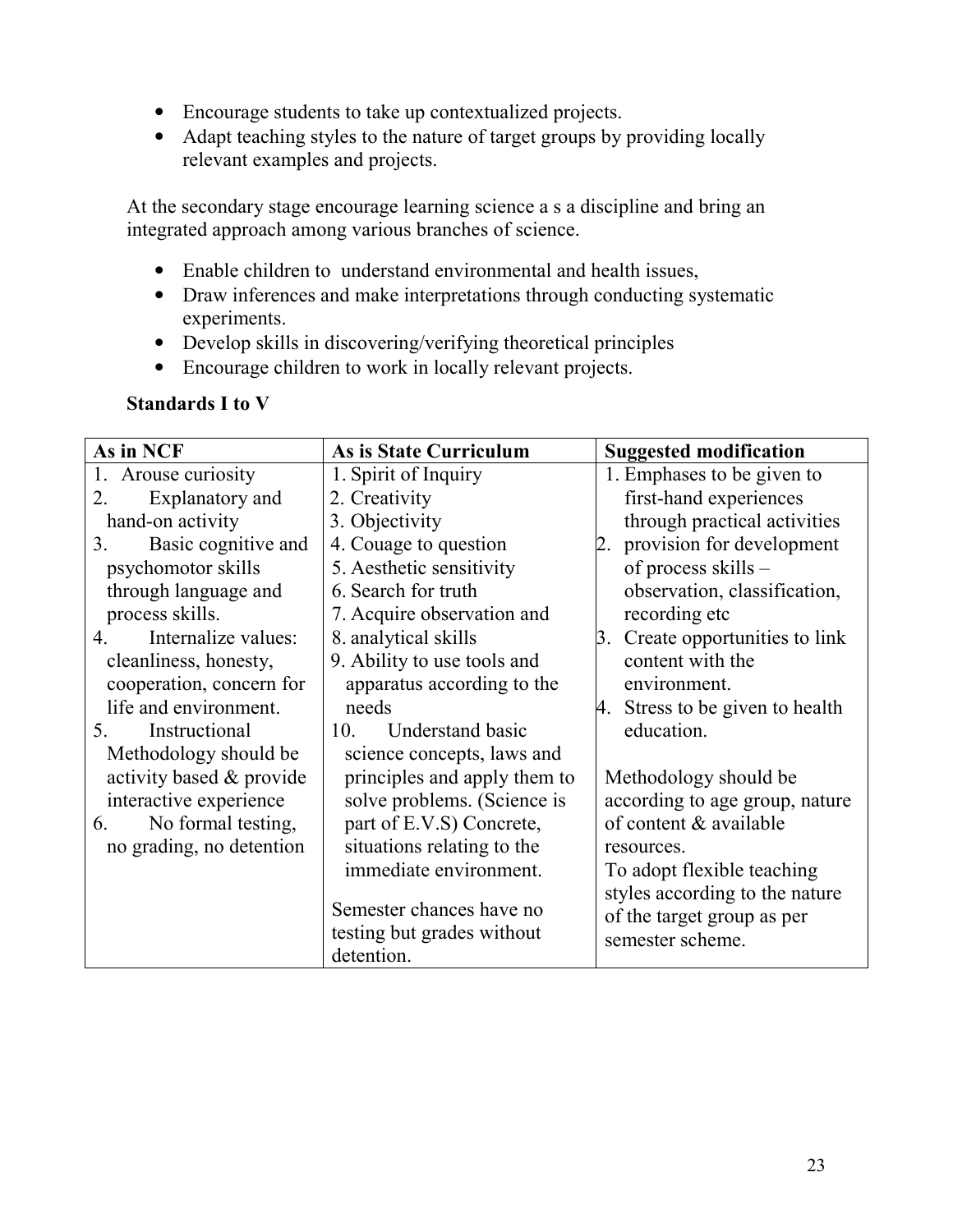# **Standards VI to VII**

| As in NCF                            | <b>As in State Curriculum</b> | <b>Suggested modification</b>   |
|--------------------------------------|-------------------------------|---------------------------------|
| Developing right<br>1.               | 1. Strengthen and consolidate | Consider for gradual transition |
| perspective about doing              | abilities                     | from environmental studies to   |
| science-learning                     |                               | the elements of science and     |
| principals of science.               |                               | technology.                     |
| 2.<br>To have gradual                |                               |                                 |
| transition from                      |                               |                                 |
| environmental studies to             |                               |                                 |
| the elements of science              |                               |                                 |
| and technology.                      |                               |                                 |
| 3 <sub>1</sub><br>Emphases on        |                               |                                 |
| Knowledge construction               |                               |                                 |
| through doing simple                 |                               |                                 |
| experiments, surveys etc.            |                               |                                 |
| Design and<br>$\overline{4}$ .       |                               | To adopt teaching styles        |
| fabricate simple models,             |                               | according to the nature of      |
| practical knowledge                  |                               | target groups, providing        |
| about common                         |                               | locally relevant projects.      |
| mechanical and electrical            |                               |                                 |
| devices, contextualized              |                               |                                 |
| projects.                            | semester scheme has periodic  | A combination of both NCF       |
| 5 <sub>1</sub><br>Continuous as well | assessment and grading        | and semester scheme             |
| as periodic assessment.              | No detention                  |                                 |
| Term and test, system of             |                               |                                 |
| direct grades                        |                               |                                 |
| No detention.                        |                               |                                 |

# **Standards VIII to X**

| <b>NCF</b>                                    | As in the State Curriculum      | <b>Suggested modifications</b> |
|-----------------------------------------------|---------------------------------|--------------------------------|
| Learn science as a                            | 1. To learn basic structure and | 1. To provide opportunities to |
| discipline.                                   | principles with reference to    | collect information,           |
| Understand and<br>$\mathcal{D}_{\mathcal{L}}$ | industry and contemporary       | consolidate and draw           |
| analyze environmental                         | technology.                     | inferences.                    |
| and health issues.                            |                                 | 2. Ti stress on                |
| To draw inferences<br>3.                      |                                 | interdisciplinary nature of    |
| and make interpretations                      |                                 | science.                       |
| from conducting                               |                                 | 3. To emphasize construction   |
| systematic experiments.                       | Terminal examination at the end | of knowledge.                  |
| Skill in discovering<br>4.                    | of tenth standard               | Equal emphases for both        |
| verifying theoretical                         |                                 | process and product            |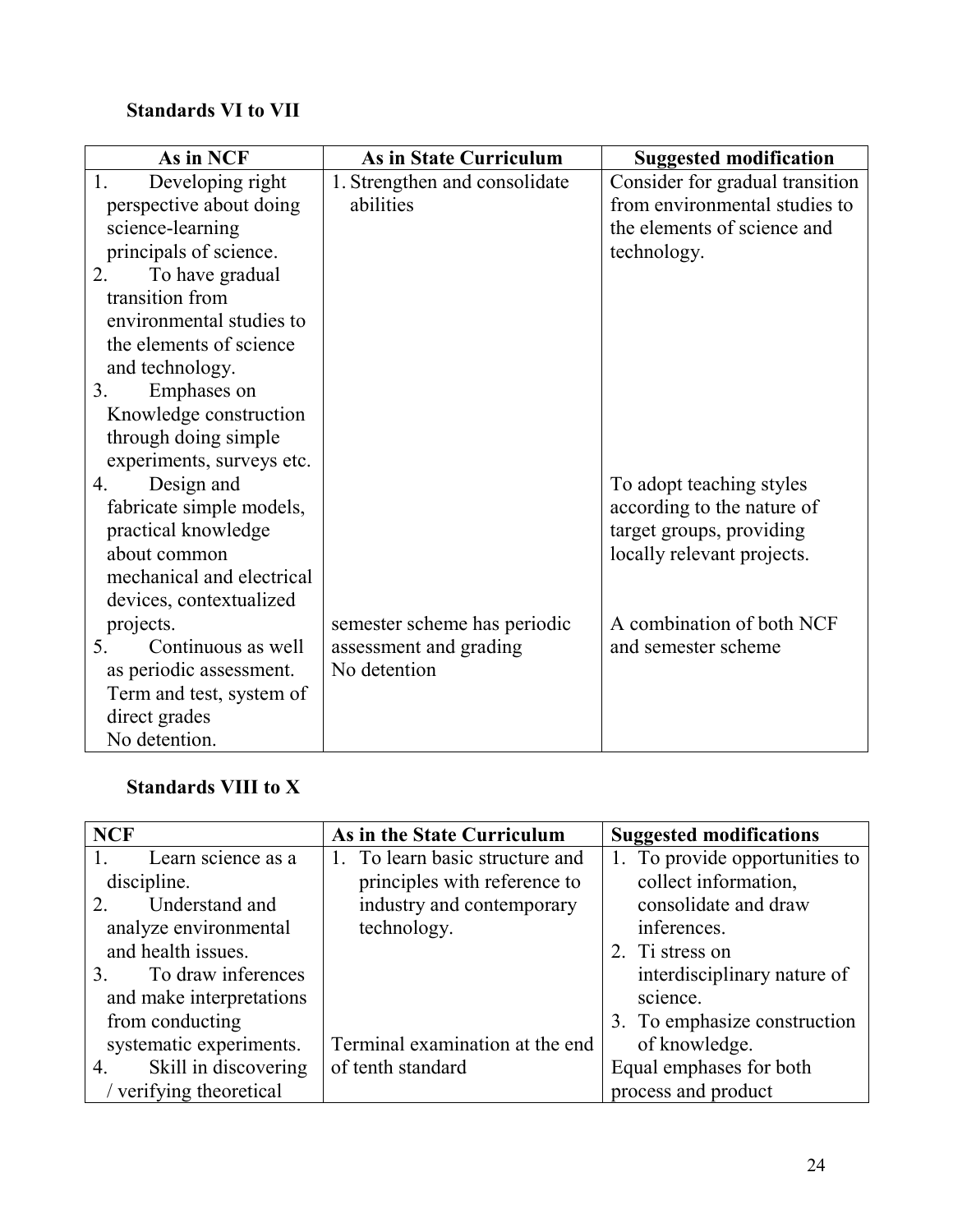| principals            | evaluation.                   |
|-----------------------|-------------------------------|
| Continues and         | Information assessment of co- |
| terminal examination. | scholastic performance.       |
|                       |                               |

(1) Day to day experiences

(2) Using the experiences.

# **5.3 Teaching of Mathematics**

Some of the issues affecting a good Mathematics curriculum are:

- 1. A majority of children have a sense of fear and failure regarding Mathematics. Hence, they give up early on, and drop to of serious mathematical learning.
- 2. The curriculum is disappointing not only to this non-participating majority, but also to the talented minority by offering them no challenges.
- 3. Problems, exercises and methods of evaluation are mechanical and repetitive, with too much emphases on computation.
- 4. Areas of Mathematics such as spatial thinking are not developed enough in the curriculum.
- 5. Teachers lack confidence, preparation and support.

In order to overcome some of the above issues curriculum and text books should take to positive approaches to make learning of Mathematics interesting.

The table below givens a comparative picture and suggested changes in curriculum revision.

|    | <b>NCF 2005</b>             |    | <b>State curriculum</b>     |         | <b>Suggested modifications</b> |
|----|-----------------------------|----|-----------------------------|---------|--------------------------------|
|    | 1. Math learning occurs     |    | 1. Comparison and           | $1_{-}$ | <b>Retain NCF Frames</b>       |
|    | through play rather than    |    | classification of physical  |         | 2. Discourage rote learning in |
|    | through didactic            |    | quantities                  |         | mathematics                    |
|    | communication               | 2. | Emphasis on the             |         | 3. Discourage algorithmic      |
|    | 2. Discourage rote learning |    | development of skill to use |         | learning and instead           |
| 3. | Skill development such      |    | and apply mathematical      |         | promote understanding          |
|    | as comparison,              |    | vocabulary, mathematical    |         | mathematical processes         |
|    | classification and          |    | symbols, signs, symbolic    |         | 4. Addressing math phobia      |
|    | identification is focused   |    | representations             |         | through non-standard           |
|    | 4. Developing positive      | 3. | Stress on measurement of    |         | techniques like jokes,         |
|    | attitude and liking         |    | money, time, volume,        |         | puzzles, riddles, story and    |
|    | towards mathematics         |    | length, weight, angle non-  |         | childhood games                |
|    | through games, puzzles      |    | formal and sophisticated    |         | 5. Encourage art in            |
|    | and stories                 |    | means                       |         | mathematics learning $-$       |
|    | 5. Math learning is linked  | 4. | Estimation on               |         | Rangoli, plane figures,        |

# **Classes I to IV**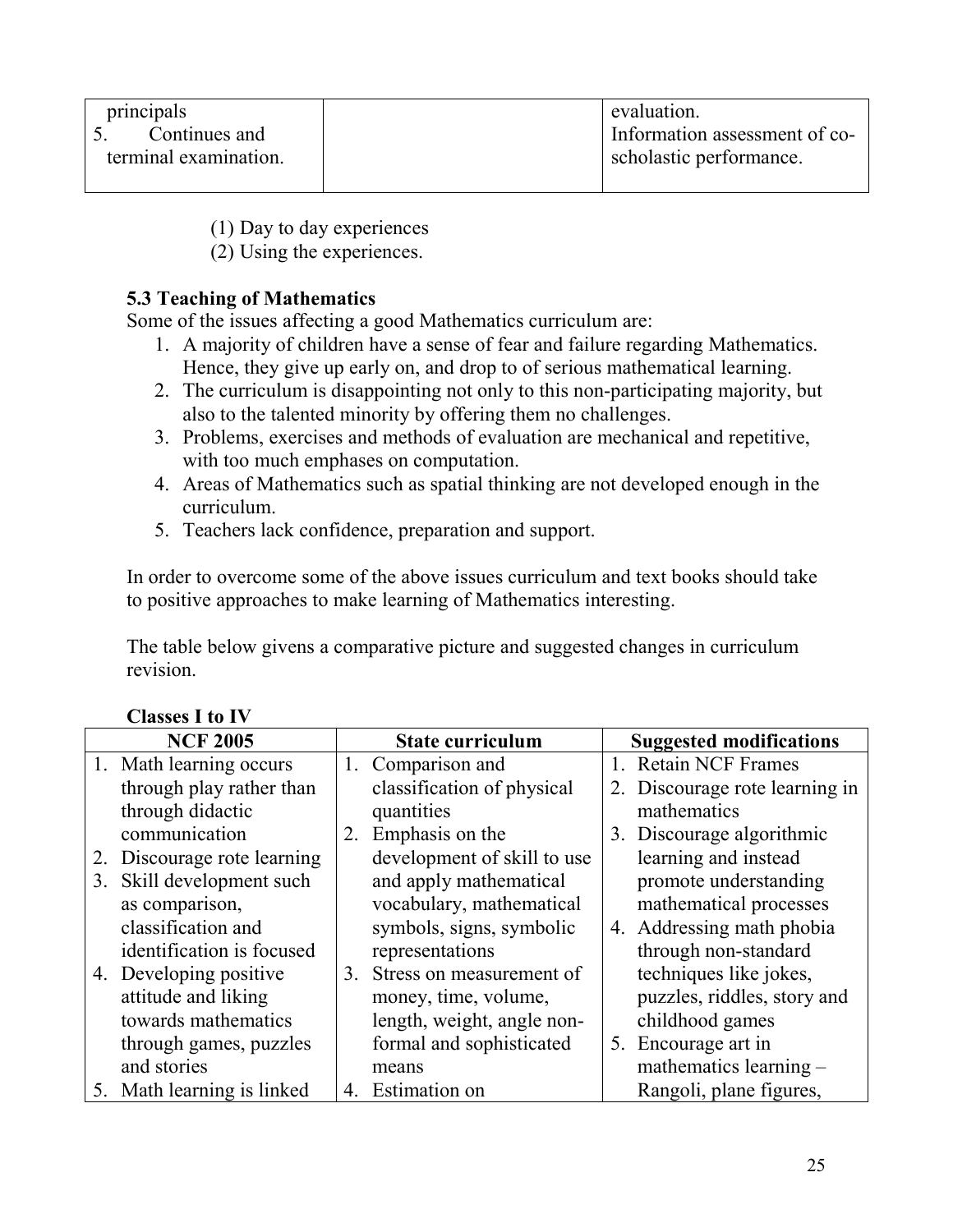| to child's everyday life<br>6. Emphasis is given not<br>only to numbers and its<br>operations but math<br>learning is extended to<br>shapes, spatial<br>understanding, patterns,<br>measurements and data<br>handling<br>7. Stress is laid on<br>identifying, expressing<br>and explaining problems,<br>estimation | 7. | approximation on physical<br>quantities<br>5. Importance is given to<br>shapes, spatial relations<br>and geometric patterns<br>from the environment<br>6. Accuracy and speed in<br>performing fundamental<br>mathematical operations<br>Scope is given to<br>appreciate the utility of<br>mathematics in the real<br>life. | bangles etc. Introduce<br>simple frieze patterns<br>6. Ensure pre-number<br>learning/concepts<br>7. Generate math learning<br>from child's familiar<br>environment through<br>natural settings |
|--------------------------------------------------------------------------------------------------------------------------------------------------------------------------------------------------------------------------------------------------------------------------------------------------------------------|----|----------------------------------------------------------------------------------------------------------------------------------------------------------------------------------------------------------------------------------------------------------------------------------------------------------------------------|------------------------------------------------------------------------------------------------------------------------------------------------------------------------------------------------|
| approximation and<br>connections                                                                                                                                                                                                                                                                                   |    |                                                                                                                                                                                                                                                                                                                            |                                                                                                                                                                                                |
| scope is given to the                                                                                                                                                                                                                                                                                              |    |                                                                                                                                                                                                                                                                                                                            |                                                                                                                                                                                                |
| development of language in                                                                                                                                                                                                                                                                                         |    |                                                                                                                                                                                                                                                                                                                            |                                                                                                                                                                                                |
| communication and                                                                                                                                                                                                                                                                                                  |    |                                                                                                                                                                                                                                                                                                                            |                                                                                                                                                                                                |
| reasoning.                                                                                                                                                                                                                                                                                                         |    |                                                                                                                                                                                                                                                                                                                            |                                                                                                                                                                                                |

# **Classes V to VII**

| <b>NCF 2005</b>              | <b>State curriculum</b>                  | <b>Suggested modifications</b>  |
|------------------------------|------------------------------------------|---------------------------------|
| 1. Consolidation of          | Create awareness about                   | Discourage algorithmic<br>1.    |
| previously learnt            | mathematical terms,                      | learning and instead            |
| mathematical concepts        | symbols, concepts and                    | promote learning of             |
| 2. Thus facilitate universal | important processes                      | mathematical processes.         |
| mathematical literacy        | Develop skills in problem<br>$2_{\cdot}$ | Emphasis on<br>2.               |
| 3. Experience and enjoy the  | solving and specialization               | sophistication of               |
| power of mathematics         | in other fundamental                     | measurement of time,            |
| 4. Learn new and powerful    | processes                                | money length area,              |
| concepts by compressing      | Develop skills in<br>3.                  | volume etc.                     |
| the previously learnt        | Drawing. Measurement,                    | Stress on estimation of<br>3.   |
| concepts                     | Approximation and                        | physical quantities and         |
| 5. Introducing the children  | Explanation                              | computations                    |
| to the algebraic notation    | Develop abilities in using<br>4.         | Address deliberately math<br>4. |
| 6. Use of algebra in problem | tables and ready recknors                | phobia through non-             |
| solving and generalization   | and collect information                  | standard techniques like        |
| 7. Systematic study of       | from them                                | jokes, puzzles, riddles,        |
| shapes and space (both 2)    | utilizes the mathematical<br>5.          | story childhood games,          |
| D and $3 D$ )                | knowledge in solving                     | etc                             |
| 8. consolidate the           | simple problems in daily                 | Linking folk math, metric<br>5. |
| knowledge of                 | life situations.                         | mela to class room              |
| measurements                 | 6. Develop abilities in                  | $\text{instruction}$ – teaching |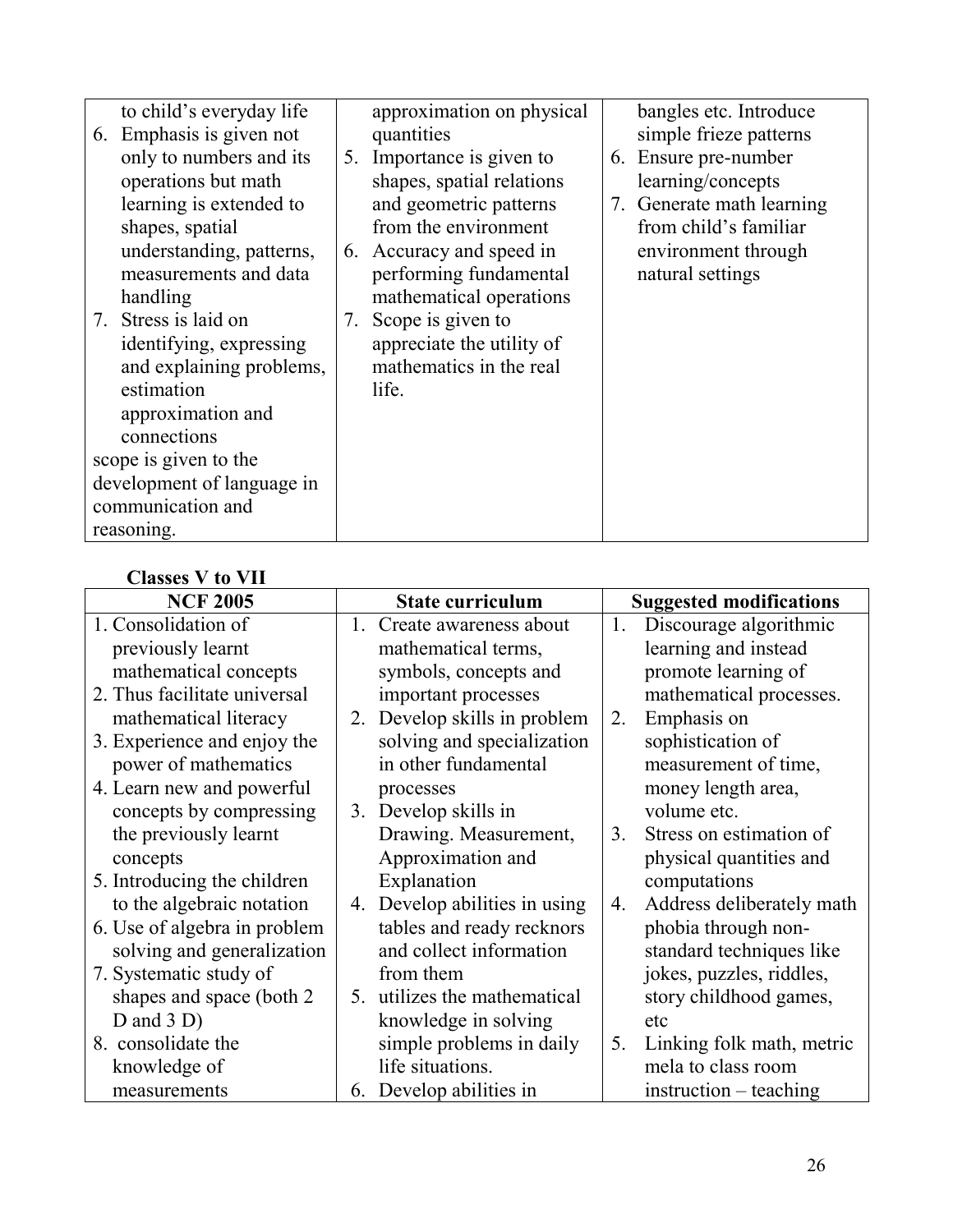| 9. Representation and<br>interpretation of data<br>Understanding of<br>10. | reading and explaining<br>data in graphs<br>Develop awareness about<br>7. | 6. | mathematics in nature and<br>in a natural setting.<br>Introducing Arts in |
|----------------------------------------------------------------------------|---------------------------------------------------------------------------|----|---------------------------------------------------------------------------|
| data and its application to                                                | the programmes and                                                        |    | mathematics education                                                     |
| real life                                                                  | achievements of the                                                       |    | Rangoli, Escher's                                                         |
|                                                                            | Government and other                                                      |    | Lithographs, Islamic                                                      |
|                                                                            | organizations in Social                                                   |    | architecture                                                              |
|                                                                            | and Economic                                                              | 7. | Create opportunities to                                                   |
|                                                                            | Development of the                                                        |    | know the History of                                                       |
|                                                                            | <b>Nation</b>                                                             |    | Mathematics including                                                     |
|                                                                            | 8. Develop Common                                                         |    | mathematics across                                                        |
|                                                                            | understanding about a                                                     |    | several continents                                                        |
|                                                                            | national Unity, National                                                  | 8. | Generate a vision $-$                                                     |
|                                                                            | Integration, Protection of                                                |    | Mathematics as a human                                                    |
|                                                                            | Environment, Small                                                        |    | endevour                                                                  |
|                                                                            | Family norms,                                                             | 9. | Gradual increase in                                                       |
|                                                                            | Observation, removal of                                                   |    | mathematical                                                              |
|                                                                            | social barriers and gender                                                |    | sophistication should be                                                  |
|                                                                            | bias                                                                      |    | reflected in both syllabus                                                |
|                                                                            | Appreciate the<br>9.                                                      |    | and the text books.                                                       |
|                                                                            | contributions of great                                                    |    |                                                                           |
|                                                                            | <b>Indian Mathematicians</b>                                              |    |                                                                           |
|                                                                            | 10. Inculcate interest in                                                 |    |                                                                           |
|                                                                            | Mathematics                                                               |    |                                                                           |

# **Class VIII to X**

| <b>NCF 2005</b>            | <b>State curriculum</b>      | <b>Suggested modifications</b> |
|----------------------------|------------------------------|--------------------------------|
| 1. Understand and          | 1. Consolidate the knowledge | 1. Provide opportunities and   |
| appreciate Mathematics     | of numbers, number           | challenges to promote          |
| as a discipline            | system, numerals, basic      | abstract thinking in the       |
| 2. Focus on precise        | operations with numbers      | context of problem solving     |
| mathematical               | and the basics of algebra    | 2. Usage of computers should   |
| communication              | operations, manipulations    | be optional and usage of       |
| 3. Experience algebra as a | and base geometrical         | other ids, especially low      |
| tool in problem solving-   | knowledge learnt at the      | cost and innovative ones       |
| both "real life" and       | primary stage                | must be encouraged.            |
| "mathematical"             | 2. Acquire knowledge of      | 3. Mathematics laboratory      |
| 4. Integrate mathematical  | mathematical terms like      | must be made mandatory in      |
| skills and concepts into   | factors, square roots,       | high schools to ensure that    |
| problem solving ability    | exponents etc, concepts      | the learner experiences        |
| 5. Consolidation of        | like factorization           | mathematics. This would        |
| mathematical literacy      | concurrence, mathematical    | also reduce mathematics        |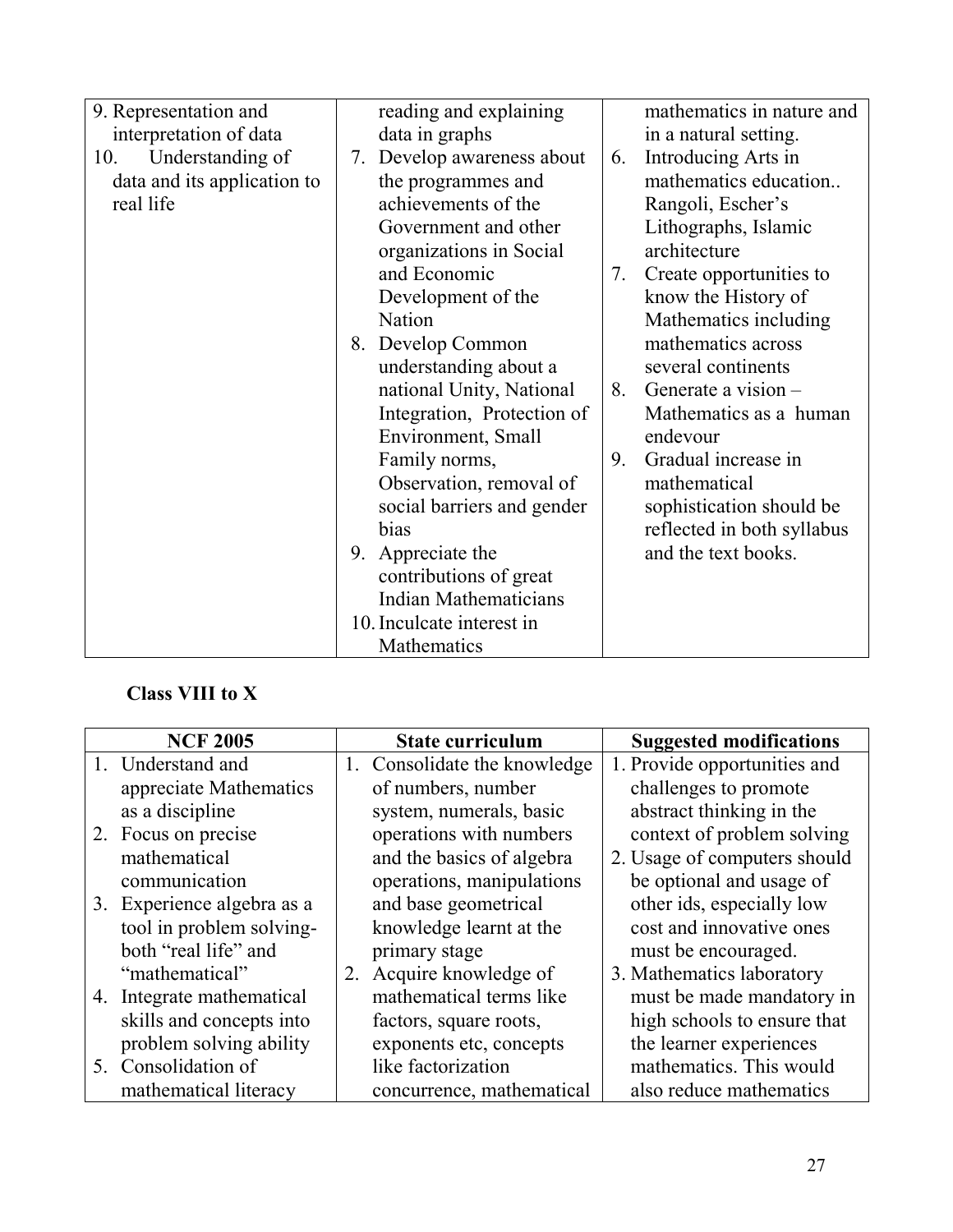| through mathematical         |    | principles and geometric        | anxiety and Mathsphobia      |
|------------------------------|----|---------------------------------|------------------------------|
| modeling, data analysis      |    | truth and proofs                | 4. Awareness of relevance of |
| and interpretation           | 3. | To develop understanding        | mathematics across other     |
| 6. Facilitate the process of |    | of process involved in          | disciplines and professions  |
| visualization, abstraction,  |    | calculation with numbers,       | should be developed          |
| patterns etc though          |    | algebric manupuilation and      |                              |
|                              |    | theorems                        |                              |
| concrete aids including      |    |                                 |                              |
| computers                    |    | 4. To develop skills of         |                              |
| 7.                           |    | substitutions, calculations,    |                              |
|                              |    | simplifications, drawing,       |                              |
|                              |    | approximation and               |                              |
|                              |    | estimation of quantities        |                              |
|                              |    | 5. To develop ability to think  |                              |
|                              |    | and reason logically,           |                              |
|                              |    | communicate, develop the        |                              |
|                              |    | ability to estimate             |                              |
|                              |    | measures, to calculate          |                              |
|                              |    | orally                          |                              |
|                              |    | 6. To develop the skills in the |                              |
|                              |    | use of mathematical tables      |                              |
|                              |    | like interest tables, for       |                              |
|                              |    | solving problems                |                              |
|                              | 7. | To develop necessary            |                              |
|                              |    | skills for solving problems     |                              |
|                              |    | of day to day life situations   |                              |
|                              |    | 8. To acquaint with the use of  |                              |
|                              |    | technological devices such      |                              |
|                              |    | as calculators, computers       |                              |
|                              | 9. | To analyse and see inter-       |                              |
|                              |    | relationship between and        |                              |
|                              |    | among variables in              |                              |
|                              |    | mathematical problems           |                              |
|                              |    | 10. To develop interest in      |                              |
|                              |    | mathematical contributions      |                              |
|                              |    |                                 |                              |
|                              |    | (especially Indian) to daily    |                              |
|                              |    | life transactions in            |                              |
|                              |    | pursuing higher studies         |                              |
|                              |    | and progress of other           |                              |
|                              |    | situations                      |                              |
|                              |    | 11. To develop interest in      |                              |
|                              |    | solving mathematics             |                              |
|                              |    | puzzles, riddles and such       |                              |
|                              |    | recreational mathematics.       |                              |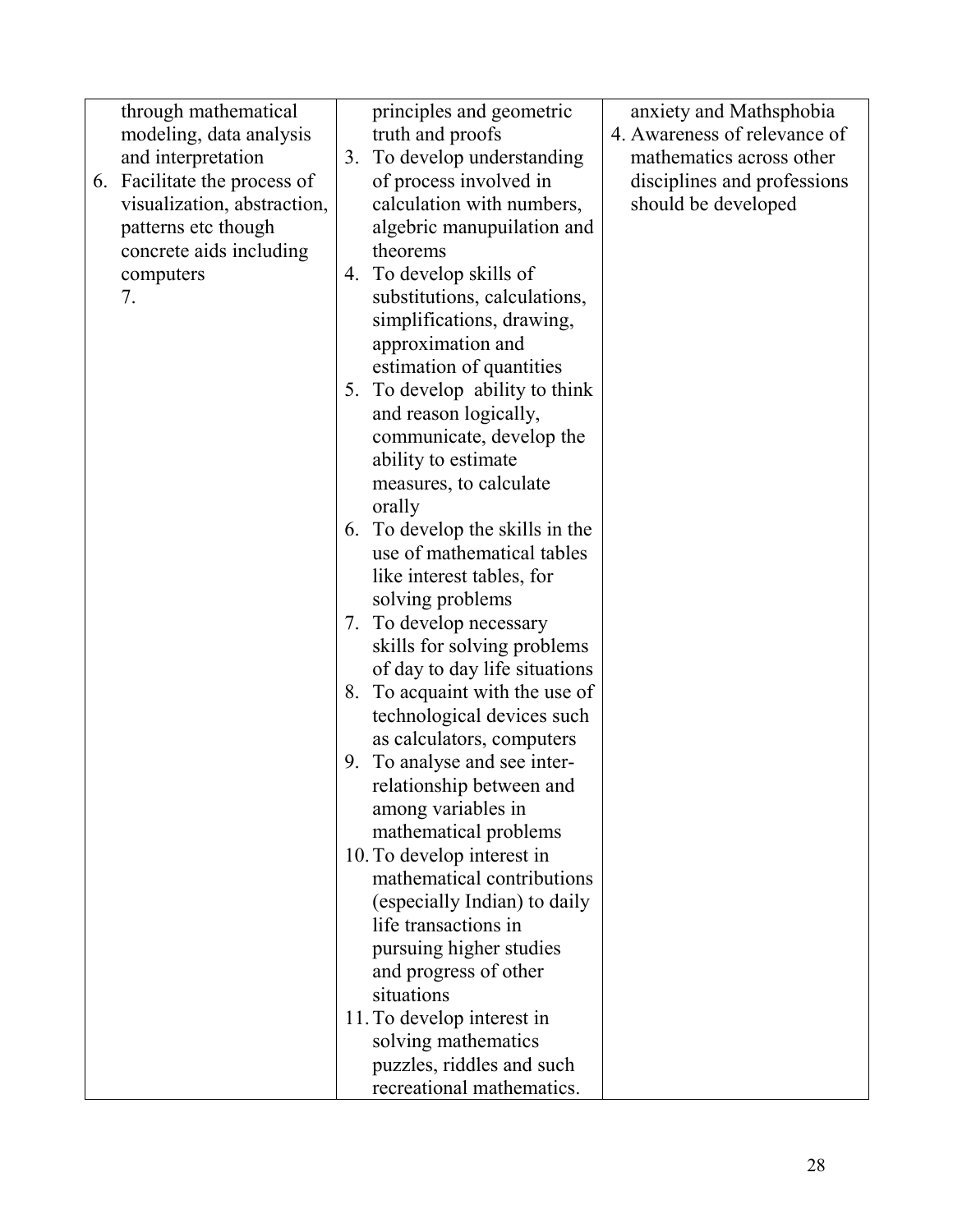| 12. To develop the ability to |  |
|-------------------------------|--|
| apply mathematical            |  |
| knowledge in solving          |  |
| problems allied sciences      |  |
| and life                      |  |
| 13. Appreciate use of         |  |
| mathematical symbols,         |  |
| interpretations of certain    |  |
| natural phenomenon,           |  |
| mathematically different      |  |
| patterns and structures in    |  |
| environment, evolution of     |  |
| mathematical symbols and      |  |
| sequence, symbols and         |  |
| sequence, symmetry,           |  |
| chronology.                   |  |

#### **5.4 Social Science**

The NCF – 2005 lists the following as the basic objectives of social science education.

- $\triangleright$  To understand the society in which the learner lives.
- $\triangleright$  To appreciate the social values like liberty, social equality, justice and the values enshrined in the Indian Constitution,
- $\triangleright$  To develop scientific outlook in analyzing the problems faced by the society and the Nation and to face the challenges of the time,
- $\triangleright$  To develop skills for social interaction in human relationships,
- $\triangleright$  To grow up as responsible members of society.

A social science curriculum, which contains socially sensitive issues like gender sensitivity, social hierarchies, inequalities among the people, will make the learner to think positively. Objectives of teaching each subject may be kept in mind while writing Social Science Text Books.

More importance to be given to local, regional and national factors in developing concepts as we proceed form lower classes to higher classes in either history or geography. Information about other countries may be limited to only such information as may be required in learning about our country.

Essentials of Indian Constitution such as Justice, liberty, fraternity, secularism, democracy, social justice, unity and integrity, rights and responsibilities will be made known to children. This will make them grow up as responsible and constructive citizens.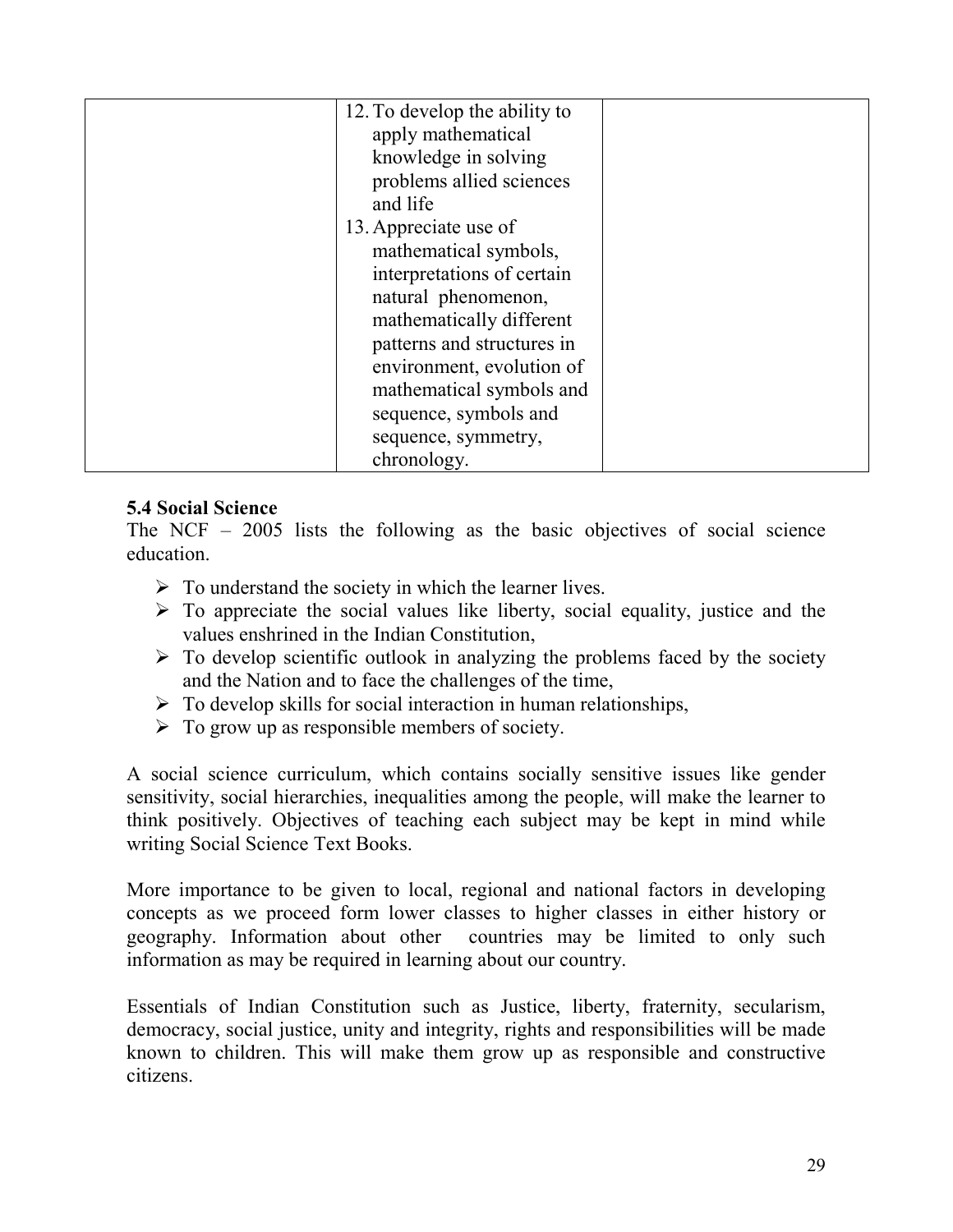Elementary economic aspects like money, and its utility, banking, trade and commerce, income, expenditure and elementary records and accounts keeping shall be included in the curriculum. This will enable the learner to develop interest in economics and commerce for their higher studies, since a large number of students after their schooling will go for arts and commerce at+2 and university level. Learning about the economic, social and commercial institutions will benefit even the school dropouts at this level.

Hence introduction of commerce in social science curriculum is essential from VIII and continued till X standard. The students will learn the basics of business operation management and interaction skills. They will develop interest in activities of trade and commerce and learn the techniques of accounting systems, which will be of great value in their daily life.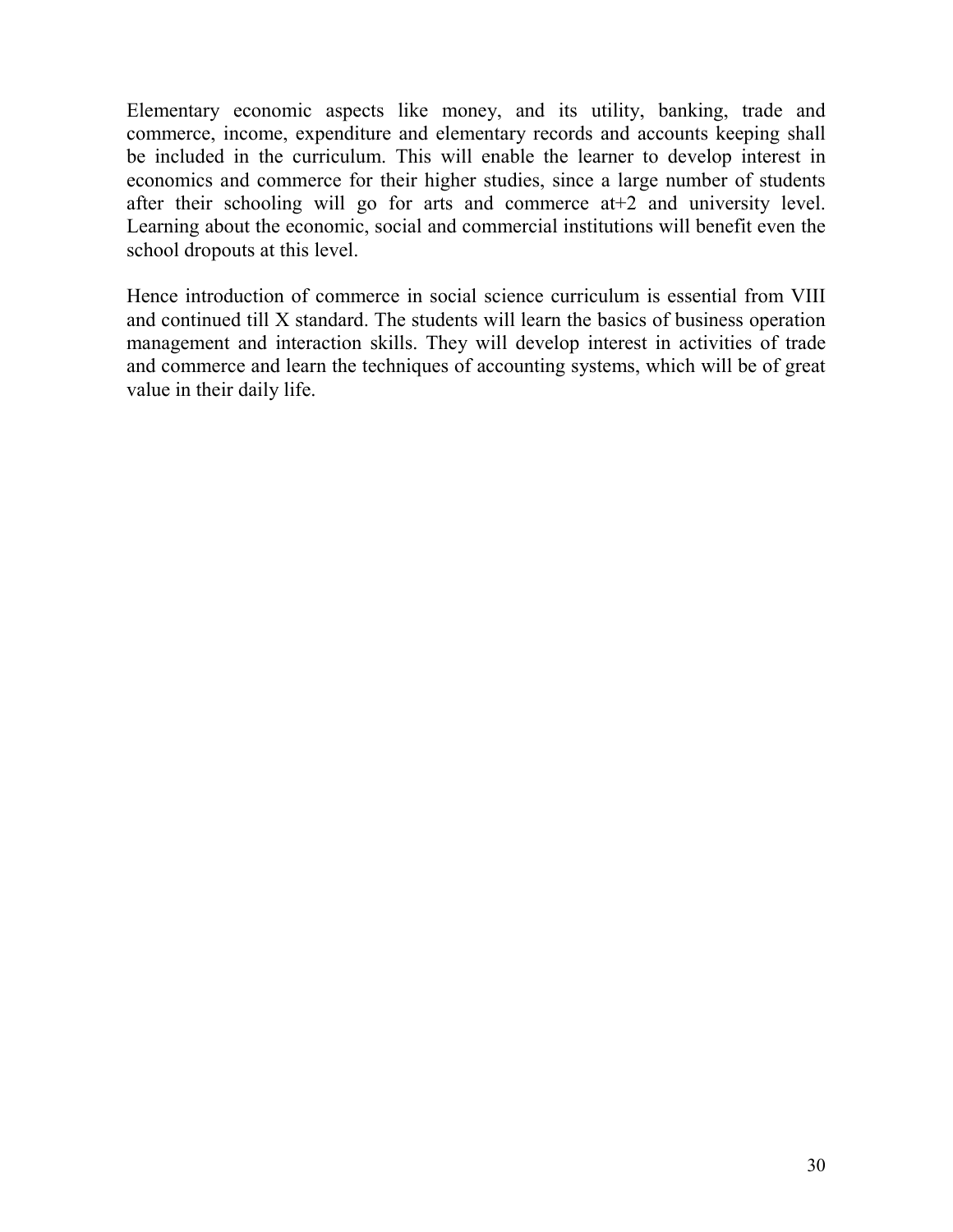# **CHAPTER VII**

### **Text Book Revision**

Curriculum and syllabus for each subject, guides the text book writers in terms of the content, scope, objectives and the variety of learning experiences. Hence there is a need to frame the text books with in the frame work of a syllabus prepared on a strong scientific and psychological grounds.

A good textbook should reflect the totality of experiences provided to the learners. It motivates the teacher to structure his / her class lesson. Text books should be learner friendly and should be written on sound psychological principles.

Text book committees should consist of a healthy mix of subject experts, good and experienced class room teachers. The class room teachers can give vital inputs such as difficulty level that can be taught in any class, method to be used for explaining a certain concept, etc,

The text book writers should be aware of the reasons for change of curriculum and text books and hence they should be given orientation on curriculum and syllabus revision.

The following are the guiding principles for textbook writers, They are:

- Child centeredness
- Inclusion of social concerns
- Integrated Approach and totality of experiences in subjects
- Use of Activities for understanding of concepts
- The child constructs knowledge
- Environmental Concerns and conservation of nature.
- The content selected should stand the tests of Cognitive Validity, Content Validity, Process Validity, Historical Validity, Environmental Validity and Ethical Validity.
- The text book should have easy readability. The students should be able to understand the content on their own specially in situations where there are long absences of teachers.
- Text books should be written with in parameters defined by the prescribed syllabus keeping in view its consistency with the curricular objectives.
- There should be widespread field trails of text books with the involvement of teachers at all stages. Testing, research inputs and feedback mechanisms must be institutionalized as part of text book development.
- Text books at different stages should be spit into suitably small sizes to avoid the physical burden of the school bag. The semester scheme advocates preparation of text books semester wise.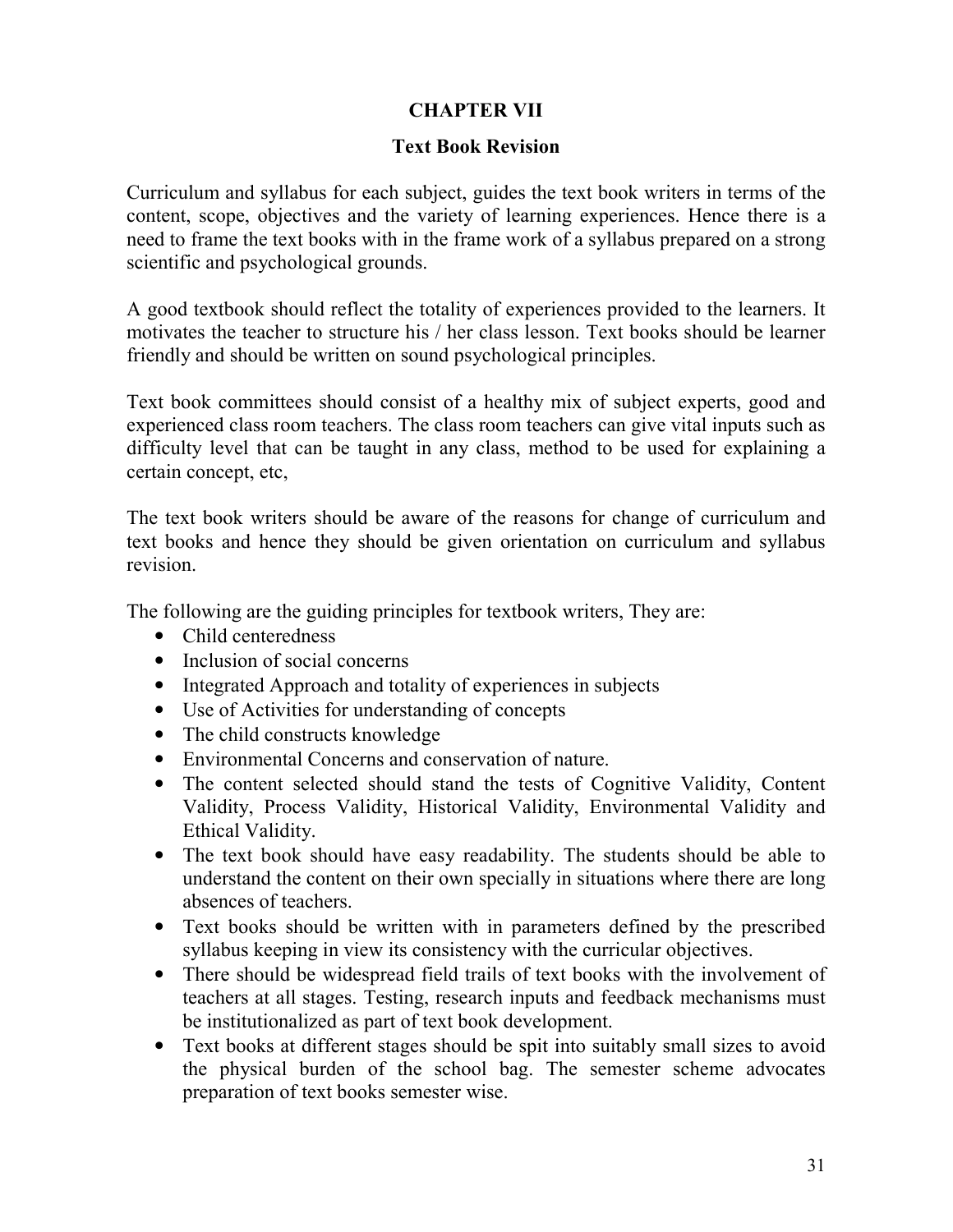- Presentation of the content should be done in such way that it should psychologically help the learners to construct from their own experiences.
- The textbook should arouse in the children a desire and curiosity to learn and sustain interest.
- It should have verity of activities: a learning experience can be repeated differently over a period of time with different materials.
- The activities to be in the text book should full exploit the locally available material, it should give scope for local specific information. (e.g. giving open ended questions, collection of locally available materials, etc,.)
- There should be place for imagination and fantasy but it should be done carefully. Science stories can be included in Science text book.
- The text book should have scope for practice:
- Group work should find a place in the textbook.
- Total teaching time available in a year should be taken into account while writing text book.
- The textbook should have a place for spiral learning
- The text book should have inbuilt evaluation measures which children take up with the same spirit as the other learning activities.
- Gender equality should have situations wherein values are put into action.
- The text book should enable the child to meet the challenges posed by the present times.
- The text should bring out the total potential of the child.
- The text book should be written in such a way that children learn through thinking/working on their own.
- The text book should make children to be creative and express their ideas.
- The text book should help children unlearn the misconceptions already formed.
- The text book should have learning situations or context in which children involve them and learn. The context should be suitably adjusted to the age group
- The cause and effect concept, if to be included in the text book, should be within the experience of the children.
- The text book should be written in such a way that the activities given can be carried out even at home.
- The text book should meet the individual differences in children to the extent possible.
- The needs of girls, tribal children, physically challenged children, children with learning disabilities and working children should be taken into account while writing the text book.
- The text book should provide sufficient resource even to a teacher who is not a specialist in the subject.
- The text book should make the teacher's task most enjoyable, effective and practical.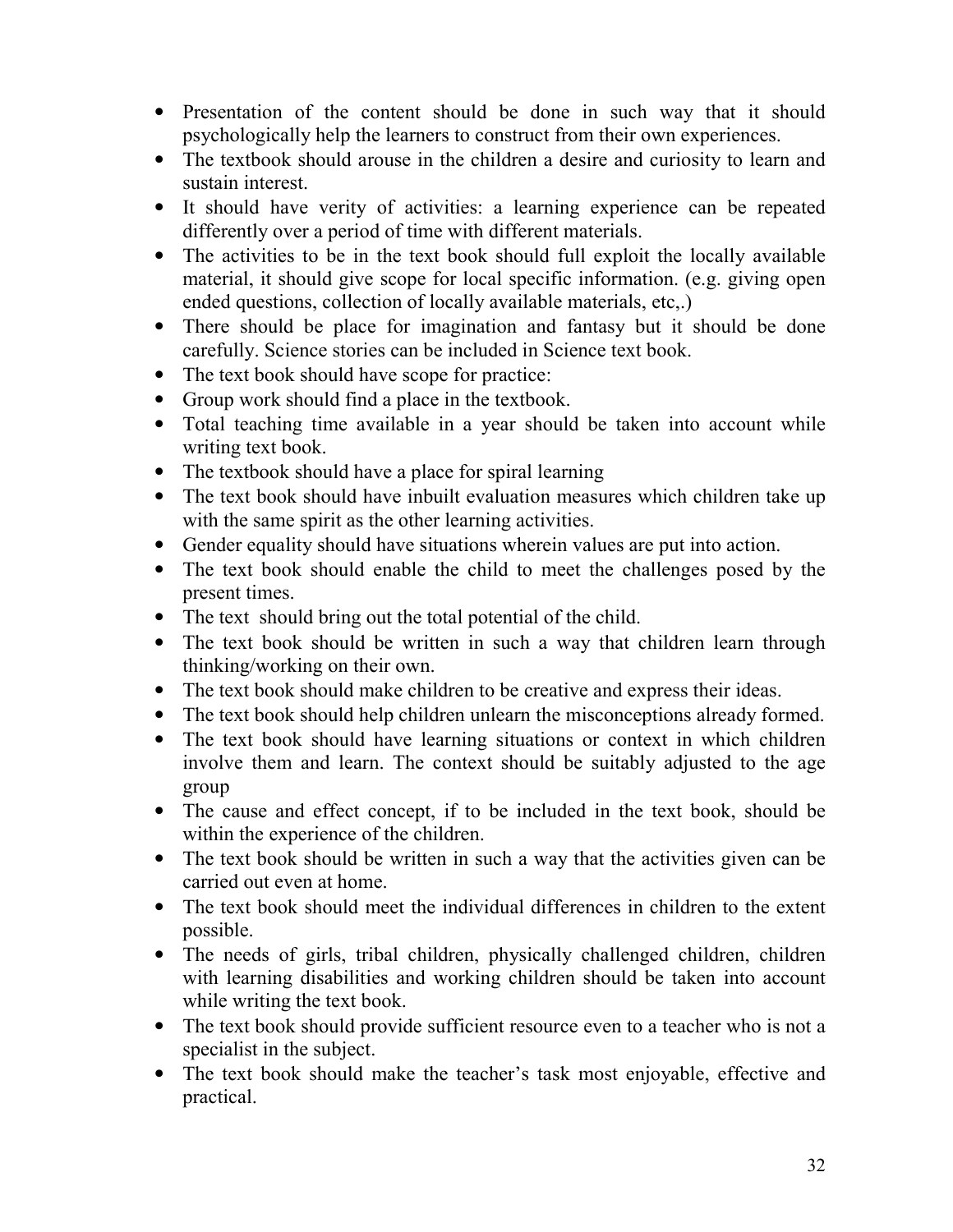• The text book should help the teachers to prepare the lessons in advance and thus increase children's learning effectively.

# **Science Text Books**

- There should be comprehensive integration of activities and experiments in the science textbooks.
- Since a number of teachers do not conduct science experiments in classes nad prefer only blackboard experiments, each science text book should give a list of experiments which have to be compulsorily done in class rooms, so that the inspecting officers can verify them during their visits.
- Text books may also give additional activities that can be taken up by science clubs in these schools.
- Giving emphasis to acquisition of knowledge, understanding, reasoning and application in science.
- Providing scope for questioning and exploring in science learning.
- Giving emphasis to analyzing the content stage wise.
- providing opportunities for observation, collection of data, consolidation and inferencing in learning science concepts. The information could be multisourced: observations, teachers, community resource persons, projects and internet.
- Providing linkages of the content with the environment events/phenomena/problems and issues (local to global).
- Giving emphases to interdisciplinary nature of science. For example, providing learning opportunities for children to understand interrelationships of different branches of science like physics, chemistry, biology, geology, etc and applying the same for problem solving and carrying out projects.
- Stress on 'knowledge construction' rather than mere memorization of scientific facts and definitions/explanations by the students by incorporating well designed activities/experiments and projects.
- Giving emphasis to 'first-hand experience' and 'hands-on' activities in the learning of science concepts. Hands on experience either in the classroom or through tips.
- Giving emphasis to development of Process skill in children such as observation, classification, differentiation, measuring, drawing inferences, etc.
- Incorporating different learning approaches to suit the content and age level characteristics of students.
- Adopting different teaching styles, providing space and time for various target groups.
- Providing scope in the science the science text books for both teachers and students to explore and learn together.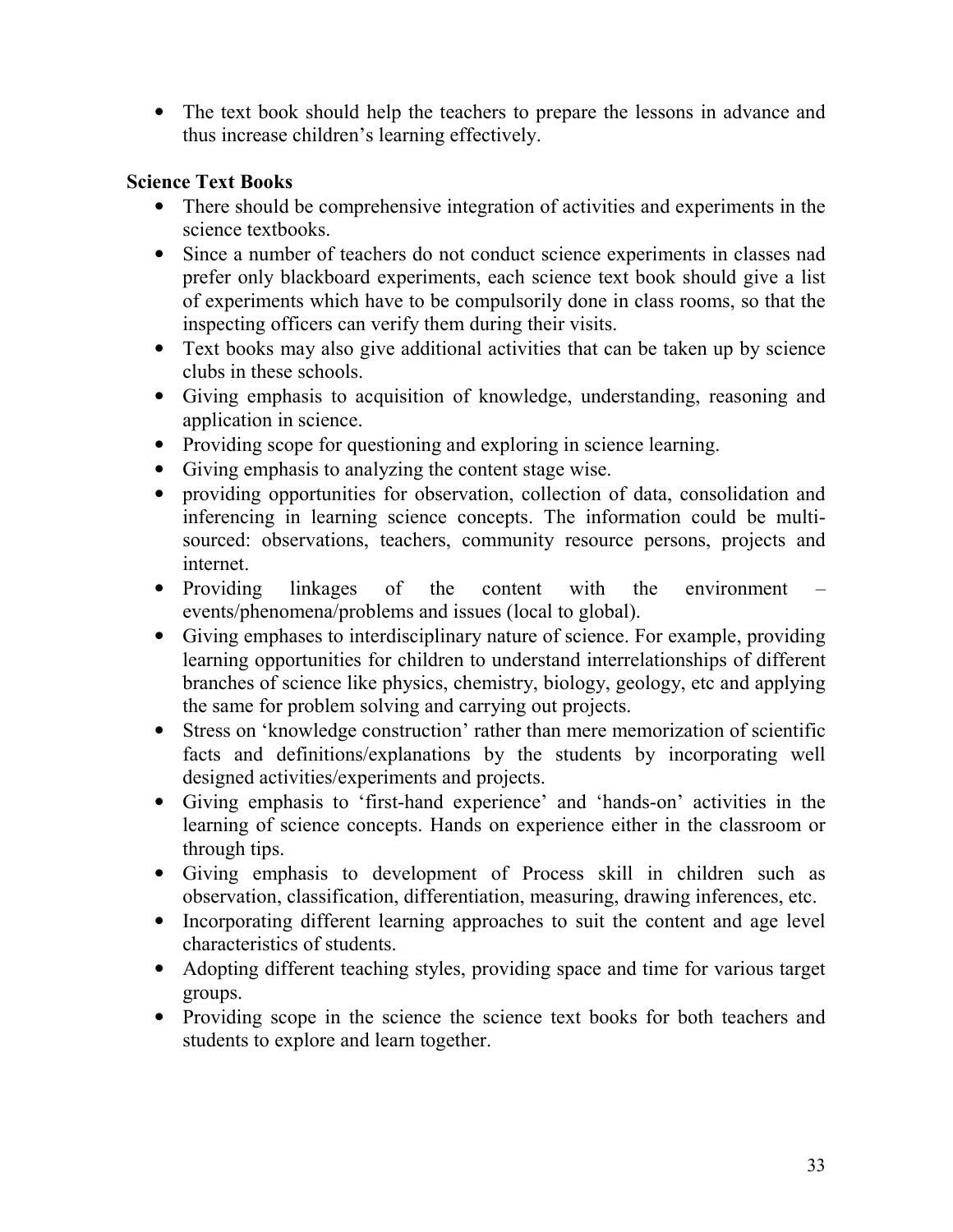- Giving importance to the influence of science on society, with its role in the present context of achieving sustainable development (rural and urban context).
- Giving importance to scientific method and development of interest, curiosity, scientific attitude and skills.
- Emphasizing both process and product evaluation. Providing scope for development and use of appropriate tools and techniques for the measurement and evaluation of process skills.

## **Languages:**

- **1.** In languages selections of passages, stories, poems should be done from standard works, authors and poets only.
- **2.** Selection of eminent personalities, like national leaders, scientists, Poets & Literary Scholars, to be done for all the classes in a holistic manner so that the children do not get bored by reading about the same personalities again and in class after class.
- **3.** Separate Guidelines are essential for syllabus framers and text book writers for first, second and third languages

# **Mathematics:**

A good mathematics text book should aim at:

- 1. Children learn to enjoy mathematics rather than fear it.
- 2. Children learn important concepts in mathematics which they can easily apply in their daily lives.
- 3. Children see mathematics as something to talk about, to communicate through, to discuss among themselves, to work together on.
- 4. Children pose and solve meaningful problems.
- 5. Children use abstractions to perceive relationships, to see structures, to reason out things, to argue the truth or falsity of statements.
- 6. Children understand the basic structure of Mathematics: Arithmetic, algebra, geometry, the basic content areas of school mathematics, all offer a methodology for abstraction, structuring and generalization.
- 7. Teachers engage every child in class with the conviction that everyone can learn mathematics and find ways to ensure success for all
- 8. Children appreciate mathematics (like music etc) and derive joy in the process.

Many general tactics of problem solving can be taught progressively during the different stages of school: a abstraction, quantification, analogy, case analysis, reduction to simpler situations, even guess-and-verify exercises, are useful in many problem-solving contexts.

Moreover, where children learn a variety of approaches (over time), their toolkit becomes richer, and they also learn which approach is the best. Children also need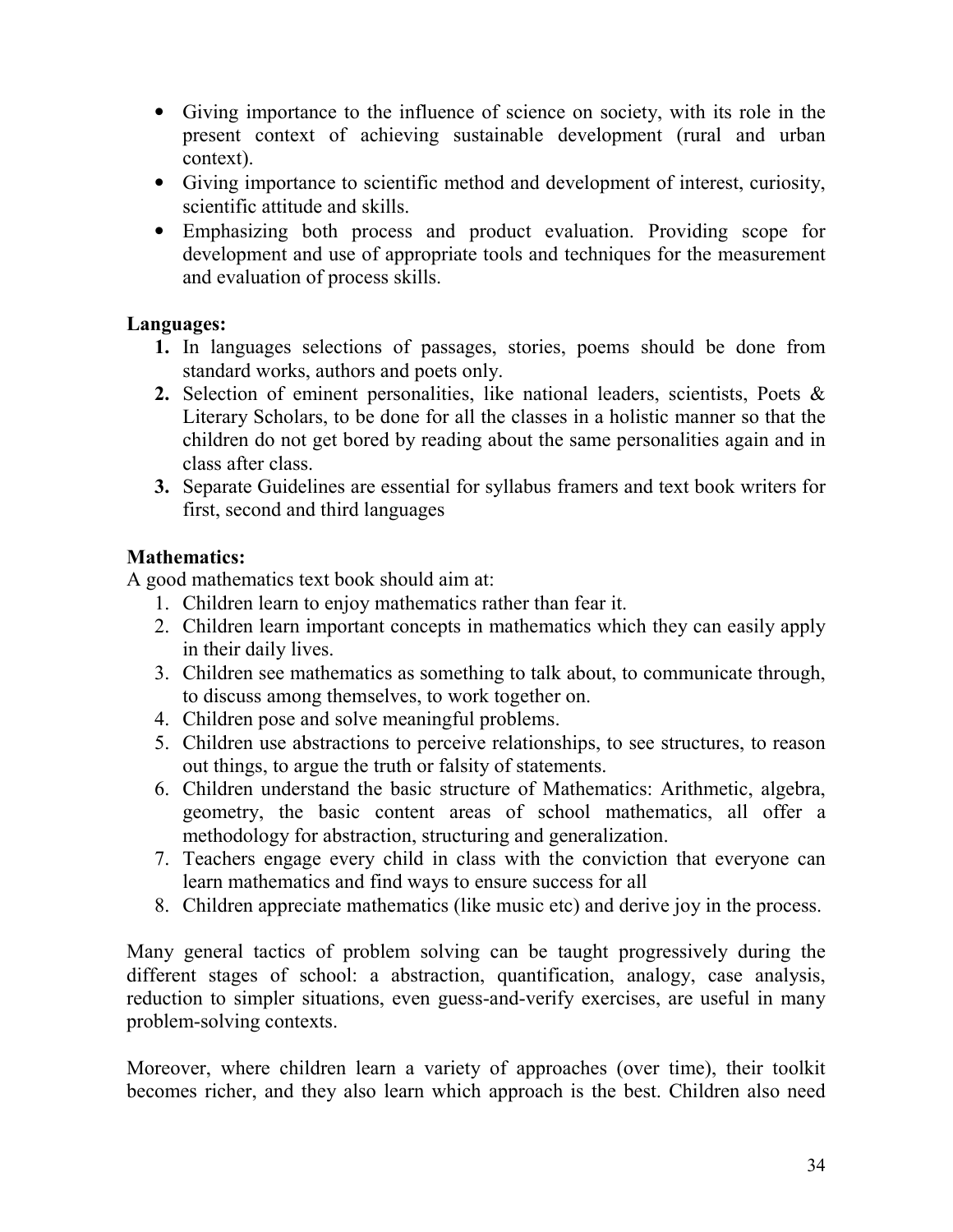exposure to the use of heuristics, or rules of thumb, rather than only believing that Mathematics is an 'exact science'.

The estimation of quantities and approximating solutions is also essential skill. When a farmer estimates the yield of a particular crop, he use considerable skills in estimation, approximation and optimization. School Mathematics can play a significant role in developing such useful skills. In addition to the more familiar skills of estimation in measurement children must also develop estimation in computations. For instance: Is 23x37 more than 700? Is 564/68 around 7?

Visualization and representation are skills that Mathematics can help to develop. Modeling situations using quantities, shapes and forms are the best examples of use of mathematics. Mathematical concepts can be represented in multiple ways, and these representations can Serve a variety of purposes in different contexts. All of this adds to the power of Mathematics. For example, a function may be represented in algebraic form or in the form of a graph. The representation p/q can be used to denote a fraction as a part of the whole, but can also denote the quotient of two numbers, p and q. Learning this about fractions is as important, if not more, than learning the arithmetic of fractions.

The importance of systematic reasoning in mathematics cannot be overemphasized, and is intimately tied to notions of aesthetics and elegance so dear to mathematicians. Proof is important, but in addition to deductive proof, children should also learn when pictures and constructions provide proof.

Proof is a process that convinces a skeptical adversary; school mathematics should encourage proof as a systematic way of argumentation. The aim should be to develop arguments, evaluate arguments, make and investigate conjectures, and understand that there are various methods of reasoning.

Besides, children must be dissuaded from memorizing prescriptive definitions of mathematical terms and encouraged to construct and use descriptive definitions. Etymology of the technical terms offers an excellent way to get insight into the history and concepts beside making the learning of these terms meaningful and interesting.

Introduction of puzzles, riddles and similar problems offers a wonderful opportunity to the Mathematics teacher to achieve several of the learning objectives. They are all the more welcome as they are intrinsically motivating. This must be encouraged at all levels without making them a part of their examination.

Mathematics anxiety and fear arising out of partial understanding and wrong learning approaches is a serious impediment to school mathematics education and this needs to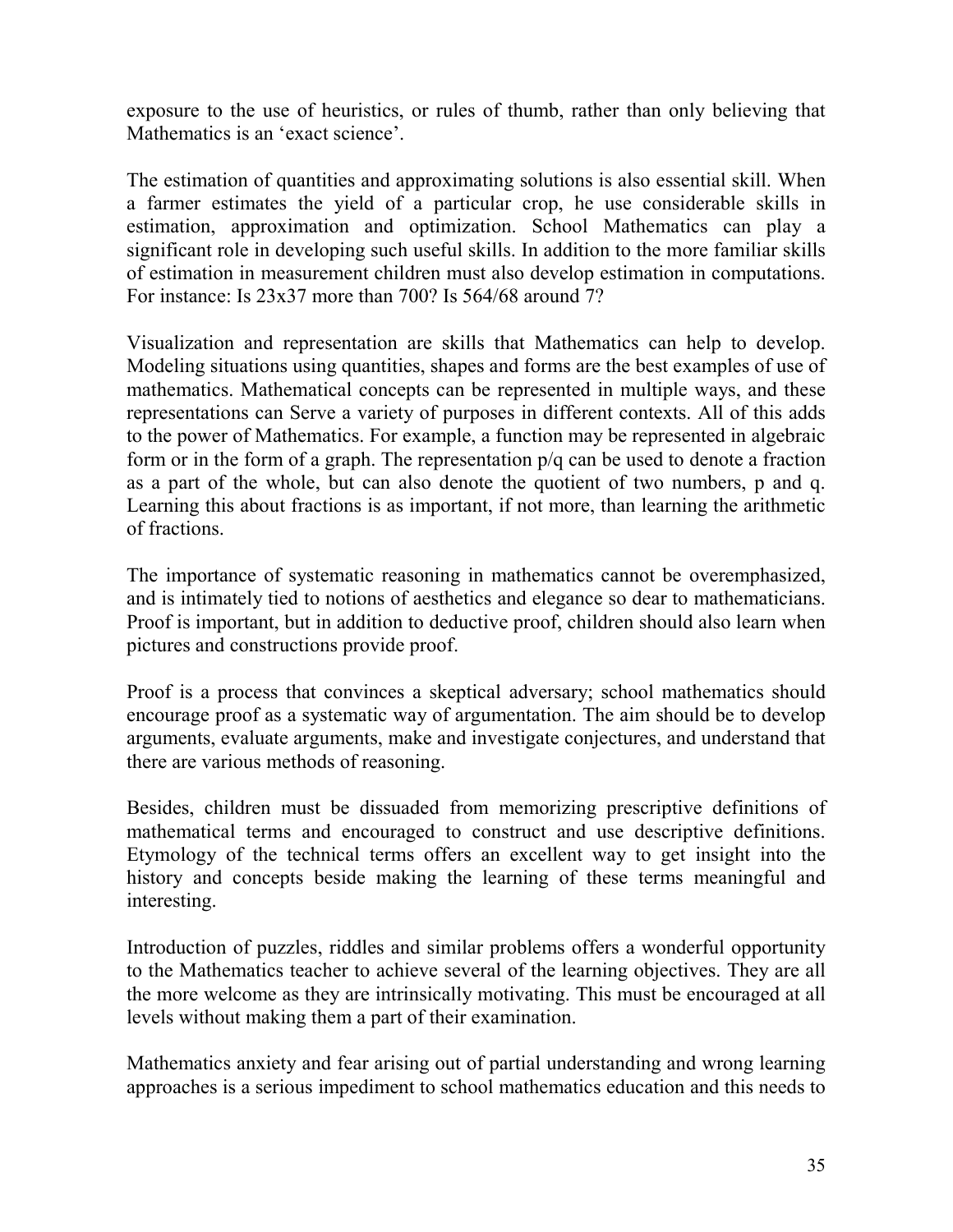be addressed urgently. Pressure of times tests and examinations compounds this problem. Examination reforms are absolutely necessary to eliminate this or at the least dramatically reduce the issue.

Considering the way technology is growing and changing out lives is imperative to make optimum use of calculators in the school mathematics program. This does not necessarily mean the use of these calculating devices in the classroom and in the examination. It is possible to promote their use in performing long  $\&$  tedious computations to explore number patterns, relationships etc.

Children should be encouraged to explore, understand and appreciate the elements of mathematics in our culture and society. For instance, they can do projects to study temple architecture, geometry in Islamic art, dance, Rangoli, local computational methods and ideas and so on....

Mathematical communication is precise and employs unambiguous use of language and rigor in formulation, which are important characteristics of mathematical treatment. The use of jargon in Mathematics is deliberate, conscious and stylized. In discussing many of these skills and processes, we have referred to a multiplicity of approaches and procedures. These are all crucial for liberating school Mathematics form the tyranny of applying them only to those algorithms that are taught.

Mathematics laboratory is an ideal and effective way to achieve all or most of the objectives of mathematics teaching at school mentioned above. The same may be introduced gradually all the levels: primary, upper primary and secondary. It seems appropriate to formally begin it with high school as some amount of material based pedagogy is being done at the other levels currently. Around 10-15% of the instruction time can be devoted to the laboratory work where children use using extremely low cost and locally available materials to understand mathematical concepts. Children should perform the 'experiments' and do activities rather than simply 'see' a demonstration.

#### **Social Science**

It is suggested that necessary steps may be taken to create awareness among the text book writers and the teachers regarding the Six-criteria of a good curriculum in social science education (Six validities – refer page 19) as listed in NCF-2005

The text books should stress on local and regional geographic factors with an understanding of the environment, is very essential for learners of social science. Basic geographic and historic factors remaining the broad platform and the main stay of social science curriculum.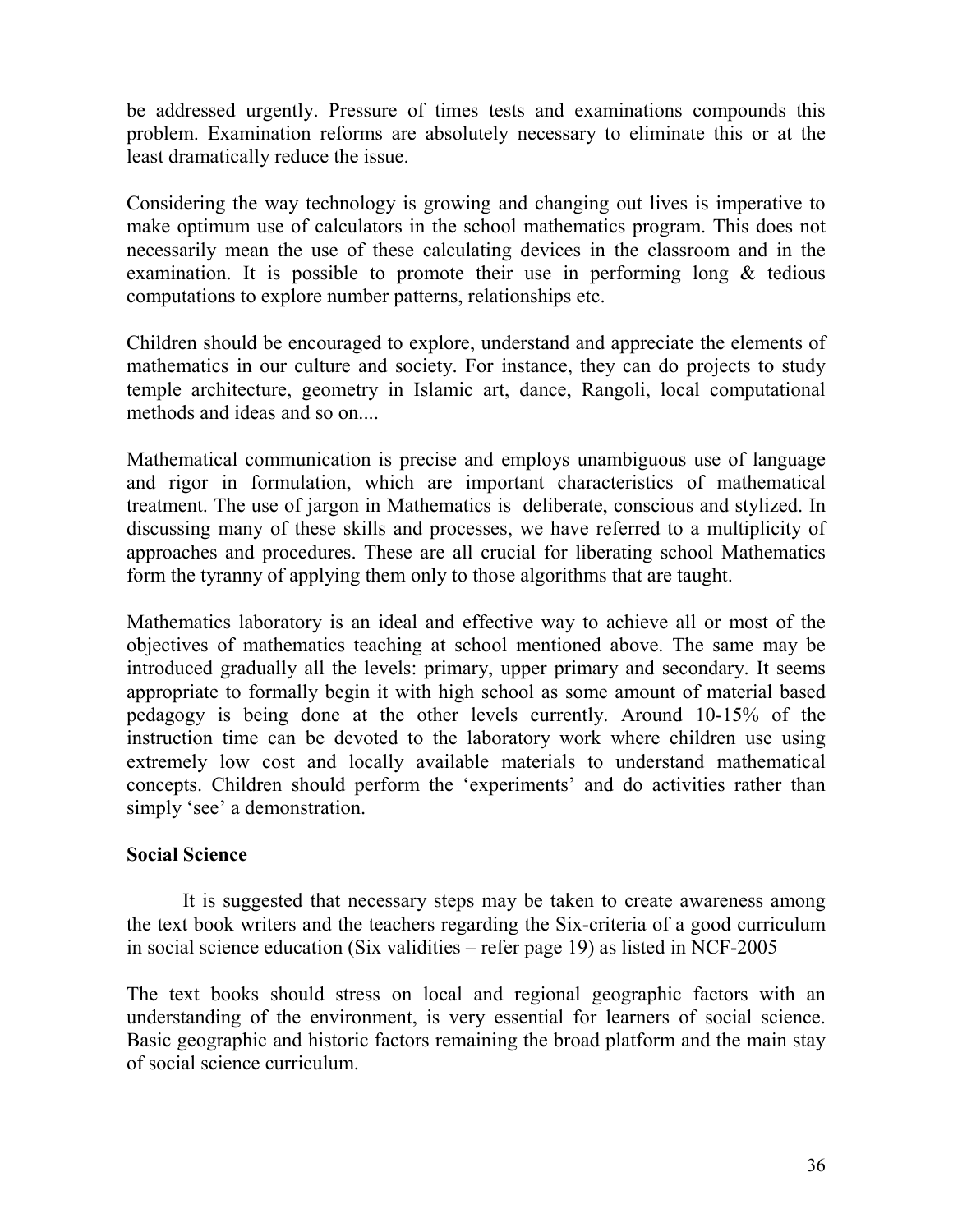## **Same examples of activities for inter disciplinary approach in Social Science**

| V to VII         | Temple – its History, Art, Religion, Social life and |
|------------------|------------------------------------------------------|
|                  | Economic activity of the wealth                      |
| $\vert$ VII to X | Family – relationship, function, hospitality         |
|                  | neighborhood                                         |

Examples of individual and inter disciplinary concepts development among Social science curriculum

| V to VII    | 1. Observe the surroundings of your village or town. Make a list of<br>different types of trees and animals         |
|-------------|---------------------------------------------------------------------------------------------------------------------|
|             | 2) what is the source of drinking water to you village or town<br>make a list of wells and tanks                    |
| VIII to $X$ | a) Total no of people in your locality. How many male and Female<br>workout the sex ratio.                          |
|             | b) Topography of your district (Physical Features) – clarify them<br>according to the economic activation of people |

Inter disciplinary

- 1. Crops grown in your area and the Industries development on the basis of crops grown.
- 2. Transport facility and accessibility to govt and other offices located in neighboring towns.
- 3. Social and political institutions and the economic and social benefits derived from them in your areas.
- 4. Crops production to be shown on maps.
- 5. Changes in values of curriculum for exchange.
- 6. Learn simple function of banking, Post office.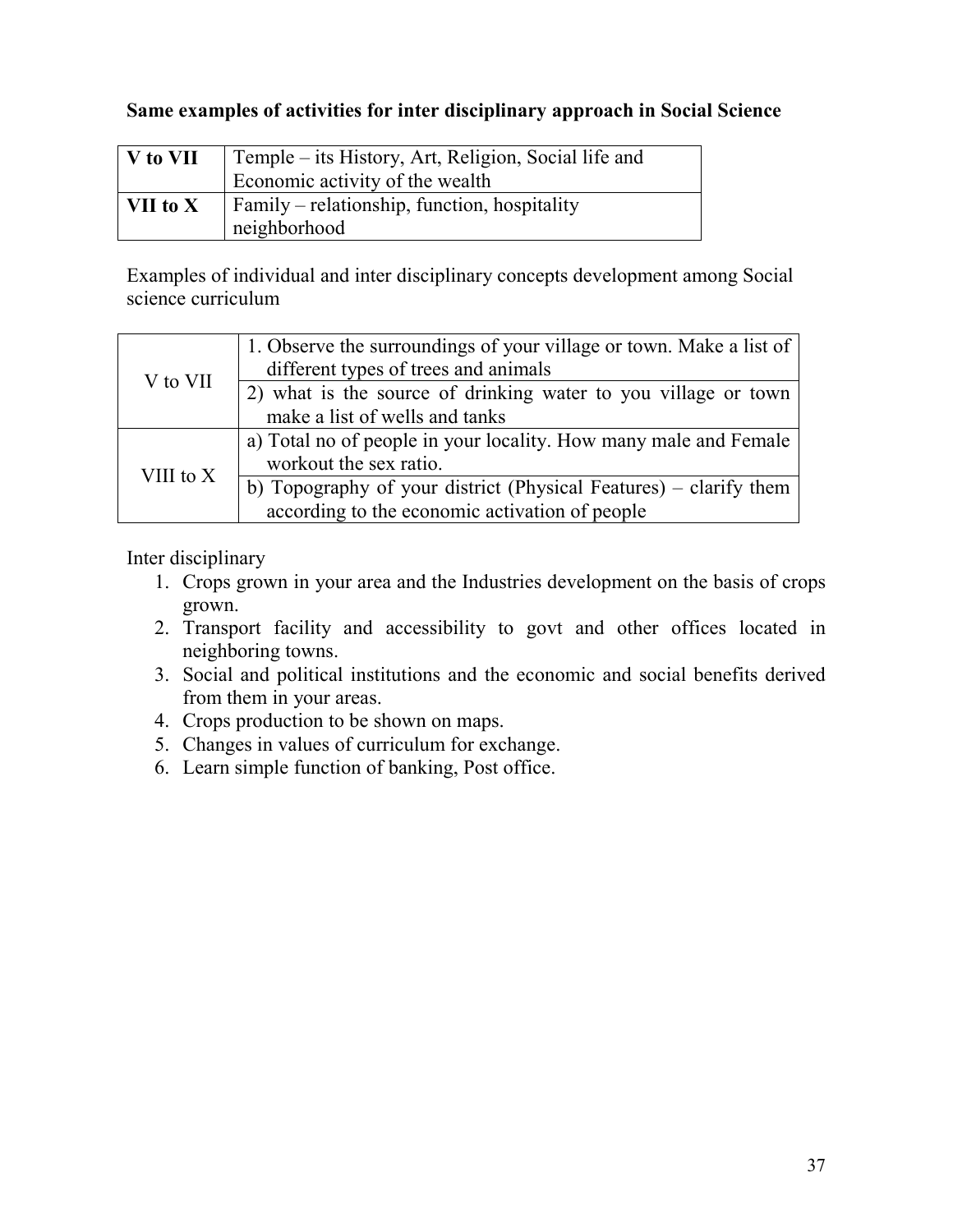# **CHAPTER VIII**

### **Teacher Training**

"Studies suggest that in a single year an average student with a good teacher can progress more than a full grade level faster than an average student with a poor teacher"

Improvement of Quality of schooling is crucially dependent upon the teacher himself. Issues related to teachers and teacher education is always directly linked to developments in the school education sector.

Over the years the profile of children entering school has changed radically. Due to constant efforts to universalize elementary education, the schools are now getting children (who are at present entering school) who are first generation learners, children of economically weaker sections, children of urban slums who had no access to education previously.

The average primary teacher is not equipped to handle such children because the training methods have by and large remained the same. The pre service curriculum is still dominated by out dated theoretical concepts and not related to realities in the field.

The quality of education in these teacher training institutions may be gauged from the fact that there are virtually no failures and there are a large number of first classes and distinctions.

The quality in pre service program has further suffered in recent years, due to proliferation of a large number of teacher training institutions with out proper infrastructure, poor facilities and having in experienced teaching staff

The teaching practice sessions which the students undergo during pre service training, do not enable them to handle multi grade, multi level situations in the class rooms or the meaningful and creative learning activities which are emphasized by modern experiments in the field. The student teacher is also unable to use technology aids to enhance his teaching skills as majority of teacher training institutions in the country lack computers and other multi media aids.

Apart from changes in the profile of children entering schools, the knowledge base and skills that teachers have to teach has changed and expanded tremendously over the years. This calls for increase in use of technology and mass media which are still lacking in our teacher training institutions: Our teachers are sill unable to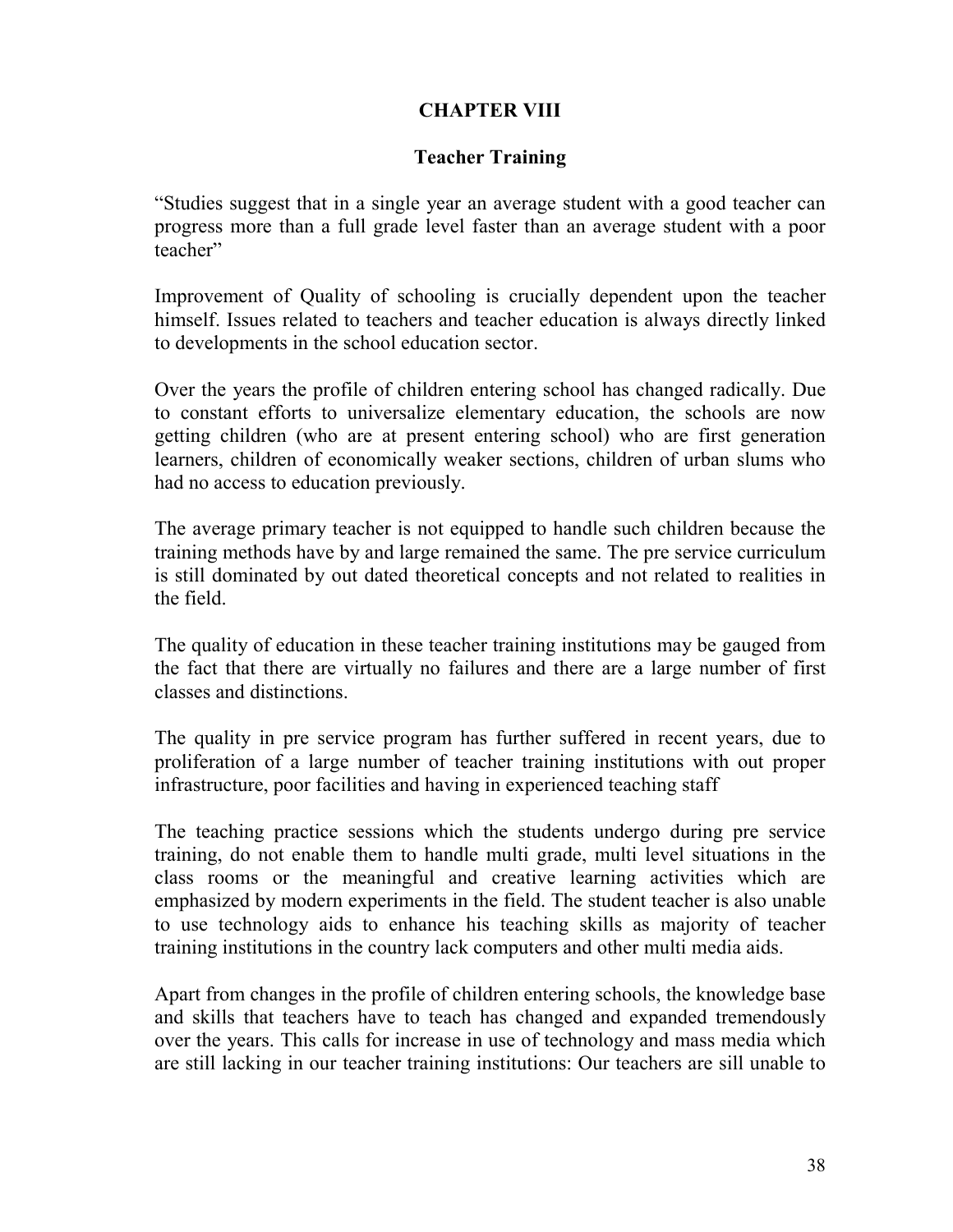use OHP. Computers and other multi media tools in their class rooms to enhance the effectiveness of their teaching.

Apart from the above, the raising aspirations of parents to get good quality education (especially English education) for their children, has made the task of the teacher more demanding.

If teacher education has to meet these challenges, the nature and structure of both pre service and in service education has to be transformed. We have made some recommendations below to improve the teacher education sector.

#### **Pre Service Training (primary):**

- a. There is poor integration of education theory and supervised teaching practice. Teacher education specially in private teacher training institutions are not really aware of changes and new experiments in the field. Once the teacher education enter service, there are not in service training programs fro them and hence they are not aware of various department academic programs. DIETs should take up training programs periodically for all the teacher education belonging to government, aided and un aided institutions and keep them up dated with the latest developments in the field.
- b. Teachers trained in urban schools and one class one teacher atmosphere, after appointment, end up in rural schools teaching Multigrade classes. Hence all the student teachers should be compulsorily sent to rural school for at least 4 weeks to get experience of teaching in rural schools and multigrade situations.
- c. Teacher training curriculum in both elementary and secondary teacher training institutions is rigid, out dated and irrelevant. It cannot support adoption of new methods. Pedagogy taught is unrelated to specific support adoption of new methods. Pedagogy taught is unrelated to specific subject matter. There is urgent necessity to revise the D.Ed. curriculum to make it more flexible and adapt to situations in the field.
- d. There is no necessary follow up once the training is completed. This has to be rectified in the induction courses given to newly recruited teachers.
- e. Teacher educations have limited education and are poorly prepared. For example a B.Ed/M.Ed graduate having secondary education experience and who has not taught in a primary school, suddenly becomes a teacher education in a primary teacher training institute without having any knowledge of problems and issues at the primary level.
- f. The Pre service programs are prepared by teacher educations who have a very limited knowledge of the field. These programs fail to take into account teachers' needs at the primary level.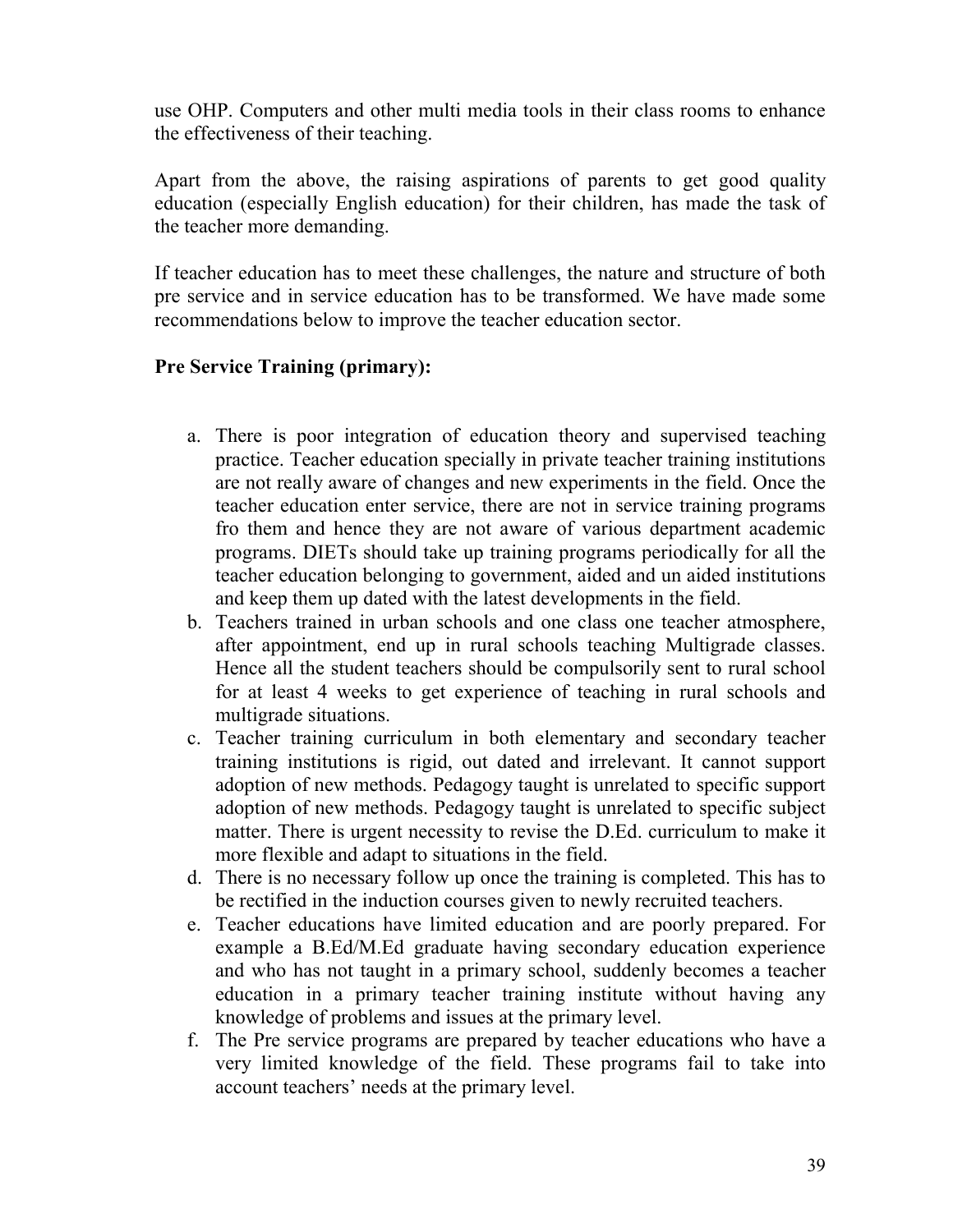- g. The primary teacher education also suffers from lack of sufficient resource book and materials. They largely depend on poor quality guides.
- h. The Teacher Training Curriculum should have the following elements-
	- A solid foundation of subject matter of the level for which the teacher is being prepared
	- An understanding of the children whom he is going to teach
	- Exposure to new teaching and assessment strategies
	- Exposure to classroom management techniques
	- Practice teaching in real field situations

#### **Pre Service Teacher Training (Secondary):**

- a. Where as primary and secondary school curriculum is periodically revised as per guidelines contained in the National policy of Education 1986 and the Curriculum Frame Works prepared under it, the teacher training curriculum (prescribed by universities) is not revised in tune with the curriculum revision in schools.
- b. There is no uniform secondary teacher training curriculum across the state. Each university is following its own curriculum, examination pattern and assessment standards. It is essential that a common B.Ed. curriculum is introduced across the state.
- c. For getting better quality primary teacher education separate B.Ed/M.Ed course in primary education has to be introduced by all the universities. This is because, in respect of elementary teacher training institutions. as per NCTE norms, the faculty should have a minimum M.Ed degree. Since very few institutions in the country offer M.Ed (Elementary Education) course, the faculty after completing B.Ed and M.Ed courses pertaining to secondary education, become teacher educators in elementary teacher education institutions with no experience of teaching in elementary schools at all. Hence they confine themselves to teaching theory resulting in poor standards in student teachers. This situation needs rectification urgently education urgently.
- d. Due to a mismatch of academic calendars between the teacher training institutions and schools, practice teaching has suffered fully. The schools are not willing to give classes for student teachers in the latter half of the academic year as they are under pressure to complete the portions. Efforts should be made to start classes in both the elementary and secondary teacher training institutions latest by August first every year.
- e. There is lack of teachers to teach Geography in schools. Gradutes who have not studies geography at degree level are constrained to teach the subject. This issue needs urgent attention.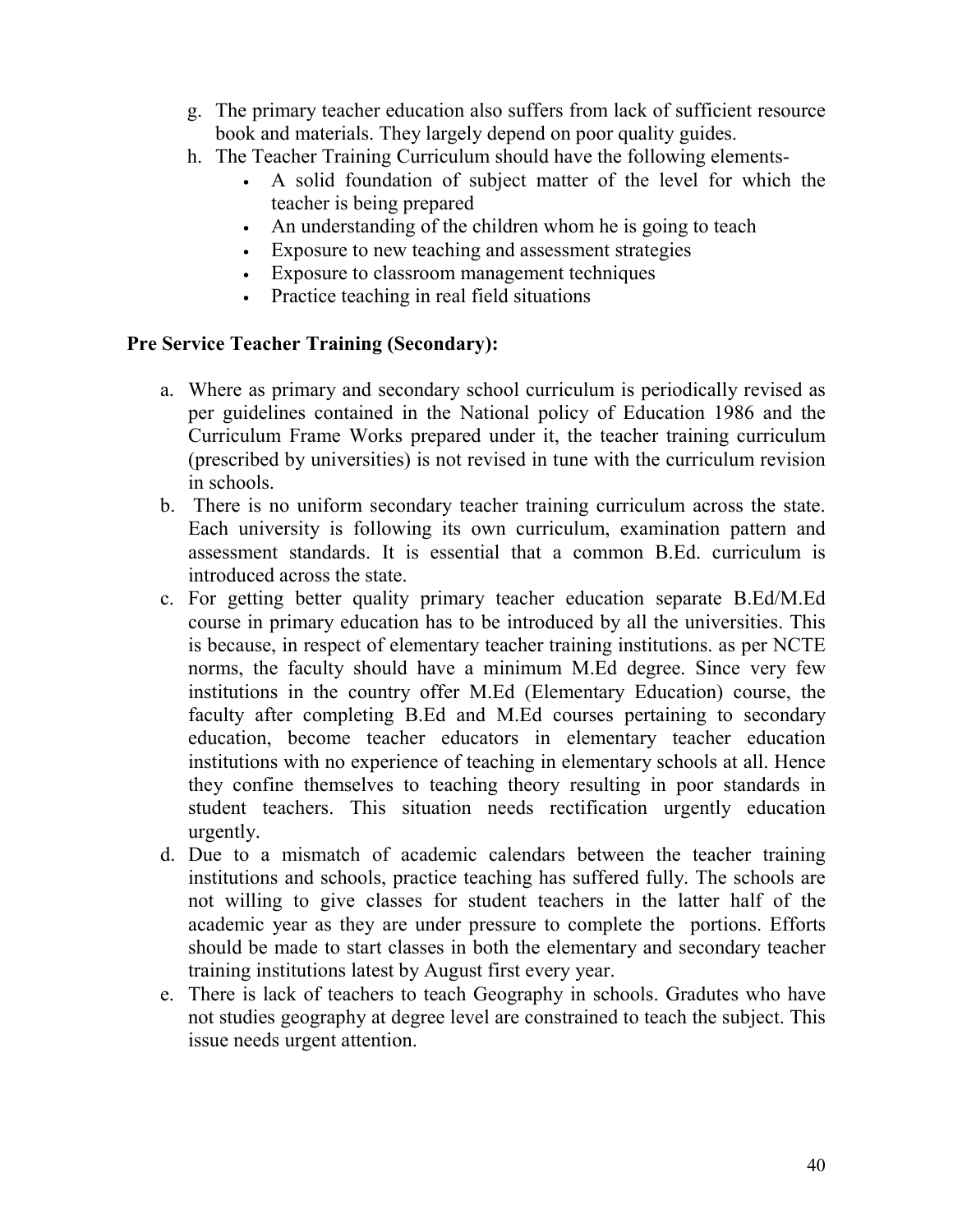#### **In-service teacher training:**

- A huge gap exists in in service training as it has become largely ritualistic and mechanical due to the insistence of a mandatory training of 20 days of training for every teacher every year. This has largely contributed to teacher absenteeism in schools. Even though instructions have been given to hold the maximum training programs during summer and October holiday, it has not been able to meet the set targets fully.
- Maintenance of a data base of teachers at the block level will help to ensure that the right teacher attends the right program. This has to be taken up by BRCs/CRCs under the supervisions of DIETs/
- Several of these in service programs may be out sourced and conducted though agencies working in the field through accreditation which will enhance the quality of the programs.
- Block resource Centres which conduct these in service programs themselves require capacity building as the capabilities of the resource persons are not of uniform quality and high standards.
- Block Resource Centres need to be technologically equipped to improve the delivery and quality of these programs.
- A proper evaluation system should be put in place for these programs as other wise the teacher tends to go back to his old methods of teaching even after attending these programs.
- Open learning programs may also be devised so that teachers may choose and attend these programs during their spare time.
- At the secondary level in service training is totally inadequate both in terms of coverage and content.
- Improving subject mastery of teachers should also be given top priority Subject enrichment programs and equipping the Cluster Resource Centres with adequate resource support should be done at least in phases.
- Every advancement courses which will also help him to become a better teacher.
- There is also an urgent need to ensure quality of pre service training taking place in our training institutions. Mere setting of norms and standards will not ensure quality in these institutions.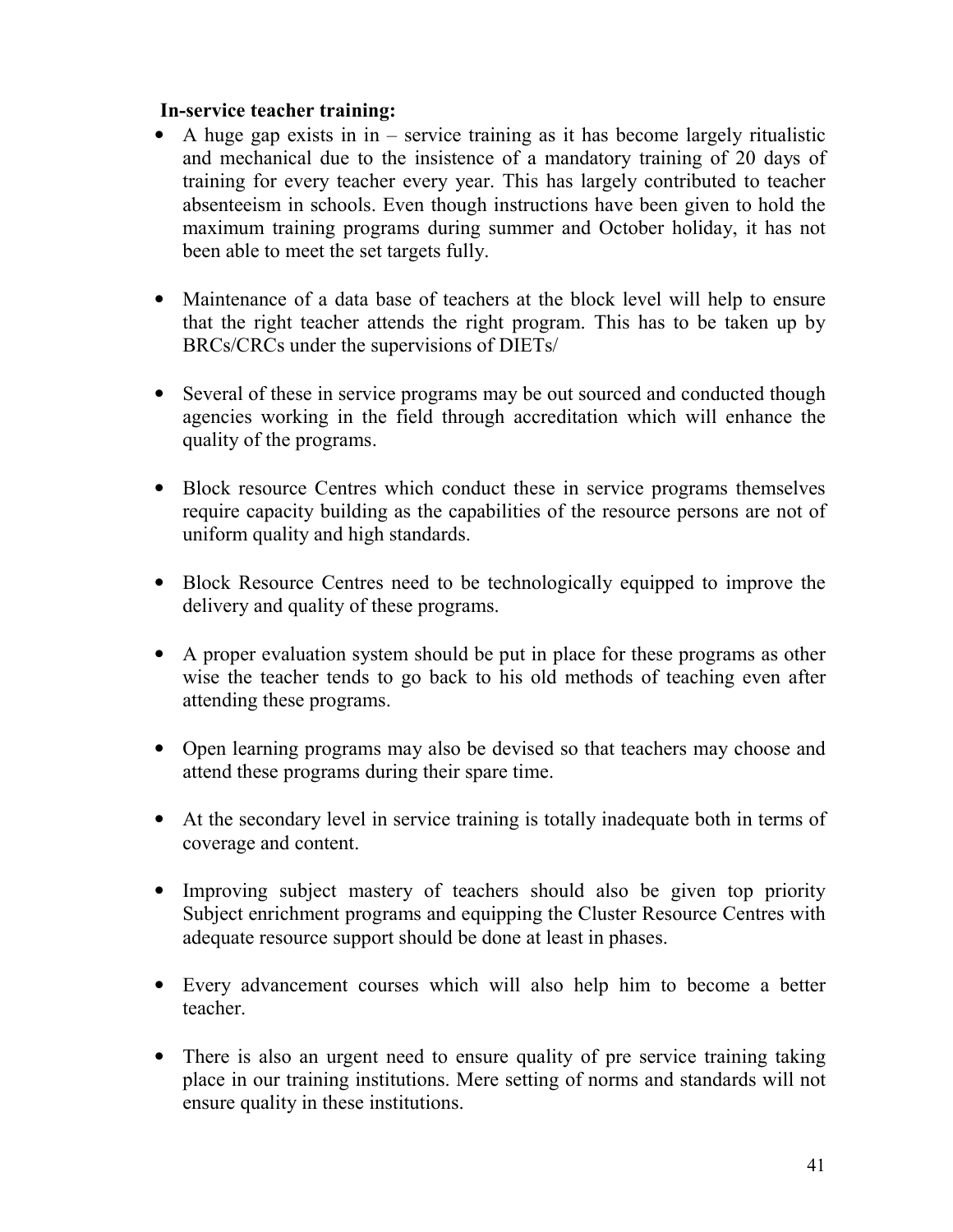- Establishment of strong linkages between state/district/black level bodies. The linkages between these various levels of institutions should always be a two way process and this can be done by establishment of regional advisory academic bodies consisting of academicians from all these institutions.
- The Centrally Sponsored Scheme of Restructuring and reorganization of Teacher Education launched in 1987 has to be revamped in view of the existing scenario in the country:
- As per the existing norms there is uneven distribution of DIETS across the country. For example a city like Bangalore, which is having nearly one ifith the population of the state has only one DIET as the city is considered as a single revenue district. One DIET has not been able to meet the demands of teacher training in the City.
- Even among other districts, even in larger districts having more than 10.000 teachers, the existing DIETs have not been able to fulfill their mandate effectively. Norms for setting up of DIETs needs revision – probably on DIET for 5000 teachers.
- As per the existing norms. one Block Resource Centre (BRCs) in sanctioned at present, for one revenue block. This again has led to a lopsided establishment of BRCs across the country. In several situations, one BRC is catering to the needs of two or more educational blocks. Hence these norms need to be revised and the number of BRCs should be based on the number of teachers (approximately 600 teachers)
- As regards secondary teacher education is concerned, the colleges of teacher education sanctioned so far do not adequately cover all the secondary schools. For example, the nine colleges of teacher education sanctioned in Karnataka are inadequate (as the jurisdiction of each CTE is spread over a number of districts) and hence are unable to cover the ninety thousand teachers in nearly ten thousand secondary schools spread across the state.
- Hence it is recommended that a secondary education wing will be created in each DIET to cater to the needs of secondary teachers in each district.
- Improvement in the quality of programs DIETs/CTEs (both in service and pre service) so that they can effectively perform their function as nodal centers for teacher education in the state.